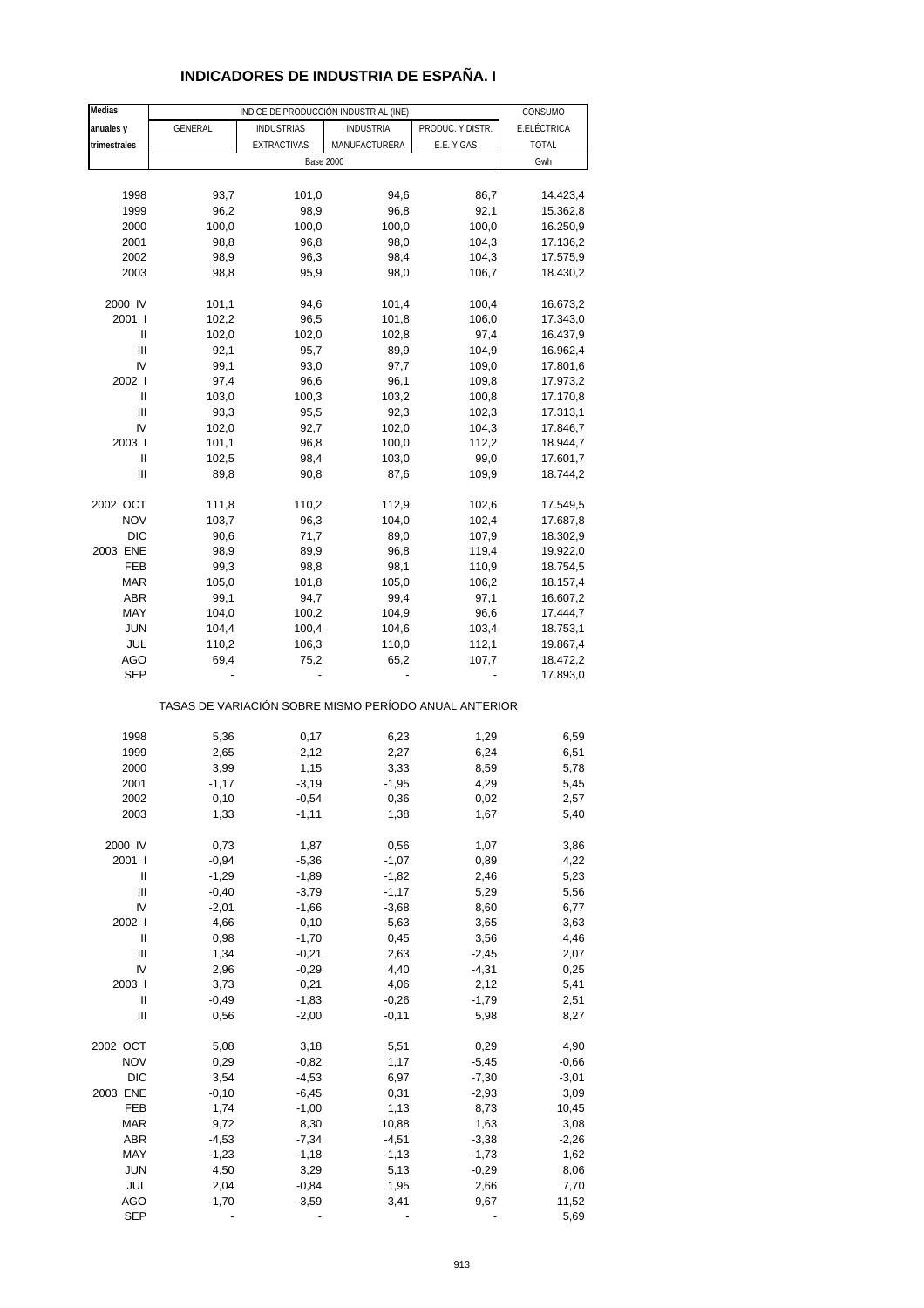## **INDICADORES DE INDUSTRIA DE ESPAÑA. II**

| <b>Medias</b>                      |               |                     | OPINIONES EMPRESARIALES: INDUSTRIA                    |                |             |
|------------------------------------|---------------|---------------------|-------------------------------------------------------|----------------|-------------|
| anuales y                          | INDICADOR DE  | NIVEL CARTERA       | TENDENCIA                                             | NIVEL          | UTILIZACIÓN |
|                                    |               | <b>PEDIDOS</b>      |                                                       |                |             |
| trimestrales                       | CLIMA INDUST. |                     | PRODUCCIÓN                                            | <b>STOCKS</b>  | CAPACIDAD   |
|                                    |               | Saldo de respuestas |                                                       |                | $\%$        |
|                                    |               |                     |                                                       |                |             |
| 1998                               | 0,3           | 2                   | $\overline{\mathcal{I}}$                              | 8              | 80,6        |
| 1999                               | $-2,2$        | $-4$                | 6                                                     | 9              | 79,9        |
| 2000                               | 2,5           | 3                   | 11                                                    | $\overline{7}$ | 80,7        |
| 2001                               | $-5,3$        | -9                  | 3                                                     | 11             | 79,2        |
| 2002                               | $-5,9$        | $-11$               | 2                                                     | 9              | 78,1        |
|                                    |               | -9                  | 11                                                    |                |             |
| 2003                               | $-2,2$        |                     |                                                       | 6              | 78,8        |
|                                    |               |                     |                                                       |                |             |
| 2000 IV                            | 1,6           | 0                   | 7                                                     | 9              | 80,3        |
| 2001 l                             | $-2,2$        | -5                  | 13                                                    | 9              | 79,3        |
| Ш                                  | $-4,4$        | -6                  | 8                                                     | 13             | 80,6        |
| $\ensuremath{\mathsf{III}}\xspace$ | $-6,2$        | -9                  | $-1$                                                  | 10             | 78,7        |
| IV                                 | $-8,5$        | $-15$               | -8                                                    | 10             | 78,3        |
| 2002                               | $-10,4$       | $-18$               | 4                                                     | 10             | 76,9        |
| $\sf II$                           | $-5,2$        | $-10$               | 4                                                     | $\overline{7}$ | 76,8        |
| $\begin{array}{c} \Pi \end{array}$ | $-2,8$        | -9                  | 7                                                     | 6              | 78,4        |
|                                    |               |                     |                                                       |                |             |
| IV                                 | $-5,0$        | -8                  | -6                                                    | 10             | 80,3        |
| 2003                               | $-2,8$        | $-11$               | 15                                                    | 6              | 78,9        |
| $\sf II$                           | $-0,8$        | $-7$                | 13                                                    | 6              | 77,7        |
| $\begin{array}{c} \Pi \end{array}$ | $-2,9$        | $-10$               | 5                                                     | 5              | 79,8        |
|                                    |               |                     |                                                       |                |             |
| 2002 OCT                           | $-4,7$        | $-11$               | 0                                                     | 11             |             |
| <b>NOV</b>                         | $-4,9$        | -8                  | $-13$                                                 | 8              |             |
| <b>DIC</b>                         | $-5,5$        | $-5$                | $-5$                                                  | 11             |             |
|                                    |               |                     |                                                       |                |             |
| 2003 ENE                           | $-6,1$        | -8                  | $-1$                                                  | 6              |             |
| FEB                                | $-2,5$        | $-14$               | 23                                                    | 8              |             |
| <b>MAR</b>                         | 0,2           | $-10$               | 22                                                    | 5              |             |
| ABR                                | $-0,9$        | -8                  | 18                                                    | 6              |             |
| MAY                                | $-0,3$        | -6                  | 12                                                    | 4              |             |
| <b>JUN</b>                         | $-1,3$        | -6                  | 8                                                     | 7              |             |
| JUL                                | $-3,1$        | $-12$               | 5                                                     | 5              |             |
|                                    |               |                     |                                                       | 4              |             |
| <b>AGO</b>                         | $-2,6$        | $-11$               | 8                                                     |                |             |
| <b>SEP</b>                         | $-3,1$        | $-7$                | 3                                                     | 5              |             |
|                                    |               |                     | TASAS DE VARIACIÓN SOBRE MISMO PERÍODO ANUAL ANTERIOR |                |             |
|                                    |               |                     |                                                       |                |             |
| 1998                               |               |                     |                                                       |                |             |
| 1999                               |               |                     |                                                       |                |             |
| 2000                               |               |                     |                                                       |                |             |
| 2001                               |               |                     |                                                       |                |             |
|                                    |               |                     |                                                       |                |             |
| 2002                               |               |                     |                                                       |                |             |
| 2003                               |               |                     |                                                       |                |             |
|                                    |               |                     |                                                       |                |             |
| 2000 IV                            |               |                     |                                                       |                |             |
| 2001 l                             |               |                     |                                                       |                |             |
| Ш                                  |               |                     |                                                       |                |             |
| Ш                                  |               |                     |                                                       |                |             |
| IV                                 |               |                     |                                                       |                |             |
| 2002 l                             |               |                     |                                                       |                |             |
| $\mathsf{I}$                       |               |                     |                                                       |                |             |
|                                    |               |                     |                                                       |                |             |
| Ш                                  |               |                     |                                                       |                |             |
| IV                                 |               |                     |                                                       |                |             |
| 2003                               |               |                     |                                                       |                |             |
| Ш                                  |               |                     |                                                       |                |             |
| Ш                                  |               |                     |                                                       |                |             |
|                                    |               |                     |                                                       |                |             |
| 2002 OCT                           |               |                     |                                                       |                |             |
| <b>NOV</b>                         |               |                     |                                                       |                |             |
| <b>DIC</b>                         |               |                     |                                                       |                |             |
|                                    |               |                     |                                                       |                |             |
| 2003 ENE                           |               |                     |                                                       |                |             |
| <b>FEB</b>                         |               |                     |                                                       |                |             |
| <b>MAR</b>                         |               |                     |                                                       |                |             |
| ABR                                |               |                     |                                                       |                |             |
| MAY                                |               |                     |                                                       |                |             |
| <b>JUN</b>                         |               |                     |                                                       |                |             |
| JUL                                |               |                     |                                                       |                |             |
|                                    |               |                     |                                                       |                |             |
| <b>AGO</b>                         |               |                     |                                                       |                |             |
| <b>SEP</b>                         |               |                     |                                                       |                |             |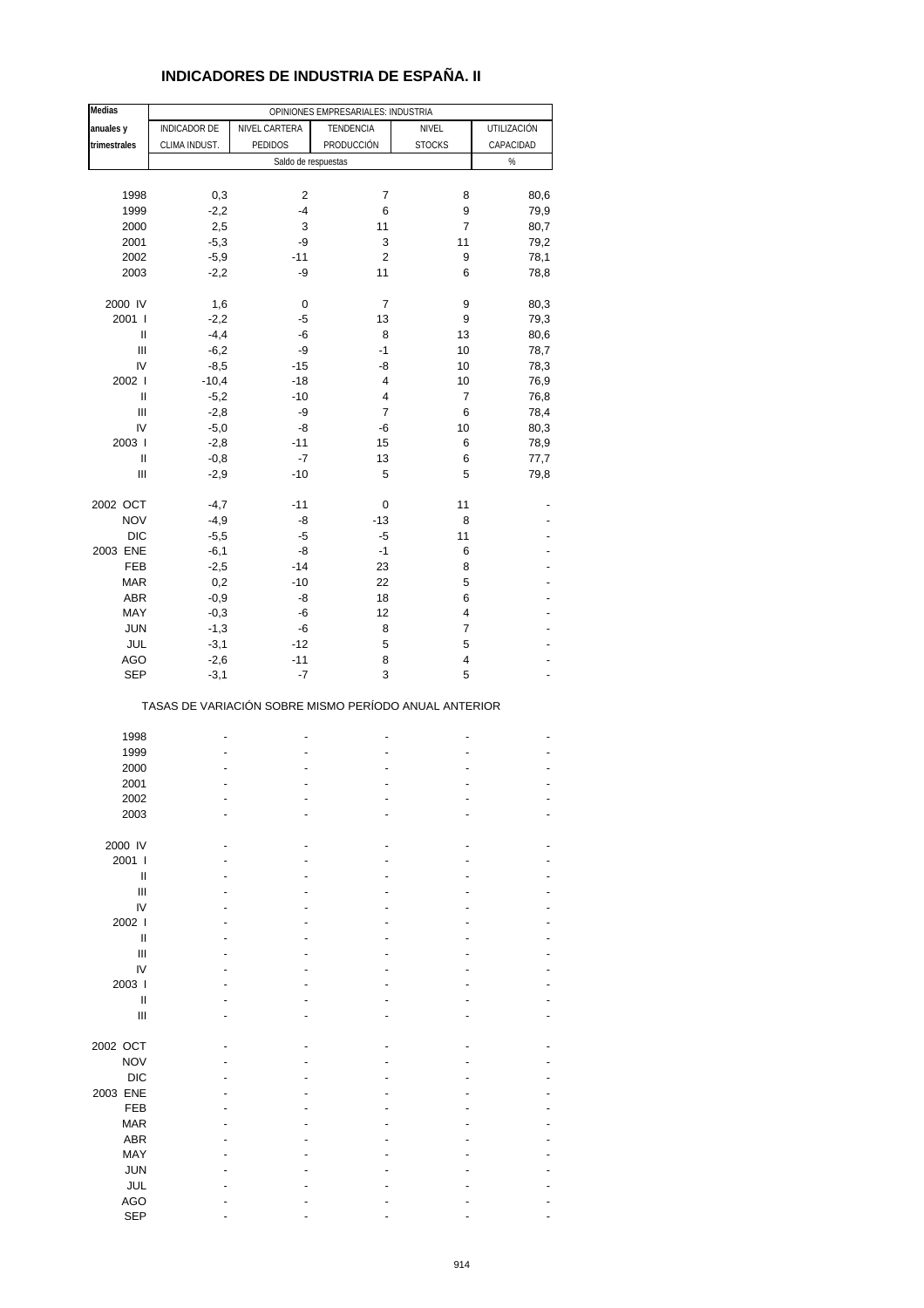#### **Medias anuales y** | TOTAL | EDIFICIOS | SERVICIOS | OTROS | TOTAL | RESIDENCIAL | NO RESID. **trimestrales** VIVIENDAS COMERCIALES DESTINOS TOTAL VIVIENDAS COLECTIVOS 1998 6.931,87 5.838,50 313,77 779,60 5.971 4.906 4.797 109 1.065 1999 8.454,06 7.003,30 373,46 1.077,29 6.734 5.549 5.409 140 1.185 2000 8.884,62 7.276,45 503,56 1.104,60 7.447 6.107 5.951 156 1.340 2001 8.690,71 6.879,79 610,78 1.200,13 7.171 5.636 5.457 179 1.535 2002 8.949,23 7.159,12 536,33 1.253,73 7.146 5.791 5.642 149 1.356 2003 10.630,71 8.598,38 552,06 1.480,22 7.600 6.327 6.093 234 1.273 2000 III 7.866,18 6.441,94 393,17 1.031,06 7.018 5.768 5.608 160 1.250 IV 8.242,14 6.405,71 559,26 1.277,16 8.062 6.704 6.466 239 1.358 2001 I 8.912,17 7.136,89 521,19 1.254,09 6.721 5.382 5.118 264 1.339 II 8.960,64 6.945,96 809,93 1.204,71 6.919 5.429 5.253 176 1.490 III 8.370,23 6.665,48 461,04 1.243,72 7.187 5.652 5.470 182 1.535 IV 8.519,81 6.770,84 650,97 1.098,00 7.856 6.079 5.987 92 1.777 2002 I 8.532,53 6.696,86 540,00 1.295,67 6.315 4.975 4.818 157 1.340 II 9.267,16 7.438,77 598,35 1.230,04 6.694 5.492 5.323 170 1.201 III 8.827,74 7.201,33 434,05 1.192,36 7.219 5.746 5.600 146 1.472 IV 9.169,50 7.299,50 572,93 1.296,86 8.358 6.948 6.827 121 1.410 2003 I 10.015,54 8.212,57 489,80 1.313,07 7.418 6.050 5.822 228 1.368 II 11.245,89 8.984,19 614,33 1.647,37 8.144 7.156 6.904 252 988 2002 JUL 11.596,53 9.374,05 545,82 1.676,66 8.266 6.661 6.516 145 1.605 AGO 6.523,26 5.308,02 346,33 868,90 5.597 4.383 4.263 120 1.214 SEP 8.363,43 6.921,92 410,00 1.031,51 7.793 6.195 6.022 173 1.598 OCT 9.567,45 7.879,75 564,05 1.123,64 9.004 7.477 7.288 189 1.527 NOV 8.876,41 7.060,00 446,63 1.369,78 8.089 6.507 6.408 99 1.582 DIC 9.064,65 6.958,76 708,11 1.397,16 7.982 6.861 6.786 75 1.121 2003 ENE 9.178,88 7.765,01 366,86 1.046,72 6.606 5.409 5.155 254 1.197 FEB 10.136,87 8.183,19 335,64 1.618,04 7.486 6.058 5.840 218 1.428 MAR 10.730,86 8.689,51 766,90 1.274,45 8.162 6.683 6.472 211 1.479 ABR 11.346,27 8.831,61 831,55 1.683,11 8.144 7.156 6.904 252 988 MAY 11.583,23 9.209,47 628,48 1.745,29 - - - - - JUN 10.808,17 8.911,50 382,96 1.513,71 - - - - - TASAS DE VARIACIÓN SOBRE MISMO PERÍODO ANUAL ANTERIOR 1998 32,49 29,04 45,55 58,59 23,69 22,47 21,81 60,64 29,67 1999 21,96 19,95 19,02 38,18 12,77 13,11 12,76 28,25 11,22 2000 5,09 3,90 34,84 2,54 10,60 10,06 10,02 11,58 13,13 2001 -2,18 -5,45 21,29 8,65 -3,71 -7,72 -8,31 14,61 14,56 2002 2,97 4,06 -12,19 4,47 -0,34 2,75 3,39 -16,81 -11,68 2003 19,45 21,66 -3,01 17,21 19,02 24,51 23,59 54,55 -2,40 2000 III -3,05 -4,61 22,50 -0,76 19,35 20,27 20,51 12,41 15,31 IV -1,34 -7,99 61,04 22,29 7,21 6,53 5,41 49,17 10,71 2001 I -3,24 -7,18 3,38 23,28 -3,65 -4,66 -7,11 94,59 0,68 II -12,32 -18,94 45,24 10,23 -10,53 -13,98 -15,58 98,50 4,73 III 6,41 3,47 17,26 20,63 2,40 -2,01 -2,47 13,96 22,77 IV 3,37 5,70 16,40 -14,03 -2,56 -9,33 -7,40 -61,59 30,88 2002 I -4,26 -6,17 3,61 3,32 -6,05 -7,57 -5,87 -40,40 0,07 II 3,42 7,09 -26,12 2,10 -3,25 1,17 1,33 -3,60 -19,37 III 5,47 8,04 -5,85 -4,13 0,45 1,67 2,39 -19,93 -4,06 IV 7,63 7,81 -11,99 18,11 6,39 14,30 14,03 32,00 -20,67 2003 I 17,38 22,63 -9,30 1,34 17,47 21,61 20,85 44,70 2,09 II 21,35 20,78 2,67 33,93 23,47 32,54 31,11 89,47 -17,46 2002 JUL 0,82 2,93 -6,44 -7,45 -11,45 -4,50 -2,46 -50,85 -31,99 AGO 2,66 5,45 -16,61 -4,03 12,80 9,66 8,75 55,84 25,80 SEP 15,29 18,21 6,65 1,71 7,30 3,53 3,67 -1,14 24,94 OCT 7,53 13,52 -27,37 -4,78 9,26 16,52 14,57 237,50 -16,28 NOV -3,18 -3,71 -40,05 25,54 3,16 6,31 6,64 -11,61 -8,02 DIC 20,96 15,22 64,19 36,60 6,61 20,39 21,35 -29,91 -37,30 2003 ENE 14,30 21,08 -34,13 -1,27 7,43 14,38 12,55 70,47 -15,70 FEB 10,60 11,92 -27,48 16,36 14,26 14,11 14,55 3,32 14,88 MAR 27,71 36,50 27,77 -11,26 30,72 36,75 35,54 88,39 8,99 ABR 26,31 21,60 61,97 39,47 23,47 32,54 31,11 89,47 -17,46 MAY 18,94 19,12 -6,42 30,62 - - - - - VISADOS: SUPERFICIE A CONSTRUIR LICENCIAS: SUPERFICIE A CONSTRUIR **RESIDENCIAL** Miles de metros cuadrados **Miles de metros cuadrados** Miles de metros cuadrados

#### **INDICADORES DE CONSTRUCCIÓN DE ESPAÑA. I**

JUN 19,04 21,70 -37,22 31,95 - - - - -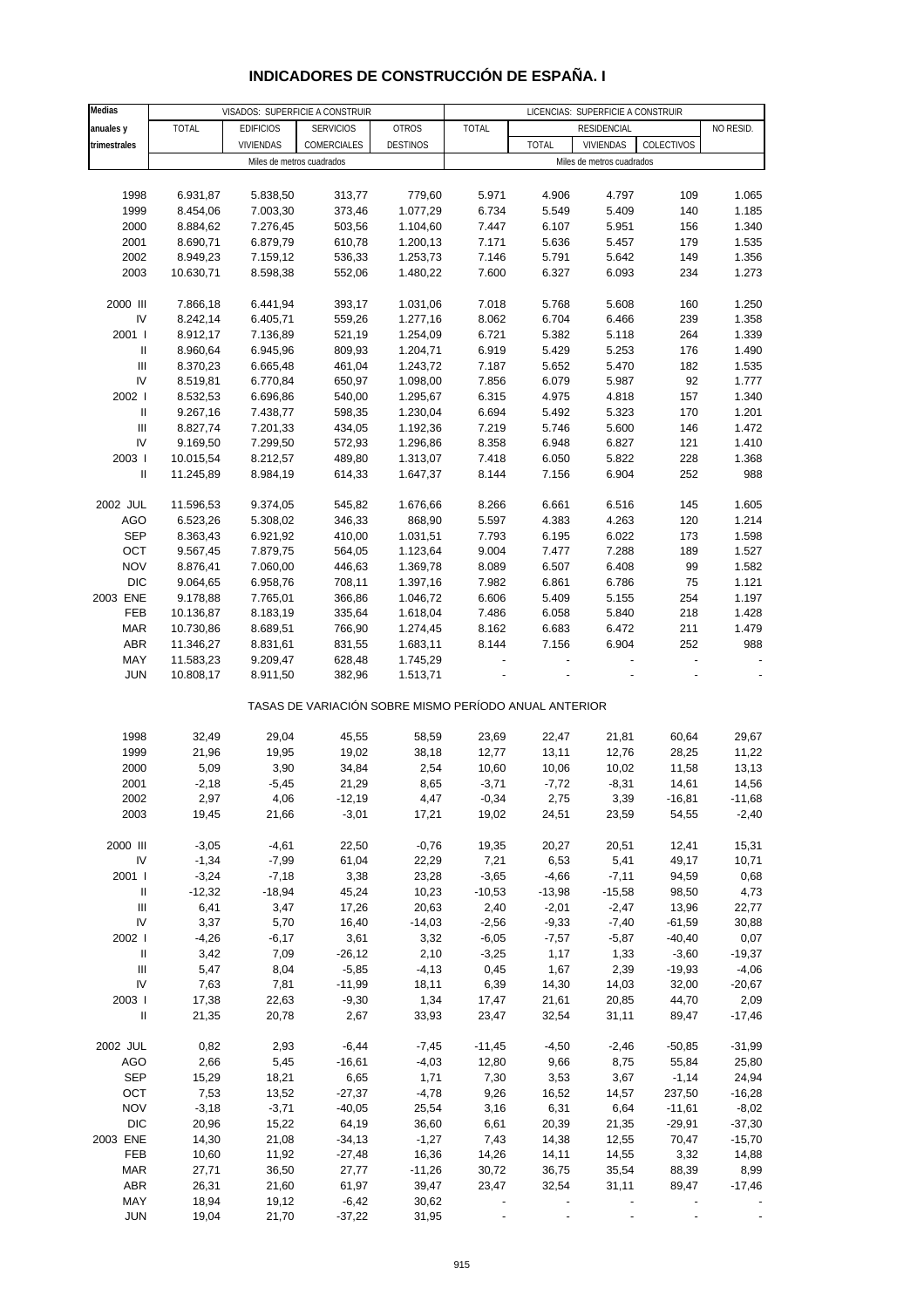| Medias                     | VIVIENDAS VISADAS COLEGIO ARQUITECTOS TÉCNICOS |              |            |                                                       |          |                 | LICENCIAS MUNIC.: Nº DE VIVIENDAS |          |               |
|----------------------------|------------------------------------------------|--------------|------------|-------------------------------------------------------|----------|-----------------|-----------------------------------|----------|---------------|
|                            |                                                |              |            |                                                       |          |                 |                                   |          |               |
| anuales y                  | TOTAL                                          |              | OBRA NUEVA |                                                       | Α        | А               | OBRA                              | REHABI-  | DEMO-         |
| trimestrales               |                                                | <b>TOTAL</b> | EDIF.VIV.  | OTROS EDIF.                                           | AMPLIAR  | <b>REFORMAR</b> | NUEVA                             | LITACIÓN | <b>LICIÓN</b> |
|                            |                                                |              |            |                                                       | Unidades |                 |                                   |          |               |
|                            |                                                |              |            |                                                       |          |                 |                                   |          |               |
| 1998                       | 38.592                                         | 35.818       | 35.621     | 198                                                   | 883      | 82.310          | 29.203                            | 1.138    | 1.053         |
| 1999                       | 46.522                                         | 42.958       | 42.734     | 224                                                   | 1.091    | 2.473           | 32.684                            | 1.052    | 1.162         |
| 2000                       | 49.568                                         | 44.639       | 44.269     | 370                                                   | 1.181    | 3.748           | 36.552                            | 1.185    | 1.258         |
| 2001                       | 46.766                                         | 41.882       | 41.600     | 282                                                   | 1.006    | 3.878           | 33.116                            | 1.270    | 1.335         |
| 2002                       | 47.962                                         | 43.682       | 43.388     | 293                                                   | 705      | 3.575           | 33.993                            | 1.180    | 1.350         |
| 2003                       | 57.574                                         | 52.868       | 52.470     | 399                                                   | 832      | 3.874           | 36.425                            | 1.305    | 1.450         |
|                            |                                                |              |            |                                                       |          |                 |                                   |          |               |
| 2000 III                   | 43.644                                         | 39.419       | 39.186     | 233                                                   | 936      | 3.289           | 34.939                            | 1.147    | 1.044         |
| IV                         | 44.228                                         | 39.381       | 38.979     | 402                                                   | 1.097    | 3.750           | 40.023                            | 1.220    | 1.259         |
| 2001 l                     | 48.012                                         | 43.259       | 42.984     | 275                                                   | 986      | 3.767           | 31.892                            | 1.187    | 1.206         |
| $\sf II$                   | 47.372                                         | 42.438       | 42.133     | 305                                                   | 1.086    | 3.848           | 30.804                            | 1.327    | 1.368         |
| Ш                          | 44.732                                         | 40.063       | 39.783     | 280                                                   | 949      | 3.720           | 33.565                            | 1.362    | 1.203         |
| IV                         | 46.946                                         | 41.768       | 41.499     | 269                                                   | 1.001    | 4.177           | 36.203                            | 1.203    | 1.562         |
| 2002 l                     | 45.401                                         | 40.617       | 40.371     | 245                                                   | 615      | 4.169           | 28.796                            | 1.140    | 1.347         |
| $\ensuremath{\mathsf{II}}$ | 50.205                                         | 45.545       | 45.173     | 372                                                   | 824      | 3.836           | 31.904                            | 1.351    | 1.393         |
| Ш                          | 47.380                                         | 44.069       | 43.706     | 363                                                   | 646      | 2.665           | 33.308                            | 1.011    | 1.241         |
| IV                         | 48.862                                         | 44.497       | 44.304     | 193                                                   | 736      | 3.630           | 41.963                            | 1.218    | 1.417         |
| 2003                       | 54.865                                         | 50.330       | 49.999     | 331                                                   | 720      | 3.815           | 35.051                            | 1.320    | 1.421         |
| $\sf II$                   | 60.283                                         | 55.407       | 54.940     | 466                                                   | 943      | 3.933           | 40.546                            | 1.258    | 1.539         |
|                            |                                                |              |            |                                                       |          |                 |                                   |          |               |
| 2002 JUL                   | 60.963                                         | 56.799       | 56.426     | 373                                                   | 918      | 3.246           | 39.229                            | 1.203    | 1.544         |
| <b>AGO</b>                 | 35.658                                         | 32.761       | 32.555     | 206                                                   | 439      | 2.458           | 26.265                            | 746      | 998           |
|                            |                                                |              |            |                                                       |          |                 |                                   |          |               |
| <b>SEP</b>                 | 45.520                                         | 42.647       | 42.137     | 510                                                   | 582      | 2.291           | 34.430                            | 1.083    | 1.180         |
| OCT                        | 52.848                                         | 48.832       | 48.490     | 342                                                   | 800      | 3.216           | 45.184                            | 1.430    | 1.896         |
| <b>NOV</b>                 | 47.121                                         | 42.719       | 42.578     | 141                                                   | 770      | 3.632           | 39.361                            | 1.150    | 1.285         |
| <b>DIC</b>                 | 46.618                                         | 41.939       | 41.843     | 96                                                    | 637      | 4.042           | 41.343                            | 1.073    | 1.071         |
| 2003 ENE                   | 50.952                                         | 47.041       | 46.842     | 199                                                   | 724      | 3.187           | 31.197                            | 1.058    | 1.350         |
| FEB                        | 54.115                                         | 49.376       | 49.085     | 291                                                   | 679      | 4.060           | 34.679                            | 1.438    | 1.231         |
| <b>MAR</b>                 | 59.527                                         | 54.573       | 54.071     | 502                                                   | 757      | 4.197           | 39.278                            | 1.464    | 1.681         |
| <b>ABR</b>                 | 58.873                                         | 54.070       | 53.721     | 349                                                   | 869      | 3.934           | 40.546                            | 1.258    | 1.539         |
| MAY                        | 62.508                                         | 57.021       | 56.352     | 669                                                   | 1.069    | 4.418           |                                   |          |               |
| JUN                        | 59.469                                         | 55.129       | 54.748     | 381                                                   | 892      | 3.448           |                                   |          |               |
|                            |                                                |              |            | TASAS DE VARIACIÓN SOBRE MISMO PERÍODO ANUAL ANTERIOR |          |                 |                                   |          |               |
|                            |                                                |              |            |                                                       |          |                 |                                   |          |               |
| 1998                       | 25,75                                          | 27,27        | 27,36      | 12,51                                                 | 10,79    |                 | 19,60                             | 1,46     | 20,47         |
| 1999                       | 20,55                                          | 19,93        | 19,97      | 12,97                                                 | 23,51    | $-97,00$        | 11,92                             | $-7,55$  | 10,36         |
| 2000                       | 6,55                                           | 3,91         | 3,59       | 65,36                                                 | 8,27     | 51,57           | 11,83                             | 12,66    | 8,27          |
| 2001                       | $-5,65$                                        | $-6,18$      | $-6,03$    | $-23,65$                                              | $-14,86$ | 3,46            | $-9,40$                           | 7,13     | 6,07          |
| 2002                       | 2,56                                           | 4,30         | 4,30       | 3,99                                                  | $-29,86$ | $-7,81$         | 2,65                              | $-7,06$  | 1,11          |
| 2003                       | 20,44                                          | 22,72        | 22,67      | 29,03                                                 | 15,59    | $-3,21$         | 24,53                             | 13,78    | 6,73          |
|                            |                                                |              |            |                                                       |          |                 |                                   |          |               |
| 2000 III                   | $-2,27$                                        | $-3,74$      | $-3,77$    | 1,16                                                  | 7,88     | 15,88           | 24,80                             | 16,33    | $-1,57$       |
| IV                         | $-6,54$                                        | $-9,23$      | $-9,77$    | 116,34                                                | $-23,50$ | 49,74           | 7,74                              | 20,83    | 4,69          |
| 2001 l                     | $-8,39$                                        | $-8,12$      | $-7,69$    | $-47,25$                                              | $-33,18$ | $-2,16$         | $-4,77$                           | 16,03    | $-14,31$      |
| Ш                          | $-18,31$                                       | $-19,43$     | $-19,52$   | $-5,58$                                               | $-10,64$ | $-6,22$         | $-18,41$                          | $-1,70$  | 3,40          |
| Ш                          | 2,49                                           | 1,63         | 1,52       | 20,34                                                 | 1,46     | 13,08           | $-3,93$                           | 18,72    | 15,23         |
| IV                         | 6,15                                           | 6,06         | 6,47       | $-33,03$                                              | $-8,81$  | 11,40           | $-9,54$                           | $-1,45$  | 24,07         |
| 2002                       | $-5,44$                                        | $-6, 11$     | $-6,08$    | $-10,79$                                              | $-37,65$ | 10,68           | $-9,71$                           | $-3,96$  | 11,72         |
| $\, \parallel$             | 5,98                                           | 7,32         | 7,21       | 22,21                                                 | $-24,10$ | $-0,32$         | 3,57                              | 1,83     | 1,80          |
| Ш                          | 5,92                                           | 10,00        | 9,86       | 29,64                                                 | $-31,92$ | $-28,35$        | $-0,76$                           | $-25,78$ | 3,10          |
| IV                         | 4,08                                           | 6,53         | 6,76       | $-28,25$                                              | $-26,48$ | $-13,10$        | 15,91                             | 1,25     | $-9,24$       |
| 2003                       | 20,84                                          | 23,91        | 23,85      | 34,78                                                 | 17,07    | $-8,51$         | 21,72                             | 15,76    | 5,44          |
| $\, \parallel$             | 20,07                                          | 21,65        | 21,62      | 25,25                                                 | 14,48    | 2,54            | 32,46                             | 7,98     | 10,48         |
|                            |                                                |              |            |                                                       |          |                 |                                   |          |               |
| 2002 JUL                   | 2,59                                           | 5,73         | 5,64       | 21,50                                                 | $-36,56$ | $-23,71$        | $-5,54$                           | $-26,11$ | 8,96          |
| <b>AGO</b>                 | $-0,07$                                        | 5,49         | 5,98       | $-39,23$                                              | $-32,57$ | $-38,16$        | 9,13                              | $-35,69$ | $-1,19$       |
| <b>SEP</b>                 | 16,46                                          | 20,44        | 19,66      | 162,89                                                | $-22,40$ | $-21,78$        | $-1,90$                           | $-16,50$ | $-0,25$       |
| OCT                        | 9,65                                           | 16,41        | 16,17      | 66,83                                                 | $-38,74$ | $-34,93$        | 15,80                             | 21,70    | $-2,92$       |
| <b>NOV</b>                 | $-6,02$                                        | $-5,95$      | $-5,89$    | $-22,53$                                              | $-13,09$ | $-5,19$         | 10,04                             | $-4,88$  | $-22,64$      |
| <b>DIC</b>                 | 9,68                                           | 10,56        | 11,54      | $-77,14$                                              | $-21,36$ | 7,53            | 22,24                             | $-12,34$ | 0,00          |
| 2003 ENE                   | 15,41                                          | 19,22        | 19,59      | $-30,90$                                              | 18,30    | $-21,83$        | 15,48                             |          | 0,52          |
|                            |                                                |              |            |                                                       |          |                 |                                   | $-10,26$ |               |
| FEB                        | 12,30                                          | 13,84        | 13,88      | 7,78                                                  | 5,60     | $-2,66$         | 14,65                             | 24,72    | $-4,28$       |
| MAR                        | 35,69                                          | 39,86        | 39,21      | 182,02                                                | 28,31    | $-1,48$         | 34,87                             | 34,44    | 18,97         |
| <b>ABR</b>                 | 19,79                                          | 21,74        | 21,93      | $-2,51$                                               | $-8,62$  | 4,07            | 32,46                             | 7,98     | 10,48         |
| MAY                        | 21,77                                          | 19,53        | 19,32      | 39,67                                                 | 38,47    | 54,75           |                                   |          |               |
| JUN                        | 18,62                                          | 23,85        | 23,77      | 36,07                                                 | 19,09    | $-29,24$        |                                   |          |               |

## **INDICADORES DE CONSTRUCCIÓN DE ESPAÑA. II**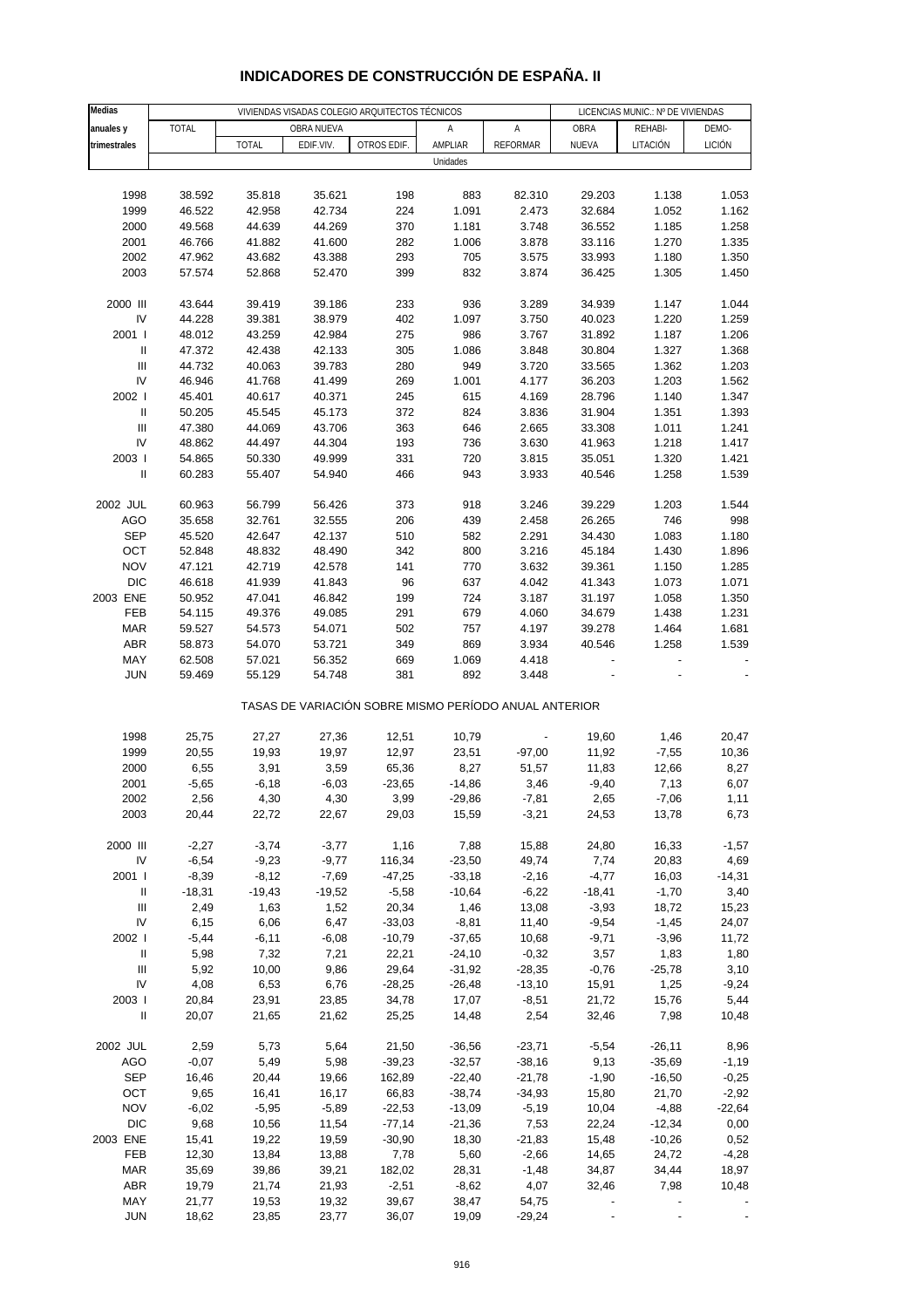#### **Medias** CERTIFICAC. LIQUIDACIÓN **anuales y fin**iciadas for the terminadas terminadas the por el colegio de arquitectos finde obra fejecución t**rimestrales |** TOTAL |PROTEGIDAS| LIBRES | TOTAL |PROTEGIDAS| LIBRES | TOTAL |PROTEGIDOS| LIBRES |Nº VIVIENDAS| MAT. OBRA Unidades Miles  $\epsilon$ 1998 33.650 4.369 29.281 24.510 5.625 18.886 38.404 4.992 33.411 22.966 1.061.856 1999 42.553 4.794 37.760 29.678 4.990 24.688 46.772 4.871 41.901 26.765 1.201.389 2000 44.465 3.814 40.651 34.649 4.404 30.245 48.199 3.649 44.550 30.565 1.442.421 2001 43.646 4.057 39.588 42.098 4.410 37.688 45.757 3.109 42.648 30.472 1.551.091 2002 45.255 3.668 41.587 43.307 3.246 40.061 51.915 4.155 47.760 35.562 1.963.167 2003 48.121 4.807 43.313 42.640 2.648 39.992 53.026 4.203 48.823 38.114 2.254.359 2000 III 48.771 2.938 45.832 35.656 3.576 32.080 41.300 3.553 37.747 26.371 1.270.466 IV 40.209 3.926 36.283 39.232 4.905 34.327 48.124 3.438 44.686 29.437 1.437.541 2001 I 43.662 3.440 40.222 39.863 4.296 35.566 47.191 2.621 44.569 28.017 1.370.108 II 44.081 3.968 40.113 46.567 3.371 43.196 48.455 3.764 44.691 35.174 1.752.698 III 43.708 3.481 40.227 38.694 4.407 34.287 44.941 3.027 41.914 28.437 1.501.114 IV 43.132 5.340 37.792 43.267 5.566 37.701 42.443 3.025 39.418 30.258 1.580.446 2002 I 38.328 2.519 35.810 42.506 2.592 39.914 48.229 3.827 44.402 33.655 1.623.308 II 41.839 1.739 40.099 48.486 2.754 45.732 54.374 4.047 50.327 38.784 2.125.421 III 48.864 3.319 45.544 38.345 4.048 34.297 52.379 3.908 48.471 34.779 1.897.805 IV 51.989 7.094 44.895 43.892 3.592 40.299 52.678 4.839 47.839 35.028 2.206.133 2003 I 48.121 4.807 43.313 42.640 2.648 39.992 53.026 4.203 48.823 34.442 2.025.968 II - - - - - - - - - 41.786 2.482.750 2002 JUL 50.279 5.028 45.251 57.558 7.666 49.892 76.869 4.918 71.951 53.745 2.814.541 AGO 49.753 1.646 48.107 26.709 1.555 25.154 35.991 3.363 32.628 17.231 1.020.101 SEP 46.559 3.284 43.275 30.769 2.923 27.846 44.276 3.442 40.834 33.360 1.858.774 OCT 69.906 4.621 65.285 36.750 1.680 35.070 56.164 4.177 51.987 39.406 2.636.948 NOV 34.096 4.476 29.620 45.364 4.204 41.160 53.893 6.506 47.387 33.324 1.916.594 DIC 51.966 12.185 39.781 49.561 4.893 44.668 47.977 3.835 44.142 32.355 2.064.856 2003 ENE 51.460 4.443 47.017 39.480 1.851 37.629 51.617 3.226 48.391 31.469 1.783.226 FEB 48.623 5.608 43.015 42.279 3.001 39.278 51.044 4.625 46.419 32.519 1.941.131 MAR 44.279 4.371 39.908 46.160 3.091 43.069 56.417 4.757 51.660 39.339 2.353.547 ABR - - - - - - - - - 36.025 2.391.299 MAY - - - - - - - - - 42.658 2.515.068 JUN - - - - - - - - - 46.675 2.541.882 TASAS DE VARIACIÓN SOBRE MISMO PERÍODO ANUAL ANTERIOR 1998 25,12 -18,58 36,01 -1,65 -9,68 1,02 14,62 -16,89 21,50 1,20 2,66 1999 26,46 9,72 28,95 21,08 -11,28 30,72 21,79 -2,43 25,41 16,54 13,14 2000 4,49 -20,43 7,66 16,75 -11,74 22,51 3,05 -25,08 6,32 14,20 20,06 2001 -1,84 6,38 -2,61 21,50 0,13 24,61 -5,07 -14,80 -4,27 -0,30 7,53 2002 3,69 -9,60 5,05 2,87 -26,39 6,30 13,46 33,64 11,99 16,70 26,57 2003 25,55 90,87 20,95 0,32 2,16 0,20 9,95 9,82 9,96 5,23 20,27 2000 III 1,49 -19,47 3,21 24,25 -21,32 32,83 -2,06 -10,36 -1,20 5,84 14,04 IV -0,01 -15,64 2,04 15,21 11,53 15,75 4,67 -15,67 6,65 6,00 11,42 2001 I 3,40 -23,97 6,69 48,43 2,72 56,86 -2,55 -31,94 -0,01 -9,29 -1,13 II -5,52 2,60 -6,25 26,36 -31,96 35,42 -11,81 0,24 -12,69 -1,10 4,58 III -10,38 18,47 -12,23 8,52 23,26 6,88 8,82 -14,80 11,04 7,84 18,15 IV 7,27 36,03 4,16 10,28 13,48 9,83 -11,81 -12,01 -11,79 2,79 9,94 2002 I -12,22 -26,78 -10,97 6,63 -39,68 12,22 2,20 45,99 -0,38 20,12 18,48 II -5,09 -56,17 -0,03 4,12 -18,31 5,87 12,22 7,53 12,61 10,26 21,27 III 11,80 -4,64 13,22 -0,90 -8,15 0,03 16,55 29,08 15,64 22,30 26,43 IV 20,54 32,85 18,80 1,44 -35,46 6,89 24,12 59,98 21,36 15,76 39,59 2003 I 25,55 90,87 20,95 0,32 2,16 0,20 9,95 9,82 9,96 2,34 24,80 II - - - - - - - - - 7,74 16,81 2002 JUL 28,71 25,83 29,03 1,15 10,57 -0,16 18,60 23,85 18,25 17,03 23,62 AGO 6,78 -36,35 9,31 0,99 -49,43 7,62 12,01 73,98 8,05 10,04 7,11 SEP 2,41 -14,94 4,02 -5,99 -9,05 -5,66 16,89 8,31 17,68 40,60 45,87 OCT 17,03 -7,04 19,22 -6,18 -61,17 0,65 27,13 59,00 25,12 17,83 54,33 NOV 8,19 5,27 8,65 7,46 -5,99 9,06 21,43 155,04 13,28 8,04 18,12 DIC 36,23 79,27 26,89 2,36 -38,06 10,25 23,75 -1,59 26,58 22,16 46,43 2003 ENE 24,76 29,31 24,34 12,22 -13,34 13,87 4,81 -35,12 9,29 11,50 19,54 FEB 21,29 169,49 13,18 -8,55 -1,32 -9,06 3,40 70,10 -0,49 5,56 15,90 MAR 31,59 114,37 26,25 0,13 18,98 -1,00 22,46 25,51 22,19 -6,19 38,17 ABR - - - - - - - - - - - - - - - - 9,15 33,26 VIVIENDAS PROYECTOS VISADOS Unidades

#### **INDICADORES DE CONSTRUCCIÓN DE ESPAÑA. III**

 MAY - - - - - - - - - 7,62 18,49 JUN - - - - - - - - - 6,78 3,37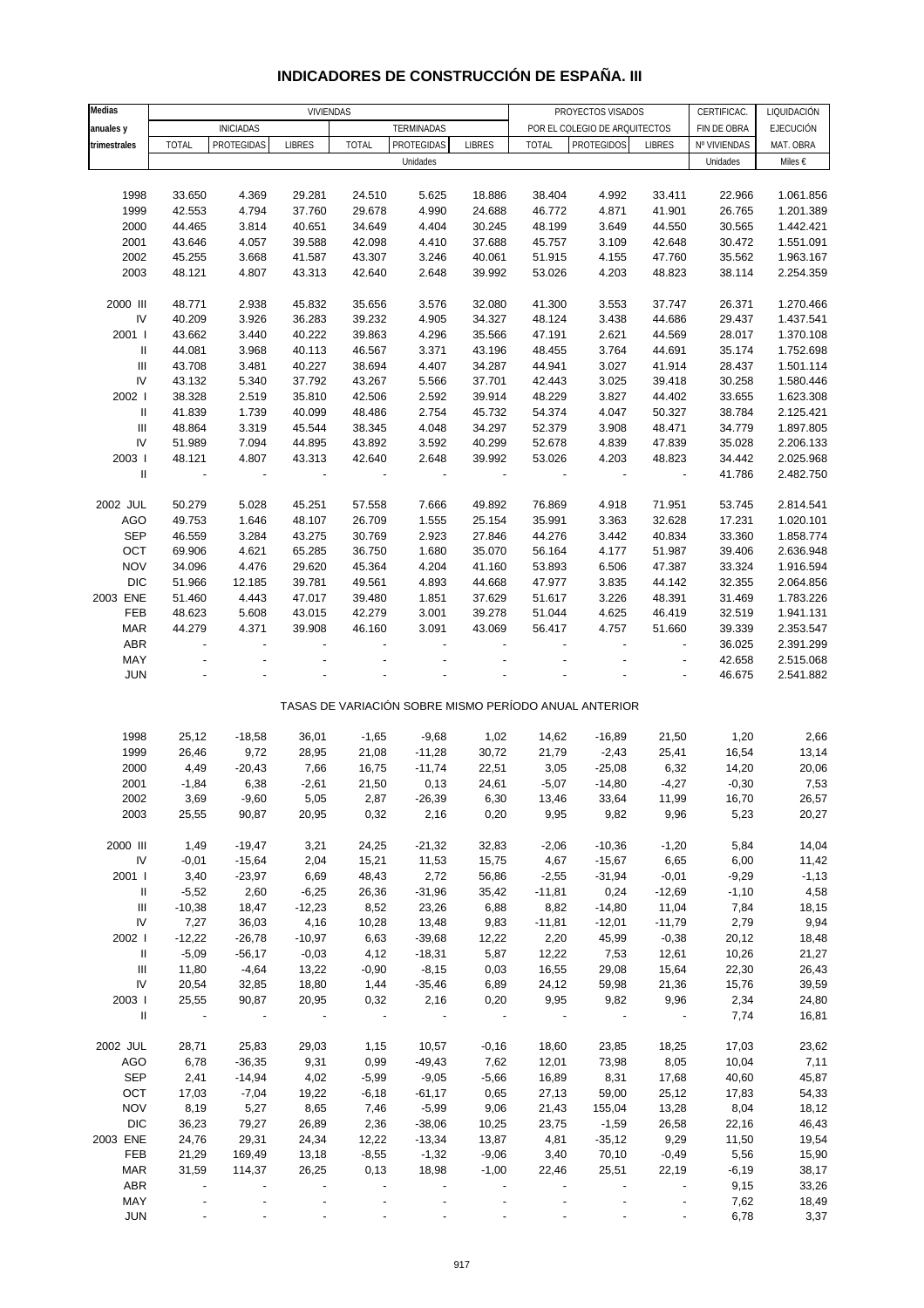# **INDICADORES DE CONSTRUCCIÓN DE ESPAÑA. IV**

| Medias                             | CONSUMO   |                                                       | LICITACIÓN OFICIAL (SEOPAN) |             | LICITACIÓN OFICIAL (FOMENTO) |             |              |  |
|------------------------------------|-----------|-------------------------------------------------------|-----------------------------|-------------|------------------------------|-------------|--------------|--|
| anuales y                          | DE        | <b>TOTAL</b>                                          | EDIFICACIÓN                 | OBRA CIVIL  | <b>TOTAL</b>                 | EDIFICACIÓN | INGENIERÍA   |  |
| trimestrales                       | CEMENTO   |                                                       |                             |             |                              |             | <b>CIVIL</b> |  |
|                                    | Toneladas |                                                       |                             | Miles €     |                              |             |              |  |
|                                    |           |                                                       |                             |             |                              |             |              |  |
| 1998                               | 2.581.578 | 1.568.961,4                                           | 431.221,0                   | 1.137.740,4 | 1.327.444                    | 365.794     | 961.650      |  |
| 1999                               | 2.881.869 | 1.582.825,3                                           | 477.670,3                   | 1.105.155,0 | 1.198.199                    | 361.311     | 836.888      |  |
| 2000                               | 3.203.211 | 1.420.154,8                                           | 456.726,4                   | 963.428,4   | 1.105.610                    | 350.625     | 754.984      |  |
| 2001                               | 3.512.548 | 1.912.236,1                                           | 602.920,2                   | 1.309.315,9 | 1.890.249                    | 614.916     | 1.275.333    |  |
| 2002                               | 3.676.650 | 2.186.346,5                                           | 642.366,2                   | 1.543.980,3 | 2.237.974                    | 602.224     | 1.635.750    |  |
| 2003                               | 3.888.291 | 2.565.940,9                                           | 822.744,6                   | 1.743.196,3 | 2.141.880                    | 543.569     | 1.598.310    |  |
|                                    |           |                                                       |                             |             |                              |             |              |  |
| 2000 IV                            | 3.102.184 | 1.705.320,7                                           | 615.119,9                   | 1.090.200,9 | 1.245.482                    | 373.882     | 871.599      |  |
| 2001 l                             | 3.291.977 | 1.061.672,9                                           | 455.032,5                   | 606.640,4   | 785.837                      | 287.704     | 498.133      |  |
| Ш                                  | 3.719.367 | 2.244.856,8                                           | 601.776,7                   | 1.643.080,1 | 1.960.580                    | 788.552     | 1.172.028    |  |
| $\mathbf{III}$                     | 3.560.669 | 2.228.686,8                                           | 747.079,4                   | 1.481.607,4 | 2.565.613                    | 670.758     | 1.894.855    |  |
| IV                                 | 3.478.178 | 2.113.727,7                                           | 607.792,2                   | 1.505.935,5 | 2.248.966                    | 712.651     | 1.536.315    |  |
| 2002 l                             | 3.493.082 | 1.328.189,5                                           | 491.461,4                   | 836.728,1   | 1.577.754                    | 482.077     | 1.095.677    |  |
| Ш                                  | 3.871.613 | 1.670.156,1                                           | 635.057,9                   | 1.035.098,2 | 1.790.548                    | 629.692     | 1.160.856    |  |
| $\ensuremath{\mathsf{III}}\xspace$ | 3.776.396 | 2.821.649,7                                           | 685.138,8                   | 2.136.510,9 | 2.557.234                    | 665.107     | 1.892.127    |  |
| IV                                 | 3.565.509 | 2.925.390,8                                           | 757.806,6                   | 2.167.584,2 | 3.026.362                    | 632.020     | 2.394.341    |  |
| 2003                               | 3.628.877 | 2.562.359,8                                           | 845.376,0                   | 1.716.983,9 | 2.116.744                    | 556.978     | 1.559.766    |  |
| $\sf II$                           | 4.070.855 | 2.569.522,0                                           | 800.113,2                   | 1.769.408,7 | 2.179.583                    | 523.456     | 1.656.127    |  |
| $\ensuremath{\mathsf{III}}\xspace$ | 3.965.141 |                                                       |                             |             |                              |             |              |  |
|                                    |           |                                                       |                             |             |                              |             |              |  |
| 2002 OCT                           | 4.178.704 | 2.308.726,9                                           | 792.950,8                   | 1.515.776,1 | 2.875.312                    | 901.543     | 1.973.769    |  |
| <b>NOV</b>                         | 3.645.608 | 2.602.074,0                                           | 665.073,3                   | 1.937.000,7 | 2.926.175                    | 464.883     | 2.461.292    |  |
| <b>DIC</b>                         | 2.872.216 | 3.865.371,5                                           | 815.395,8                   | 3.049.975,7 | 3.277.598                    | 529.635     | 2.747.963    |  |
| 2003 ENE                           | 3.320.721 | 2.027.159,5                                           | 530.240,4                   | 1.496.919,2 | 2.097.496                    | 755.344     | 1.342.152    |  |
| FEB                                | 3.528.712 | 2.462.167,0                                           | 1.464.224,6                 | 997.942,4   | 1.299.974                    | 503.595     | 796.379      |  |
| <b>MAR</b>                         | 4.037.198 | 3.197.753,0                                           | 541.663,0                   | 2.656.090,0 | 2.952.762                    | 411.996     | 2.540.766    |  |
| ABR                                | 3.912.147 | 2.328.199,0                                           | 996.558,3                   | 1.331.640,7 | 1.759.126                    | 516.212     | 1.242.914    |  |
| MAY                                | 4.140.881 | 3.284.832,1                                           | 894.099,7                   | 2.390.732,4 | 2.600.040                    | 530.700     | 2.069.339    |  |
| <b>JUN</b>                         | 4.159.537 | 2.095.534,7                                           | 509.681,6                   | 1.585.853,1 |                              |             |              |  |
| JUL                                | 4.502.943 |                                                       |                             |             |                              |             |              |  |
| AGO                                | 3.306.689 |                                                       |                             |             |                              |             |              |  |
| <b>SEP</b>                         | 4.085.790 |                                                       |                             |             |                              |             |              |  |
|                                    |           | TASAS DE VARIACIÓN SOBRE MISMO PERÍODO ANUAL ANTERIOR |                             |             |                              |             |              |  |
| 1998                               | 17,35     | 69,77                                                 | 27,89                       | 93,83       | 46,85                        | 29,01       | 55,00        |  |
| 1999                               | 11,63     | 0,88                                                  | 10,77                       | $-2,86$     | $-9,74$                      | $-1,23$     | $-12,97$     |  |
| 2000                               | 11,15     | $-10,28$                                              | $-4,38$                     | $-12,82$    | $-7,73$                      | $-2,96$     | $-9,79$      |  |
| 2001                               | 9,66      | 34,65                                                 | 32,01                       | 35,90       | 70,97                        | 75,38       | 68,92        |  |
| 2002                               | 4,67      | 14,33                                                 | 6,54                        | 17,92       | 18,40                        | $-2,06$     | 28,26        |  |
| 2003                               | 4,70      | 71,16                                                 | 46,07                       | 86,26       | 32,01                        | $-2,01$     | 49,68        |  |
|                                    |           |                                                       |                             |             |                              |             |              |  |
| 2000 IV                            | 10,89     | $-17,80$                                              | $-23,70$                    | $-14,05$    | $-11,52$                     | $-13,11$    | $-10,82$     |  |
| 2001 l                             | 5,28      | $-26,65$                                              | 39,03                       | $-45,84$    | $-25,20$                     | 9,41        | $-36,75$     |  |
| Ш                                  | 13,73     | 82,66                                                 | 43,89                       | 102,65      | 79,02                        | 97,91       | 68,22        |  |
| $\ensuremath{\mathsf{III}}\xspace$ | 7,46      | 71,57                                                 | 60,23                       | 77,93       | 148,78                       | 82,66       | 185,36       |  |
| IV                                 | 12,12     | 23,95                                                 | $-1,19$                     | 38,13       | 80,57                        | 90,61       | 76,26        |  |
| 2002                               | 6,11      | 25,10                                                 | 8,01                        | 37,93       | 100,77                       | 67,56       | 119,96       |  |
| Ш                                  | 4,09      | $-25,60$                                              | 5,53                        | $-37,00$    | $-8,67$                      | $-20,15$    | $-0,95$      |  |
| $\ensuremath{\mathsf{III}}\xspace$ | 6,06      | 26,61                                                 | $-8,29$                     | 44,20       | $-0,33$                      | $-0,84$     | $-0,14$      |  |
| IV                                 | 2,51      | 38,40                                                 | 24,68                       | 43,94       | 34,57                        | $-11,31$    | 55,85        |  |
| 2003                               | 3,89      | 92,92                                                 | 72,01                       | 105,20      | 34,16                        | 15,54       | 42,36        |  |
| Ш                                  | 5,15      | 53,85                                                 | 25,99                       | 70,94       | 28,99                        | $-21,12$    | 61,40        |  |
| Ш                                  | 5,00      |                                                       |                             |             |                              |             |              |  |
|                                    |           |                                                       |                             |             |                              |             |              |  |
| 2002 OCT                           | 4,23      | 28,74                                                 | 44,01                       | 21,97       | 3,32                         | 47,32       | $-9,08$      |  |
| <b>NOV</b>                         | $-0,91$   | 104,36                                                | 60,58                       | 125,46      | 52,76                        | $-37,93$    | 110,98       |  |
| <b>DIC</b>                         | 4,59      | 18,04                                                 | $-5,03$                     | 26,24       | 60,00                        | $-31,84$    | 116,13       |  |
| 2003 ENE                           | $-5,10$   | 36,33                                                 | 16,55                       | 45,05       | 8,62                         | 32,31       | $-1,33$      |  |
| FEB                                | $-2,29$   | 93,17                                                 | 219,71                      | 22,20       | 13,27                        | 9,18        | 16,02        |  |
| <b>MAR</b>                         | 19,84     | 161,47                                                | $-3,53$                     | 301,52      | 78,46                        | $-0,51$     | 104,83       |  |
| ABR                                | $-0,21$   | 36,05                                                 | 60,67                       | 22,06       | 1,65                         | $-22,44$    | 16,70        |  |
| MAY                                | 5,12      | 87,66                                                 | 28,03                       | 127,25      | 57,69                        | $-19,80$    | 109,63       |  |
| <b>JUN</b>                         | 10,77     | 35,30                                                 | $-13,11$                    | 64,80       |                              |             |              |  |
| JUL                                | 5,91      |                                                       |                             |             |                              |             |              |  |
| AGO                                | $-0,47$   |                                                       |                             |             |                              |             |              |  |
| <b>SEP</b>                         | 8,80      |                                                       |                             |             |                              |             |              |  |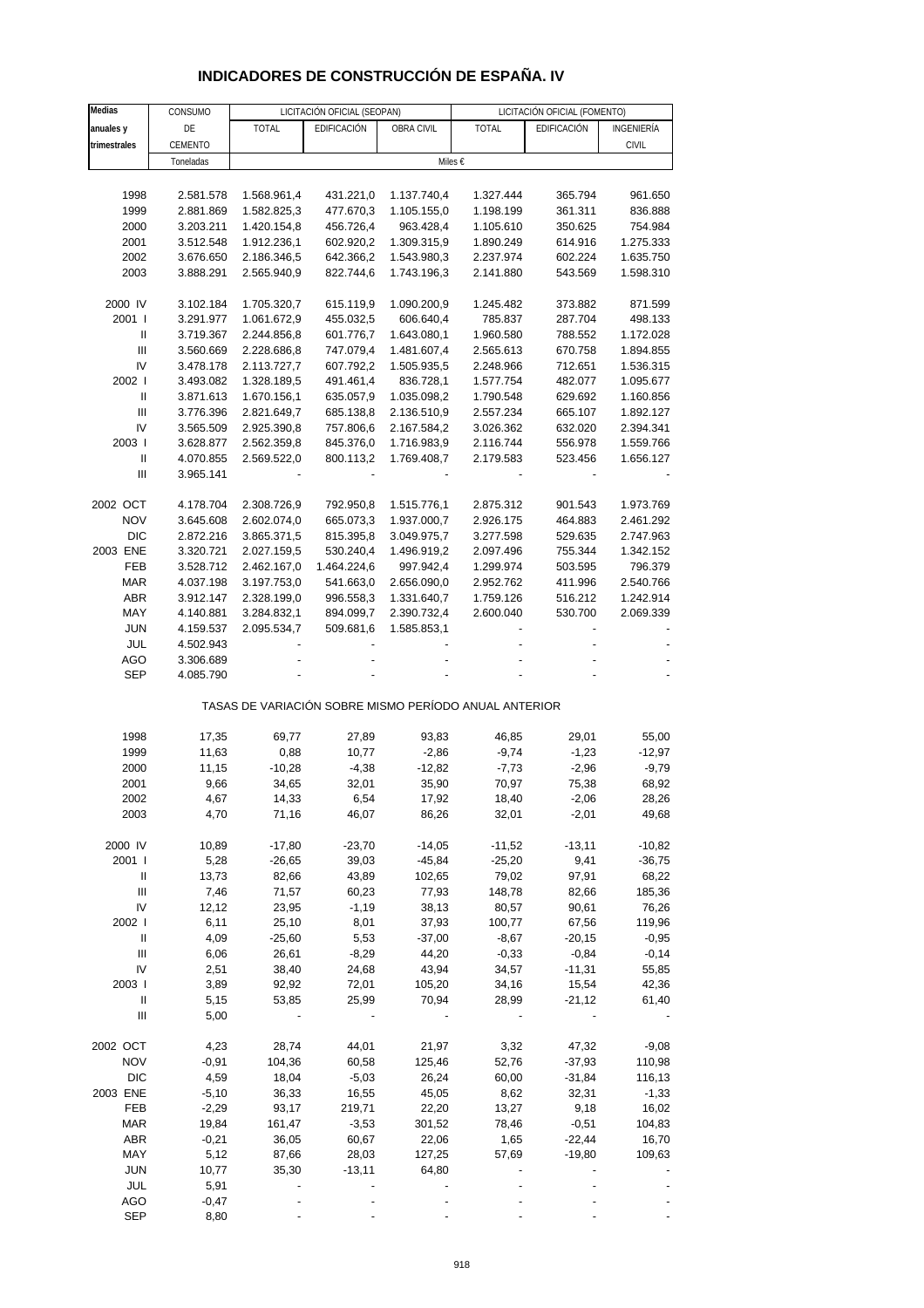| Medias                                  |                      |                      |                                                       | ESTABLECIMIENTOS HOTELEROS |                          |                        |                 |
|-----------------------------------------|----------------------|----------------------|-------------------------------------------------------|----------------------------|--------------------------|------------------------|-----------------|
| anuales y                               |                      | NÚMERO DE VIAJEROS   |                                                       |                            | NÚMERO DE PERNOCTACIONES |                        | <b>GRADO DE</b> |
| trimestrales                            | <b>TOTAL</b>         | ESPAÑOLES            | EXTRANJEROS                                           | <b>TOTAL</b>               | ESPAÑOLES                | EXTRANJEROS            | OCUPACIÓN       |
|                                         |                      |                      | Miles                                                 |                            |                          |                        | %               |
|                                         |                      |                      |                                                       |                            |                          |                        |                 |
| 1998                                    | 3.822,23             | 2.137,44             | 1.684,80                                              | 14.859,51                  | 5.541,22                 | 9.318,29               | 60,77           |
| 1999                                    | 4.882,41             | 2.649,14             | 2.233,27                                              | 19.211,64                  | 6.791,97                 | 12.419,67              | 58,91           |
| 2000                                    | 4.940,21             | 2.677,75             | 2.262,46                                              | 18.928,63                  | 6.948,50                 | 11.980,13              | 56,98           |
| 2001                                    | 4.992,03             | 2.741,03<br>2.771,77 | 2.251,00                                              | 19.056,80<br>18.558,32     | 7.105,08                 | 11.951,72              | 56,22           |
| 2002<br>2003                            | 4.990,23<br>5.376,78 | 2.990,73             | 2.218,47<br>2.386,05                                  | 20.036,52                  | 7.228,83<br>7.923,53     | 11.329,50<br>12.112,99 | 53,33<br>54,32  |
|                                         |                      |                      |                                                       |                            |                          |                        |                 |
| 2000 IV                                 | 4.135,97             | 2.419,35             | 1.716,62                                              | 14.198,84                  | 5.657,04                 | 8.541,81               | 49,95           |
| 2001 l                                  | 3.619,02             | 2.191,62             | 1.427,40                                              | 12.134,38                  | 5.051,52                 | 7.082,86               | 47,78           |
| Ш                                       | 5.657,38             | 2.877,24             | 2.780,14                                              | 21.015,36                  | 7.204,16                 | 13.811,19              | 58,21           |
| $\ensuremath{\mathsf{III}}\xspace$      | 6.630,68             | 3.461,96             | 3.168,72                                              | 29.082,06                  | 10.493,38                | 18.588,68              | 71,09           |
| IV                                      | 4.061,02             | 2.433,28             | 1.627,74                                              | 13.995,40                  | 5.671,27                 | 8.324,13               | 47,80           |
| 2002                                    | 3.712,65             | 2.283,66             | 1.428,99                                              | 12.348,71                  | 5.402,64                 | 6.946,07               | 45,70           |
| $\mathbf{I}$                            | 5.418,72             | 2.778,71             | 2.640,02                                              | 19.655,40                  | 6.899,23                 | 12.756,17              | 53,54           |
| $\mathbf{III}$                          | 6.675,38             | 3.542,51             | 3.132,87                                              | 28.448,02                  | 10.845,39                | 17.602,63              | 67,80           |
| IV                                      | 4.154,18             | 2.482,19             | 1.671,99                                              | 13.781,17                  | 5.768,06                 | 8.013,11               | 46,29           |
| 2003  <br>Ш                             | 3.616,66<br>5.877,47 | 2.222,93<br>3.109,13 | 1.393,73<br>2.768,34                                  | 11.866,98<br>20.770,09     | 5.151,41<br>7.612,65     | 6.715,58<br>13.157,44  | 44,39<br>54,30  |
| III                                     | 7.265,91             | 3.964,81             | 3.301,10                                              | 31.190,48                  | 12.548,03                | 18.642,45              | 69,25           |
|                                         |                      |                      |                                                       |                            |                          |                        |                 |
| 2002 SEP                                | 6.234,66             | 3.207,95             | 3.026,71                                              | 25.484,19                  | 9.002,33                 | 16.481,86              | 63,69           |
| OCT                                     | 5.383,09             | 2.857,38             | 2.525,71                                              | 19.515,25                  | 6.704,68                 | 12.810,57              | 53,56           |
| <b>NOV</b>                              | 3.720,46             | 2.365,74             | 1.354,72                                              | 11.567,94                  | 5.471,96                 | 6.095,98               | 45,30           |
| <b>DIC</b>                              | 3.358,99             | 2.223,47             | 1.135,52                                              | 10.260,32                  | 5.127,53                 | 5.132,79               | 40,01           |
| 2003 ENE                                | 2.987,15             | 1.871,48             | 1.115,68                                              | 10.100,08                  | 4.481,26                 | 5.618,82               | 39,46           |
| FEB                                     | 3.460,59             | 2.186,22             | 1.274,37                                              | 11.093,70                  | 4.879,45                 | 6.214,26               | 44,87           |
| <b>MAR</b>                              | 4.402,24             | 2.611,11             | 1.791,14                                              | 14.407,17                  | 6.093,51                 | 8.313,66               | 48,83           |
| <b>ABR</b>                              | 5.382,69             | 3.093,41             | 2.289,28                                              | 17.304,95                  | 7.727,31                 | 9.577,65               | 52,58           |
| MAY                                     | 5.983,48             | 2.982,52             | 3.000,96                                              | 20.955,97                  | 7.084,86                 | 13.871,12              | 51,94           |
| <b>JUN</b>                              | 6.266,25             | 3.251,47             | 3.014,78                                              | 24.049,34                  | 8.025,79                 | 16.023,55              | 58,38           |
| JUL                                     | 6.813,99             | 3.602,69             | 3.211,30                                              | 28.489,36                  | 10.648,30                | 17.841,06              | 64,06           |
| AGO                                     | 7.717,82             | 4.326,92             | 3.390,90                                              | 33.891,60                  | 14.447,75                | 19.443,85              | 74,43           |
|                                         |                      |                      | TASAS DE VARIACIÓN SOBRE MISMO PERÍODO ANUAL ANTERIOR |                            |                          |                        |                 |
| 1998                                    | 10,26                | 9,86                 | 10,78                                                 | 6,95                       | 8,48                     | 6,06                   | $-0,46$         |
| 1999                                    | 12,67                | 7,26                 | 19,86                                                 | 14,46                      | 4,07                     | 21,07                  | $-0,53$         |
| 2000                                    | 1,18                 | 1,08                 | 1,31                                                  | $-1,47$                    | 2,30                     | $-3,54$                | $-3,27$         |
| 2001                                    | 1,05                 | 2,36                 | $-0,51$                                               | 0,68                       | 2,25                     | $-0,24$                | $-1,33$         |
| 2002                                    | $-0.04$              | 1,12                 | -1,45                                                 | $-2,62$                    | 1,74                     | -5,21                  | $-5,14$         |
| 2003                                    | 4,44                 | 5,84                 | 2,74                                                  | 2,84                       | 4,88                     | 1,54                   | $-0,66$         |
|                                         |                      |                      |                                                       |                            |                          |                        |                 |
| 2000 IV                                 | 1,52                 | 2,12                 | 0,68                                                  | $-2,01$                    | 2,52                     | $-4,79$                | $-2,44$         |
| 2001 l                                  | 3,96                 | 5,33                 | 1,91                                                  | 1,63                       | 3,65                     | 0,24                   | 0,18            |
| Ш<br>$\ensuremath{\mathsf{III}}\xspace$ | 1,42<br>0,99         | 2,13<br>2,00         | 0,70<br>$-0,09$                                       | $-0,07$<br>1,88            | 2,84<br>2,29             | $-1,52$<br>1,64        | $-1,72$<br>0,07 |
| IV                                      | $-1,81$              | 0,58                 | $-5,18$                                               | $-1,43$                    | 0,25                     | $-2,55$                | $-4,30$         |
| 2002                                    | 2,59                 | 4,20                 | 0,11                                                  | 1,77                       | 6,95                     | $-1,93$                | $-4,35$         |
| Ш                                       | $-4,22$              | $-3,42$              | $-5,04$                                               | $-6,47$                    | $-4,23$                  | $-7,64$                | $-8,02$         |
| $\mathbf{III}$                          | 0,67                 | 2,33                 | $-1, 13$                                              | $-2,18$                    | 3,35                     | $-5,30$                | $-4,63$         |
| IV                                      | 2,29                 | 2,01                 | 2,72                                                  | $-1,53$                    | 1,71                     | $-3,74$                | $-3,15$         |
| 2003                                    | $-2,59$              | $-2,66$              | $-2,47$                                               | $-3,90$                    | $-4,65$                  | $-3,32$                | $-2,87$         |
| Ш                                       | 8,47                 | 11,89                | 4,86                                                  | 5,67                       | 10,34                    | 3,15                   | 1,42            |
| $\ensuremath{\mathsf{III}}\xspace$      | 5,37                 | 6,87                 | 3,61                                                  | 4,21                       | 6,64                     | 2,64                   | $-0,87$         |
| 2002 SEP                                | $-1, 15$             | $-0,49$              | $-1,84$                                               | $-4, 14$                   | 0,46                     | $-6,48$                | $-6,20$         |
| OCT                                     | 1,37                 | $-0,08$              | 3,06                                                  | $-2,50$                    | $-0,71$                  | $-3,41$                | $-3,02$         |
| <b>NOV</b>                              | 1,71                 | 1,27                 | 2,50                                                  | $-2,95$                    | $-0,13$                  | $-5,36$                | $-5,47$         |
| <b>DIC</b>                              | 4,48                 | 5,68                 | 2,23                                                  | 2,08                       | 7,21                     | $-2,58$                | $-0,57$         |
| 2003 ENE                                | 3,96                 | 2,60                 | 6,31                                                  | 3,09                       | 7,67                     | $-0,30$                | 1,41            |
| FEB                                     | $-1,35$              | 1,04                 | $-5,20$                                               | $-3,55$                    | 0,03                     | $-6,18$                | 2,68            |
| <b>MAR</b>                              | $-7,45$              | $-8,81$              | $-5,40$                                               | $-8,51$                    | $-14,99$                 | $-3,09$                | $-10,39$        |
| ABR                                     | 10,91                | 17,80                | 2,79                                                  | 9,82                       | 18,83                    | 3,49                   | 5,56            |
| MAY                                     | 5,39                 | 6,48                 | 4,33                                                  | 2,59                       | 4,40                     | 1,69                   | $-1,67$         |
| <b>JUN</b>                              | 9,44                 | 11,77                | 7,04                                                  | 5,57                       | 8,33                     | 4,23                   | 0,67            |
| JUL<br>AGO                              | 6,34<br>4,52         | 8,31<br>5,71         | 4,21<br>3,05                                          | 2,80<br>5,43               | 7,27<br>6,18             | 0,31<br>4,87           | $-1,88$<br>0,01 |
|                                         |                      |                      |                                                       |                            |                          |                        |                 |

## **INDICADORES DE SERVICIOS DE ESPAÑA. I**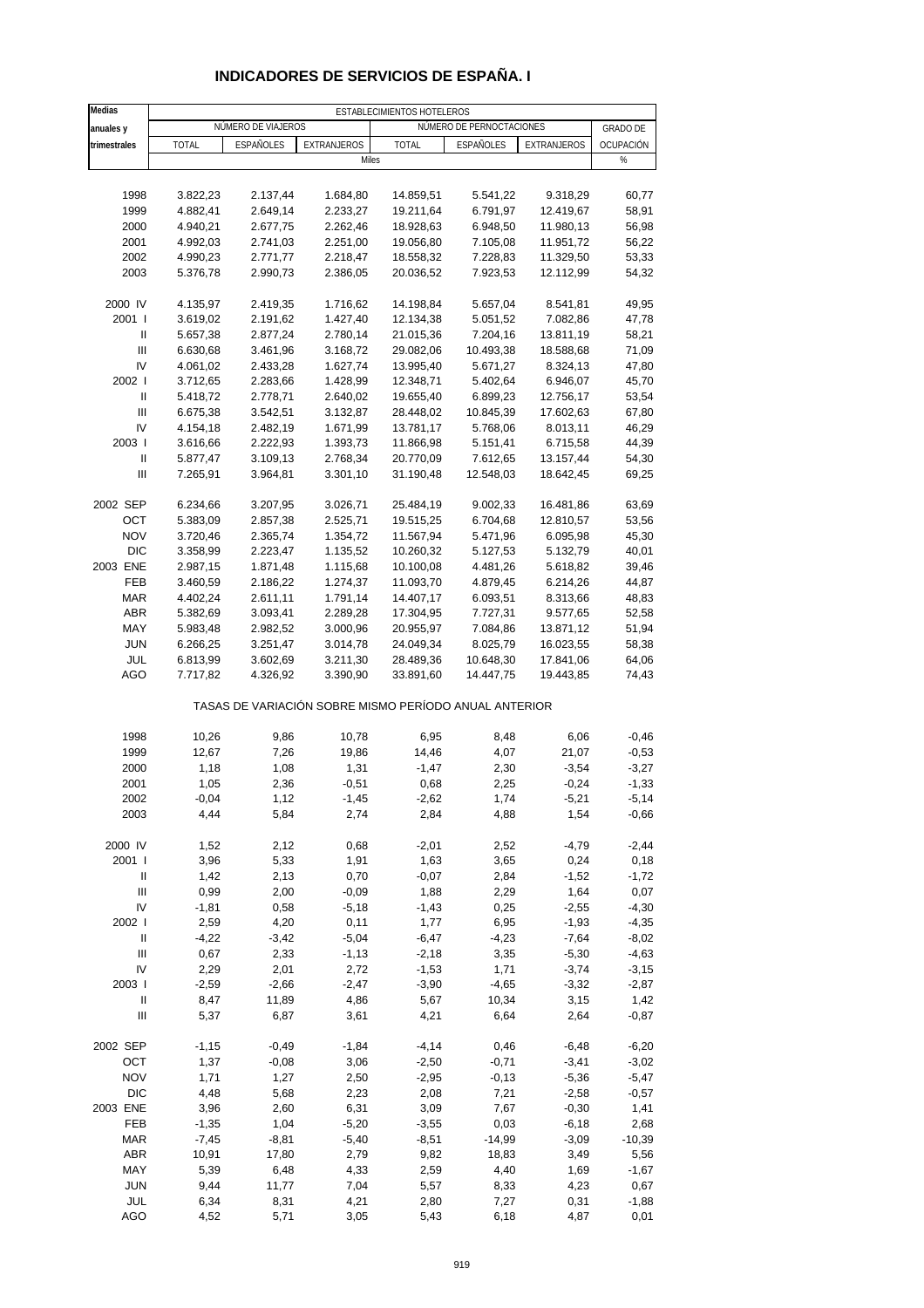| Medias       | ACAMPAMENTOS TURÍSTICOS |                    |                                                       |              |                          |             |                 |  |  |  |
|--------------|-------------------------|--------------------|-------------------------------------------------------|--------------|--------------------------|-------------|-----------------|--|--|--|
| anuales y    |                         | NÚMERO DE VIAJEROS |                                                       |              | NÚMERO DE PERNOCTACIONES |             | <b>GRADO DE</b> |  |  |  |
| trimestrales | <b>TOTAL</b>            | <b>ESPAÑOLES</b>   | <b>EXTRANJEROS</b>                                    | <b>TOTAL</b> | <b>ESPAÑOLES</b>         | EXTRANJEROS | OCUPACIÓN       |  |  |  |
|              |                         |                    | Miles                                                 |              |                          |             | $\%$            |  |  |  |
|              |                         |                    |                                                       |              |                          |             |                 |  |  |  |
|              |                         |                    |                                                       |              |                          |             |                 |  |  |  |
| 1998         | 368,917                 | 248,114            | 120,803                                               | 1.886,250    | 1.120,137                | 766,113     | 11,96           |  |  |  |
| 1999         | 433,236                 | 290,457            | 142,780                                               | 2.146,879    | 1.197,845                | 949,034     | 12,59           |  |  |  |
| 2000         | 465,010                 | 311,352            | 153,657                                               | 2.338,321    | 1.322,782                | 1.015,539   | 26,62           |  |  |  |
| 2001         | 504,844                 | 342,019            | 162,825                                               | 2.550,035    | 1.406,742                | 1.143,293   | 30,62           |  |  |  |
| 2002         | 501,299                 | 321,128            | 180,172                                               | 2.606,103    | 1.356,610                | 1.249,492   | 33,68           |  |  |  |
| 2003         | 756,596                 | 497,968            | 258,628                                               | 3.365,056    | 1.859,388                | 1.505,669   | 34,98           |  |  |  |
|              |                         |                    |                                                       |              |                          |             |                 |  |  |  |
| 2000 IV      | 121,287                 | 88,586             | 32,701                                                | 656,970      | 254,209                  | 402,760     | 20,99           |  |  |  |
| 2001 l       | 107,076                 | 75,472             | 31,603                                                | 679,716      | 162,859                  | 516,858     | 27,13           |  |  |  |
| Ш            | 510,883                 | 381,764            | 129,119                                               | 1.872,577    | 1.136,684                | 735,893     | 23,85           |  |  |  |
| Ш            | 1.277,085               | 817,209            | 459,876                                               | 6.955,752    | 4.080,952                | 2.874,800   | 42,21           |  |  |  |
| IV           | 124,334                 | 93,631             | 30,703                                                | 692,094      | 246,474                  | 445,620     | 29,29           |  |  |  |
| 2002 l       | 164,773                 | 128,007            | 36,766                                                | 933,524      | 371,935                  | 561,588     | 34,91           |  |  |  |
|              |                         |                    |                                                       |              |                          |             |                 |  |  |  |
| Ш            | 454,678                 | 299,842            | 154,836                                               | 1.682,863    | 830,110                  | 852,753     | 26,20           |  |  |  |
| Ш            | 1.249,838               | 756,293            | 493,545                                               | 7.099,539    | 3.992,462                | 3.107,078   | 44,51           |  |  |  |
| IV           | 135,909                 | 100,369            | 35,539                                                | 708,484      | 231,935                  | 476,550     | 29,10           |  |  |  |
| 2003         | 123,953                 | 86,442             | 37,511                                                | 778,929      | 181,650                  | 597,280     | 32,98           |  |  |  |
| Ш            | 612,113                 | 442,159            | 169,954                                               | 2.108,056    | 1.216,640                | 891,416     | 27,66           |  |  |  |
| Ш            | 1.922,284               | 1.198,972          | 723,313                                               | 9.129,748    | 5.340,116                | 3.789,633   | 48,97           |  |  |  |
|              |                         |                    |                                                       |              |                          |             |                 |  |  |  |
| 2002 SEP     | 487,180                 | 303,299            | 183,881                                               | 2.391,113    | 1.270,198                | 1.120,915   | 27,66           |  |  |  |
| ОСТ          | 193,116                 | 136,018            | 57,098                                                | 805,788      | 291,747                  | 514,041     | 27,47           |  |  |  |
| <b>NOV</b>   | 112,802                 | 86,791             | 26,011                                                | 635,597      | 201,875                  | 433,722     | 29,51           |  |  |  |
| <b>DIC</b>   | 101,808                 | 78,299             | 23,509                                                | 684,068      | 202,182                  | 481,886     | 30,33           |  |  |  |
| 2003 ENE     | 86,898                  | 58,495             | 28,403                                                | 718,302      | 136,149                  | 582,153     | 32,33           |  |  |  |
|              |                         |                    |                                                       |              |                          |             |                 |  |  |  |
| FEB          | 114,003                 | 83,186             | 30,817                                                | 727,305      | 166,488                  | 560,817     | 32,90           |  |  |  |
| <b>MAR</b>   | 170,958                 | 117,645            | 53,313                                                | 891,181      | 242,312                  | 648,869     | 33,70           |  |  |  |
| <b>ABR</b>   | 554,328                 | 435,384            | 118,944                                               | 1.899,025    | 1.254,532                | 644,493     | 29,86           |  |  |  |
| MAY          | 520,658                 | 354,327            | 166,331                                               | 1.741,261    | 921,668                  | 819,593     | 25,71           |  |  |  |
| <b>JUN</b>   | 761,353                 | 536,765            | 224,588                                               | 2.683,881    | 1.473,720                | 1.210,161   | 27,41           |  |  |  |
| JUL          | 1.609,230               | 962,994            | 646,236                                               | 7.601,983    | 3.846,135                | 3.755,848   | 43,72           |  |  |  |
| AGO          | 2.235,338               | 1.434,949          | 800,389                                               | 10.657,513   | 6.834,096                | 3.823,417   | 54,22           |  |  |  |
|              |                         |                    | TASAS DE VARIACIÓN SOBRE MISMO PERÍODO ANUAL ANTERIOR |              |                          |             |                 |  |  |  |
| 1998         | 12,81                   |                    |                                                       | 11,23        |                          | 18,36       | 6,30            |  |  |  |
|              |                         | 12,81              | 12,82                                                 |              | 6,82                     |             |                 |  |  |  |
| 1999         | 17,43                   | 17,07              | 18,19                                                 | 13,82        | 6,94                     | 23,88       | 5,22            |  |  |  |
| 2000         | 7,33                    | 7,19               | 7,62                                                  | 8,92         | 10,43                    | 7,01        | 111,51          |  |  |  |
| 2001         | 8,57                    | 9,85               | 5,97                                                  | 9,05         | 6,35                     | 12,58       | 15,01           |  |  |  |
| 2002         | $-0,70$                 | -6,11              | 10,65                                                 | 2,20         | -3,56                    | 9,29        | 10,00           |  |  |  |
| 2003         | 18,20                   | 22,61              | 10,55                                                 | 0,61         | 3,92                     | $-3,20$     | $-3,23$         |  |  |  |
|              |                         |                    |                                                       |              |                          |             |                 |  |  |  |
| 2000 IV      | 12,49                   | 12,67              | 11,99                                                 | 21,22        | 18,88                    | 22,75       | 234,54          |  |  |  |
| 2001 l       | 8,78                    | 4,67               | 20,02                                                 | 16,80        | $-9,69$                  | 28,70       | 14,39           |  |  |  |
| Ш            | 22,75                   | 28,25              | 8,95                                                  | 14,15        | 15,07                    | 12,75       | 8,95            |  |  |  |
| Ш            | 4,33                    | 3,83               | 5,22                                                  | 7,44         | 5,48                     | 10,35       | 5,78            |  |  |  |
| IV           | 2,51                    | 5,70               | $-6,11$                                               | 5,35         | $-3,04$                  | 10,64       | 39,55           |  |  |  |
| 2002 l       | 53,88                   | 69,61              | 16,34                                                 | 37,34        | 128,38                   | 8,65        | 28,69           |  |  |  |
| Ш            | $-11,00$                | $-21,46$           | 19,92                                                 | $-10,13$     | $-26,97$                 | 15,88       | 9,84            |  |  |  |
| Ш            | $-2,13$                 | $-7,45$            | 7,32                                                  | 2,07         | $-2,17$                  | 8,08        | 5,45            |  |  |  |
| IV           | 9,31                    | 7,20               | 15,75                                                 | 2,37         | $-5,90$                  | 6,94        | $-0,63$         |  |  |  |
| 2003         |                         |                    |                                                       |              |                          |             |                 |  |  |  |
|              | $-24,77$                | $-32,47$           | 2,03                                                  | $-16,56$     | $-51,16$                 | 6,36        | $-5,54$         |  |  |  |
| Ш            | 34,63                   | 47,46              | 9,76                                                  | 25,27        | 46,56                    | 4,53        | 5,59            |  |  |  |
| Ш            | 17,85                   | 22,00              | 11,56                                                 | $-3,43$      | $-0,25$                  | $-7,57$     | $-7,50$         |  |  |  |
| 2002 SEP     | 3,33                    | $-2,69$            | 15,07                                                 | 8,10         | $-0,54$                  | 19,89       | 10,51           |  |  |  |
| OCT          | 3,29                    | $-0,50$            | 13,61                                                 | $-2,60$      | $-12,47$                 | 4,06        | 1,97            |  |  |  |
| <b>NOV</b>   | 16,26                   | 15,36              | 19,37                                                 | 4,94         | $-4,52$                  | 10,01       | $-1,89$         |  |  |  |
| <b>DIC</b>   | 14,39                   | 13,56              | 17,21                                                 | 6,34         | 3,85                     | 7,42        | $-1,65$         |  |  |  |
| 2003 ENE     | 15,01                   | 11,67              | 22,55                                                 | 11,74        | 13,37                    | 11,36       | $-3,89$         |  |  |  |
| FEB          | 15,89                   | 18,83              | 8,64                                                  | 4,13         | 9,38                     | 2,66        | $-6,27$         |  |  |  |
| <b>MAR</b>   | $-46,64$                | $-55,03$           | $-9,26$                                               | $-38,93$     | $-71,27$                 | 5,38        | $-6,36$         |  |  |  |
|              |                         |                    |                                                       |              |                          |             |                 |  |  |  |
| <b>ABR</b>   | 90,57                   | 121,54             | 26,07                                                 | 75,73        | 143,73                   | 13,88       | 20,79           |  |  |  |
| MAY          | 29,77                   | 40,10              | 12,14                                                 | 19,33        | 38,14                    | 3,47        | $-0,66$         |  |  |  |
| <b>JUN</b>   | 13,31                   | 19,26              | 1,24                                                  | 6,98         | 12,63                    | 0,82        | $-2,07$         |  |  |  |
| JUL          | 7,74                    | 10,95              | 3,29                                                  | $-4,10$      | $-4,52$                  | $-3,67$     | $-7,33$         |  |  |  |
| AGO          | 26,38                   | 30,74              | 19,26                                                 | $-2,94$      | 2,32                     | $-11,11$    | $-7,63$         |  |  |  |

#### **INDICADORES DE SERVICIOS DE ESPAÑA. II**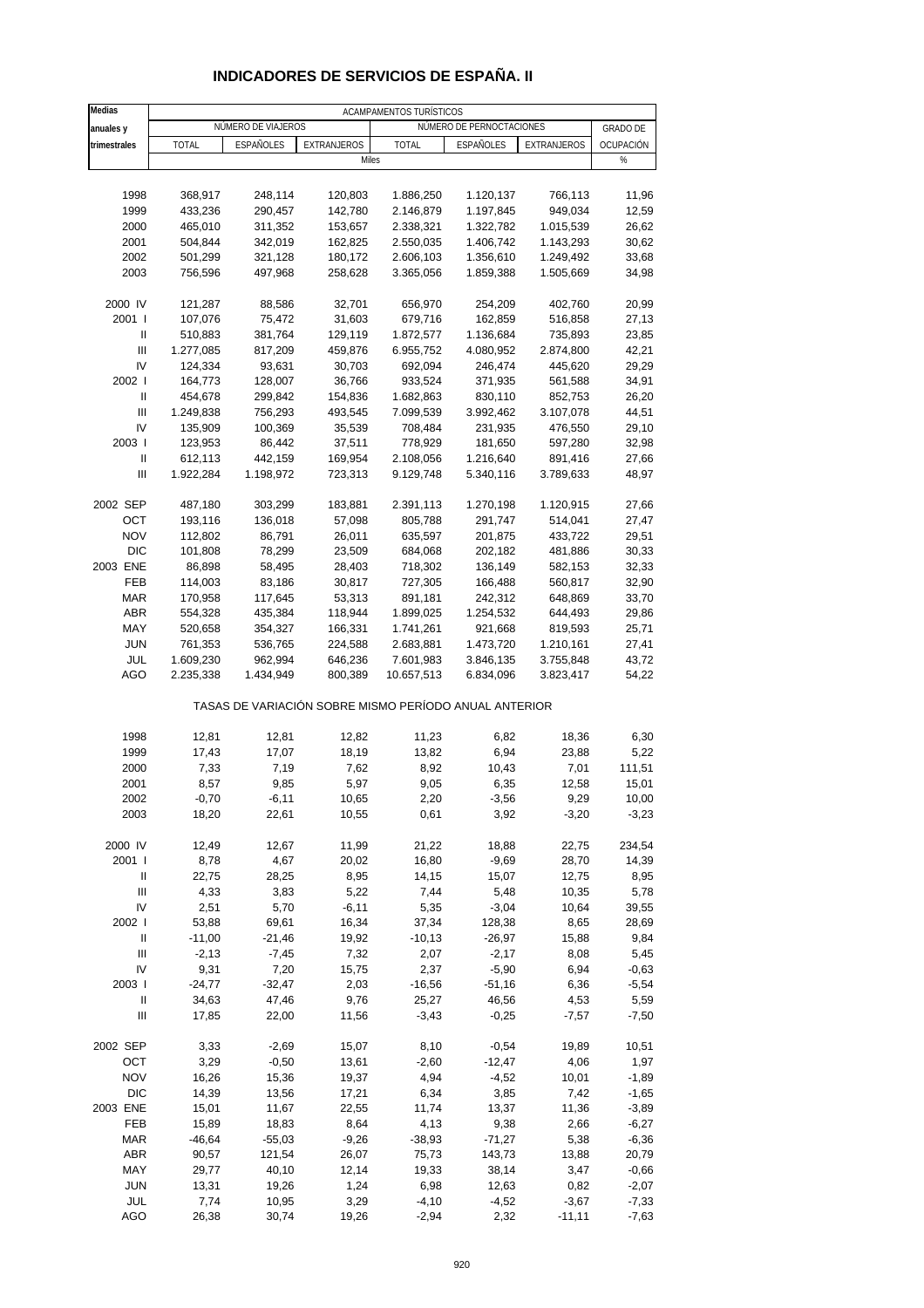# **INDICADORES DE SERVICIOS DE ESPAÑA. III**

| NÚMERO DE PERNOCTACIONES<br>NÚMERO DE VIAJEROS<br><b>GRADO DE</b><br>anuales y<br>trimestrales<br><b>TOTAL</b><br>ESPAÑOLES<br><b>EXTRANJEROS</b><br><b>TOTAL</b><br><b>ESPAÑOLES</b><br>EXTRANJEROS<br>OCUPACIÓN<br>Miles<br>%<br>1998<br>1999<br>2000<br>794,437<br>137,845<br>656,592<br>7.472,088<br>955,305<br>6.516,783<br>52,71<br>2001<br>748,251<br>140,963<br>607,288<br>7.137,188<br>6.191,838<br>53,22<br>945,350<br>2002<br>738,329<br>145,064<br>593,265<br>6.744,348<br>5.769,223<br>975,126<br>50,08<br>2003<br>781,705<br>183,324<br>6.995,238<br>1.205,915<br>5.789,323<br>598,381<br>50,47<br>2000 IV<br>5.936,391<br>5.541,299<br>49,02<br>610,243<br>75,372<br>534,872<br>395,091<br>2001 l<br>65,802<br>497,834<br>4.866,967<br>563,636<br>5.176,746<br>309,779<br>51,33<br>Ш<br>775,508<br>151,103<br>788,431<br>6.078,171<br>48,21<br>624,405<br>6.866,602<br>$\ensuremath{\mathsf{III}}\xspace$<br>1.038,961<br>264,294<br>774,667<br>10.938,956<br>2.259,833<br>8.679,122<br>65,60<br>IV<br>532,245<br>5.143,092<br>47,73<br>614,898<br>82,653<br>5.566,448<br>423,356<br>2002 l<br>608,810<br>87,791<br>521,019<br>5.098,547<br>411,871<br>4.686,676<br>49,97<br>Ш<br>694,671<br>129,958<br>564,713<br>6.053,648<br>702,715<br>5.350,932<br>42,64<br>III<br>8.172,341<br>1.038,949<br>273,587<br>765,362<br>10.539,502<br>2.367,161<br>62,05<br>IV<br>610,887<br>88,921<br>521,967<br>5.285,697<br>418,755<br>4.866,942<br>45,67<br>2003  <br>558,585<br>82,957<br>475,628<br>4.858,670<br>386,337<br>4.472,332<br>47,85<br>Ш<br>746,322<br>169,912<br>576,410<br>6.101,614<br>887,732<br>5.213,882<br>42,91<br>Ш<br>1.169,460<br>353,992<br>11.540,528<br>2.912,556<br>8.627,972<br>65,74<br>815,468<br>2002 SEP<br>660,302<br>1.522,707<br>52,42<br>864,574<br>204,272<br>8.313,362<br>6.790,655<br>OCT<br>741,307<br>99,642<br>641,665<br>6.594,959<br>504,928<br>6.090,031<br>46,02<br><b>NOV</b><br>542,507<br>77,076<br>465,431<br>4.652,207<br>350,101<br>4.302,106<br>46,63<br><b>DIC</b><br>548,848<br>90,044<br>458,804<br>4.609,924<br>401,236<br>4.208,688<br>44,37<br>2003 ENE<br>338,794<br>4.517,864<br>46,71<br>529,455<br>64,589<br>464,866<br>4.856,658<br><b>FEB</b><br>4.146,338<br>538,815<br>85,528<br>453,287<br>4.510,168<br>363,830<br>48,36<br><b>MAR</b><br>508,730<br>4.752,795<br>48,49<br>607,484<br>98,754<br>5.209,183<br>456,388<br><b>ABR</b><br>711,337<br>193,236<br>518,101<br>4.584,444<br>5.524,497<br>940,053<br>43,97<br>MAY<br>695,023<br>136,401<br>558,622<br>646,068<br>4.937,142<br>5.583,210<br>38,33<br><b>JUN</b><br>832,606<br>180,099<br>652,507<br>7.197,135<br>1.077,076<br>6.120,059<br>46,42<br>JUL<br>1.062,110<br>280,968<br>781,142<br>10.469,286<br>2.222,216<br>8.247,070<br>61,04<br>AGO<br>1.276,810<br>427,016<br>849,794<br>12.611,770<br>3.602,896<br>9.008,874<br>70,44<br>TASAS DE VARIACIÓN SOBRE MISMO PERÍODO ANUAL ANTERIOR<br>1998<br>1999<br>2000<br>2001<br>2,26<br>0,95<br>$-5,81$<br>$-7,51$<br>-4,48<br>$-1,04$<br>-4,99<br>2002<br>$-1,33$<br>2,91<br>$-2,31$<br>$-5,50$<br>3,15<br>$-6,83$<br>$-5,89$<br>2003<br>1,48<br>15,50<br>$-2,16$<br>$-1,89$<br>$-1,41$<br>8,12<br>$-3,19$<br>2000 IV<br>$-6,10$<br>2001 l<br>$-6,48$<br>$-9,23$<br>$-2,80$<br>$-5,40$<br>$-2,63$<br>5,96<br>$-2,70$<br>Ш<br>$-9,67$<br>4,25<br>$-12,50$<br>$-2,35$<br>0,46<br>4,28<br>Ш<br>$-6,09$<br>2,21<br>$-8,62$<br>$-5,65$<br>$-2,34$<br>$-6,48$<br>$-2,33$<br>IV<br>9,66<br>0,76<br>$-0,49$<br>$-6,23$<br>7,15<br>$-7,19$<br>$-2,64$<br>2002  <br>8,01<br>4,66<br>$-1,51$<br>32,96<br>$-3,70$<br>$-2,66$<br>33,42<br>Ш<br>$-10,42$<br>$-9,56$<br>$-11,96$<br>$-11,56$<br>$-13,99$<br>$-11,84$<br>-10,87<br>$\mathbf{III}$<br>0,00<br>$-1,20$<br>$-5,84$<br>3,52<br>$-3,65$<br>4,75<br>$-5,41$<br>IV<br>$-0,65$<br>7,58<br>$-1,93$<br>$-5,04$<br>$-1,09$<br>$-5,37$<br>$-4,30$<br>2003  <br>$-8,25$<br>$-5,51$<br>$-8,71$<br>$-4,70$<br>$-6,20$<br>$-4,57$<br>$-4,23$<br>Ш<br>7,44<br>30,74<br>2,07<br>0,79<br>26,33<br>$-2,56$<br>0,63<br>Ш<br>14,84<br>$-0,30$<br>$-0,96$<br>4,42<br>$-2,65$<br>$-1,68$<br>3,85<br>2002 SEP<br>$-8,47$<br>$-10,36$<br>$-7,54$<br>$-10,97$<br>$-9,82$<br>$-10,77$<br>$-7,74$<br>0,26<br>$-4,64$<br>OCT<br>$-3,44$<br>0,86<br>$-5,08$<br>$-11,30$<br>$-4,53$<br><b>NOV</b><br>$-3,83$<br>$-6,44$<br>$-7,68$<br>$-5,24$<br>15,69<br>$-6,85$<br>4,64<br><b>DIC</b><br>1,42<br>15,24<br>$-0,91$<br>$-3,09$<br>9,55<br>$-4,14$<br>$-2,93$<br>2003 ENE<br>$-1,58$<br>12,53<br>$-3,26$<br>0,50<br>10,29<br>$-0,17$<br>0,15<br>FEB<br>$-7,25$<br>24,01<br>$-11,46$<br>$-5,05$<br>19,07<br>$-6,71$<br>$-3,72$<br><b>MAR</b><br>$-14,15$<br>$-27,92$<br>$-10,84$<br>$-8,82$<br>$-26,73$<br>$-6,63$<br>$-8,56$<br><b>ABR</b><br>22,35<br>86,51<br>8,44<br>14,15<br>75,33<br>6,53<br>11,40<br>MAY<br>3,97<br>0,29<br>$-7,86$<br>22,32<br>$-5,23$<br>21,17<br>$-5,26$<br><b>JUN</b><br>$-0,18$<br>3,06<br>$-1,04$<br>$-3,13$<br>$-4,24$<br>3,69<br>$-3,25$<br>JUL<br>3,05<br>16,12<br>$-0,96$<br>$-2,92$<br>$-4,61$<br>$-2,93$<br>3,88<br>AGO<br>4,52<br>14,02<br>0,32<br>$-0,79$<br>$-0,56$<br>0,73<br>4,75 | <b>Medias</b> |  | APARTAMENTOS TURÍSTICOS |  |  |
|---------------------------------------------------------------------------------------------------------------------------------------------------------------------------------------------------------------------------------------------------------------------------------------------------------------------------------------------------------------------------------------------------------------------------------------------------------------------------------------------------------------------------------------------------------------------------------------------------------------------------------------------------------------------------------------------------------------------------------------------------------------------------------------------------------------------------------------------------------------------------------------------------------------------------------------------------------------------------------------------------------------------------------------------------------------------------------------------------------------------------------------------------------------------------------------------------------------------------------------------------------------------------------------------------------------------------------------------------------------------------------------------------------------------------------------------------------------------------------------------------------------------------------------------------------------------------------------------------------------------------------------------------------------------------------------------------------------------------------------------------------------------------------------------------------------------------------------------------------------------------------------------------------------------------------------------------------------------------------------------------------------------------------------------------------------------------------------------------------------------------------------------------------------------------------------------------------------------------------------------------------------------------------------------------------------------------------------------------------------------------------------------------------------------------------------------------------------------------------------------------------------------------------------------------------------------------------------------------------------------------------------------------------------------------------------------------------------------------------------------------------------------------------------------------------------------------------------------------------------------------------------------------------------------------------------------------------------------------------------------------------------------------------------------------------------------------------------------------------------------------------------------------------------------------------------------------------------------------------------------------------------------------------------------------------------------------------------------------------------------------------------------------------------------------------------------------------------------------------------------------------------------------------------------------------------------------------------------------------------------------------------------------------------------------------------------------------------------------------------------------------------------------------------------------------------------------------------------------------------------------------------------------------------------------------------------------------------------------------------------------------------------------------------------------------------------------------------------------------------------------------------------------------------------------------------------------------------------------------------------------------------------------------------------------------------------------------------------------------------------------------------------------------------------------------------------------------------------------------------------------------------------------------------------------------------------------------------------------------------------------------------------------------------------------------------------------------------------------------------------------------------------------------------------------------------------------------------------------------------------------------------------------------------------------------------------------------------------------------------------------------------------------------------------------------------------------------------------------------------------------|---------------|--|-------------------------|--|--|
|                                                                                                                                                                                                                                                                                                                                                                                                                                                                                                                                                                                                                                                                                                                                                                                                                                                                                                                                                                                                                                                                                                                                                                                                                                                                                                                                                                                                                                                                                                                                                                                                                                                                                                                                                                                                                                                                                                                                                                                                                                                                                                                                                                                                                                                                                                                                                                                                                                                                                                                                                                                                                                                                                                                                                                                                                                                                                                                                                                                                                                                                                                                                                                                                                                                                                                                                                                                                                                                                                                                                                                                                                                                                                                                                                                                                                                                                                                                                                                                                                                                                                                                                                                                                                                                                                                                                                                                                                                                                                                                                                                                                                                                                                                                                                                                                                                                                                                                                                                                                                                                                                                                           |               |  |                         |  |  |
|                                                                                                                                                                                                                                                                                                                                                                                                                                                                                                                                                                                                                                                                                                                                                                                                                                                                                                                                                                                                                                                                                                                                                                                                                                                                                                                                                                                                                                                                                                                                                                                                                                                                                                                                                                                                                                                                                                                                                                                                                                                                                                                                                                                                                                                                                                                                                                                                                                                                                                                                                                                                                                                                                                                                                                                                                                                                                                                                                                                                                                                                                                                                                                                                                                                                                                                                                                                                                                                                                                                                                                                                                                                                                                                                                                                                                                                                                                                                                                                                                                                                                                                                                                                                                                                                                                                                                                                                                                                                                                                                                                                                                                                                                                                                                                                                                                                                                                                                                                                                                                                                                                                           |               |  |                         |  |  |
|                                                                                                                                                                                                                                                                                                                                                                                                                                                                                                                                                                                                                                                                                                                                                                                                                                                                                                                                                                                                                                                                                                                                                                                                                                                                                                                                                                                                                                                                                                                                                                                                                                                                                                                                                                                                                                                                                                                                                                                                                                                                                                                                                                                                                                                                                                                                                                                                                                                                                                                                                                                                                                                                                                                                                                                                                                                                                                                                                                                                                                                                                                                                                                                                                                                                                                                                                                                                                                                                                                                                                                                                                                                                                                                                                                                                                                                                                                                                                                                                                                                                                                                                                                                                                                                                                                                                                                                                                                                                                                                                                                                                                                                                                                                                                                                                                                                                                                                                                                                                                                                                                                                           |               |  |                         |  |  |
|                                                                                                                                                                                                                                                                                                                                                                                                                                                                                                                                                                                                                                                                                                                                                                                                                                                                                                                                                                                                                                                                                                                                                                                                                                                                                                                                                                                                                                                                                                                                                                                                                                                                                                                                                                                                                                                                                                                                                                                                                                                                                                                                                                                                                                                                                                                                                                                                                                                                                                                                                                                                                                                                                                                                                                                                                                                                                                                                                                                                                                                                                                                                                                                                                                                                                                                                                                                                                                                                                                                                                                                                                                                                                                                                                                                                                                                                                                                                                                                                                                                                                                                                                                                                                                                                                                                                                                                                                                                                                                                                                                                                                                                                                                                                                                                                                                                                                                                                                                                                                                                                                                                           |               |  |                         |  |  |
|                                                                                                                                                                                                                                                                                                                                                                                                                                                                                                                                                                                                                                                                                                                                                                                                                                                                                                                                                                                                                                                                                                                                                                                                                                                                                                                                                                                                                                                                                                                                                                                                                                                                                                                                                                                                                                                                                                                                                                                                                                                                                                                                                                                                                                                                                                                                                                                                                                                                                                                                                                                                                                                                                                                                                                                                                                                                                                                                                                                                                                                                                                                                                                                                                                                                                                                                                                                                                                                                                                                                                                                                                                                                                                                                                                                                                                                                                                                                                                                                                                                                                                                                                                                                                                                                                                                                                                                                                                                                                                                                                                                                                                                                                                                                                                                                                                                                                                                                                                                                                                                                                                                           |               |  |                         |  |  |
|                                                                                                                                                                                                                                                                                                                                                                                                                                                                                                                                                                                                                                                                                                                                                                                                                                                                                                                                                                                                                                                                                                                                                                                                                                                                                                                                                                                                                                                                                                                                                                                                                                                                                                                                                                                                                                                                                                                                                                                                                                                                                                                                                                                                                                                                                                                                                                                                                                                                                                                                                                                                                                                                                                                                                                                                                                                                                                                                                                                                                                                                                                                                                                                                                                                                                                                                                                                                                                                                                                                                                                                                                                                                                                                                                                                                                                                                                                                                                                                                                                                                                                                                                                                                                                                                                                                                                                                                                                                                                                                                                                                                                                                                                                                                                                                                                                                                                                                                                                                                                                                                                                                           |               |  |                         |  |  |
|                                                                                                                                                                                                                                                                                                                                                                                                                                                                                                                                                                                                                                                                                                                                                                                                                                                                                                                                                                                                                                                                                                                                                                                                                                                                                                                                                                                                                                                                                                                                                                                                                                                                                                                                                                                                                                                                                                                                                                                                                                                                                                                                                                                                                                                                                                                                                                                                                                                                                                                                                                                                                                                                                                                                                                                                                                                                                                                                                                                                                                                                                                                                                                                                                                                                                                                                                                                                                                                                                                                                                                                                                                                                                                                                                                                                                                                                                                                                                                                                                                                                                                                                                                                                                                                                                                                                                                                                                                                                                                                                                                                                                                                                                                                                                                                                                                                                                                                                                                                                                                                                                                                           |               |  |                         |  |  |
|                                                                                                                                                                                                                                                                                                                                                                                                                                                                                                                                                                                                                                                                                                                                                                                                                                                                                                                                                                                                                                                                                                                                                                                                                                                                                                                                                                                                                                                                                                                                                                                                                                                                                                                                                                                                                                                                                                                                                                                                                                                                                                                                                                                                                                                                                                                                                                                                                                                                                                                                                                                                                                                                                                                                                                                                                                                                                                                                                                                                                                                                                                                                                                                                                                                                                                                                                                                                                                                                                                                                                                                                                                                                                                                                                                                                                                                                                                                                                                                                                                                                                                                                                                                                                                                                                                                                                                                                                                                                                                                                                                                                                                                                                                                                                                                                                                                                                                                                                                                                                                                                                                                           |               |  |                         |  |  |
|                                                                                                                                                                                                                                                                                                                                                                                                                                                                                                                                                                                                                                                                                                                                                                                                                                                                                                                                                                                                                                                                                                                                                                                                                                                                                                                                                                                                                                                                                                                                                                                                                                                                                                                                                                                                                                                                                                                                                                                                                                                                                                                                                                                                                                                                                                                                                                                                                                                                                                                                                                                                                                                                                                                                                                                                                                                                                                                                                                                                                                                                                                                                                                                                                                                                                                                                                                                                                                                                                                                                                                                                                                                                                                                                                                                                                                                                                                                                                                                                                                                                                                                                                                                                                                                                                                                                                                                                                                                                                                                                                                                                                                                                                                                                                                                                                                                                                                                                                                                                                                                                                                                           |               |  |                         |  |  |
|                                                                                                                                                                                                                                                                                                                                                                                                                                                                                                                                                                                                                                                                                                                                                                                                                                                                                                                                                                                                                                                                                                                                                                                                                                                                                                                                                                                                                                                                                                                                                                                                                                                                                                                                                                                                                                                                                                                                                                                                                                                                                                                                                                                                                                                                                                                                                                                                                                                                                                                                                                                                                                                                                                                                                                                                                                                                                                                                                                                                                                                                                                                                                                                                                                                                                                                                                                                                                                                                                                                                                                                                                                                                                                                                                                                                                                                                                                                                                                                                                                                                                                                                                                                                                                                                                                                                                                                                                                                                                                                                                                                                                                                                                                                                                                                                                                                                                                                                                                                                                                                                                                                           |               |  |                         |  |  |
|                                                                                                                                                                                                                                                                                                                                                                                                                                                                                                                                                                                                                                                                                                                                                                                                                                                                                                                                                                                                                                                                                                                                                                                                                                                                                                                                                                                                                                                                                                                                                                                                                                                                                                                                                                                                                                                                                                                                                                                                                                                                                                                                                                                                                                                                                                                                                                                                                                                                                                                                                                                                                                                                                                                                                                                                                                                                                                                                                                                                                                                                                                                                                                                                                                                                                                                                                                                                                                                                                                                                                                                                                                                                                                                                                                                                                                                                                                                                                                                                                                                                                                                                                                                                                                                                                                                                                                                                                                                                                                                                                                                                                                                                                                                                                                                                                                                                                                                                                                                                                                                                                                                           |               |  |                         |  |  |
|                                                                                                                                                                                                                                                                                                                                                                                                                                                                                                                                                                                                                                                                                                                                                                                                                                                                                                                                                                                                                                                                                                                                                                                                                                                                                                                                                                                                                                                                                                                                                                                                                                                                                                                                                                                                                                                                                                                                                                                                                                                                                                                                                                                                                                                                                                                                                                                                                                                                                                                                                                                                                                                                                                                                                                                                                                                                                                                                                                                                                                                                                                                                                                                                                                                                                                                                                                                                                                                                                                                                                                                                                                                                                                                                                                                                                                                                                                                                                                                                                                                                                                                                                                                                                                                                                                                                                                                                                                                                                                                                                                                                                                                                                                                                                                                                                                                                                                                                                                                                                                                                                                                           |               |  |                         |  |  |
|                                                                                                                                                                                                                                                                                                                                                                                                                                                                                                                                                                                                                                                                                                                                                                                                                                                                                                                                                                                                                                                                                                                                                                                                                                                                                                                                                                                                                                                                                                                                                                                                                                                                                                                                                                                                                                                                                                                                                                                                                                                                                                                                                                                                                                                                                                                                                                                                                                                                                                                                                                                                                                                                                                                                                                                                                                                                                                                                                                                                                                                                                                                                                                                                                                                                                                                                                                                                                                                                                                                                                                                                                                                                                                                                                                                                                                                                                                                                                                                                                                                                                                                                                                                                                                                                                                                                                                                                                                                                                                                                                                                                                                                                                                                                                                                                                                                                                                                                                                                                                                                                                                                           |               |  |                         |  |  |
|                                                                                                                                                                                                                                                                                                                                                                                                                                                                                                                                                                                                                                                                                                                                                                                                                                                                                                                                                                                                                                                                                                                                                                                                                                                                                                                                                                                                                                                                                                                                                                                                                                                                                                                                                                                                                                                                                                                                                                                                                                                                                                                                                                                                                                                                                                                                                                                                                                                                                                                                                                                                                                                                                                                                                                                                                                                                                                                                                                                                                                                                                                                                                                                                                                                                                                                                                                                                                                                                                                                                                                                                                                                                                                                                                                                                                                                                                                                                                                                                                                                                                                                                                                                                                                                                                                                                                                                                                                                                                                                                                                                                                                                                                                                                                                                                                                                                                                                                                                                                                                                                                                                           |               |  |                         |  |  |
|                                                                                                                                                                                                                                                                                                                                                                                                                                                                                                                                                                                                                                                                                                                                                                                                                                                                                                                                                                                                                                                                                                                                                                                                                                                                                                                                                                                                                                                                                                                                                                                                                                                                                                                                                                                                                                                                                                                                                                                                                                                                                                                                                                                                                                                                                                                                                                                                                                                                                                                                                                                                                                                                                                                                                                                                                                                                                                                                                                                                                                                                                                                                                                                                                                                                                                                                                                                                                                                                                                                                                                                                                                                                                                                                                                                                                                                                                                                                                                                                                                                                                                                                                                                                                                                                                                                                                                                                                                                                                                                                                                                                                                                                                                                                                                                                                                                                                                                                                                                                                                                                                                                           |               |  |                         |  |  |
|                                                                                                                                                                                                                                                                                                                                                                                                                                                                                                                                                                                                                                                                                                                                                                                                                                                                                                                                                                                                                                                                                                                                                                                                                                                                                                                                                                                                                                                                                                                                                                                                                                                                                                                                                                                                                                                                                                                                                                                                                                                                                                                                                                                                                                                                                                                                                                                                                                                                                                                                                                                                                                                                                                                                                                                                                                                                                                                                                                                                                                                                                                                                                                                                                                                                                                                                                                                                                                                                                                                                                                                                                                                                                                                                                                                                                                                                                                                                                                                                                                                                                                                                                                                                                                                                                                                                                                                                                                                                                                                                                                                                                                                                                                                                                                                                                                                                                                                                                                                                                                                                                                                           |               |  |                         |  |  |
|                                                                                                                                                                                                                                                                                                                                                                                                                                                                                                                                                                                                                                                                                                                                                                                                                                                                                                                                                                                                                                                                                                                                                                                                                                                                                                                                                                                                                                                                                                                                                                                                                                                                                                                                                                                                                                                                                                                                                                                                                                                                                                                                                                                                                                                                                                                                                                                                                                                                                                                                                                                                                                                                                                                                                                                                                                                                                                                                                                                                                                                                                                                                                                                                                                                                                                                                                                                                                                                                                                                                                                                                                                                                                                                                                                                                                                                                                                                                                                                                                                                                                                                                                                                                                                                                                                                                                                                                                                                                                                                                                                                                                                                                                                                                                                                                                                                                                                                                                                                                                                                                                                                           |               |  |                         |  |  |
|                                                                                                                                                                                                                                                                                                                                                                                                                                                                                                                                                                                                                                                                                                                                                                                                                                                                                                                                                                                                                                                                                                                                                                                                                                                                                                                                                                                                                                                                                                                                                                                                                                                                                                                                                                                                                                                                                                                                                                                                                                                                                                                                                                                                                                                                                                                                                                                                                                                                                                                                                                                                                                                                                                                                                                                                                                                                                                                                                                                                                                                                                                                                                                                                                                                                                                                                                                                                                                                                                                                                                                                                                                                                                                                                                                                                                                                                                                                                                                                                                                                                                                                                                                                                                                                                                                                                                                                                                                                                                                                                                                                                                                                                                                                                                                                                                                                                                                                                                                                                                                                                                                                           |               |  |                         |  |  |
|                                                                                                                                                                                                                                                                                                                                                                                                                                                                                                                                                                                                                                                                                                                                                                                                                                                                                                                                                                                                                                                                                                                                                                                                                                                                                                                                                                                                                                                                                                                                                                                                                                                                                                                                                                                                                                                                                                                                                                                                                                                                                                                                                                                                                                                                                                                                                                                                                                                                                                                                                                                                                                                                                                                                                                                                                                                                                                                                                                                                                                                                                                                                                                                                                                                                                                                                                                                                                                                                                                                                                                                                                                                                                                                                                                                                                                                                                                                                                                                                                                                                                                                                                                                                                                                                                                                                                                                                                                                                                                                                                                                                                                                                                                                                                                                                                                                                                                                                                                                                                                                                                                                           |               |  |                         |  |  |
|                                                                                                                                                                                                                                                                                                                                                                                                                                                                                                                                                                                                                                                                                                                                                                                                                                                                                                                                                                                                                                                                                                                                                                                                                                                                                                                                                                                                                                                                                                                                                                                                                                                                                                                                                                                                                                                                                                                                                                                                                                                                                                                                                                                                                                                                                                                                                                                                                                                                                                                                                                                                                                                                                                                                                                                                                                                                                                                                                                                                                                                                                                                                                                                                                                                                                                                                                                                                                                                                                                                                                                                                                                                                                                                                                                                                                                                                                                                                                                                                                                                                                                                                                                                                                                                                                                                                                                                                                                                                                                                                                                                                                                                                                                                                                                                                                                                                                                                                                                                                                                                                                                                           |               |  |                         |  |  |
|                                                                                                                                                                                                                                                                                                                                                                                                                                                                                                                                                                                                                                                                                                                                                                                                                                                                                                                                                                                                                                                                                                                                                                                                                                                                                                                                                                                                                                                                                                                                                                                                                                                                                                                                                                                                                                                                                                                                                                                                                                                                                                                                                                                                                                                                                                                                                                                                                                                                                                                                                                                                                                                                                                                                                                                                                                                                                                                                                                                                                                                                                                                                                                                                                                                                                                                                                                                                                                                                                                                                                                                                                                                                                                                                                                                                                                                                                                                                                                                                                                                                                                                                                                                                                                                                                                                                                                                                                                                                                                                                                                                                                                                                                                                                                                                                                                                                                                                                                                                                                                                                                                                           |               |  |                         |  |  |
|                                                                                                                                                                                                                                                                                                                                                                                                                                                                                                                                                                                                                                                                                                                                                                                                                                                                                                                                                                                                                                                                                                                                                                                                                                                                                                                                                                                                                                                                                                                                                                                                                                                                                                                                                                                                                                                                                                                                                                                                                                                                                                                                                                                                                                                                                                                                                                                                                                                                                                                                                                                                                                                                                                                                                                                                                                                                                                                                                                                                                                                                                                                                                                                                                                                                                                                                                                                                                                                                                                                                                                                                                                                                                                                                                                                                                                                                                                                                                                                                                                                                                                                                                                                                                                                                                                                                                                                                                                                                                                                                                                                                                                                                                                                                                                                                                                                                                                                                                                                                                                                                                                                           |               |  |                         |  |  |
|                                                                                                                                                                                                                                                                                                                                                                                                                                                                                                                                                                                                                                                                                                                                                                                                                                                                                                                                                                                                                                                                                                                                                                                                                                                                                                                                                                                                                                                                                                                                                                                                                                                                                                                                                                                                                                                                                                                                                                                                                                                                                                                                                                                                                                                                                                                                                                                                                                                                                                                                                                                                                                                                                                                                                                                                                                                                                                                                                                                                                                                                                                                                                                                                                                                                                                                                                                                                                                                                                                                                                                                                                                                                                                                                                                                                                                                                                                                                                                                                                                                                                                                                                                                                                                                                                                                                                                                                                                                                                                                                                                                                                                                                                                                                                                                                                                                                                                                                                                                                                                                                                                                           |               |  |                         |  |  |
|                                                                                                                                                                                                                                                                                                                                                                                                                                                                                                                                                                                                                                                                                                                                                                                                                                                                                                                                                                                                                                                                                                                                                                                                                                                                                                                                                                                                                                                                                                                                                                                                                                                                                                                                                                                                                                                                                                                                                                                                                                                                                                                                                                                                                                                                                                                                                                                                                                                                                                                                                                                                                                                                                                                                                                                                                                                                                                                                                                                                                                                                                                                                                                                                                                                                                                                                                                                                                                                                                                                                                                                                                                                                                                                                                                                                                                                                                                                                                                                                                                                                                                                                                                                                                                                                                                                                                                                                                                                                                                                                                                                                                                                                                                                                                                                                                                                                                                                                                                                                                                                                                                                           |               |  |                         |  |  |
|                                                                                                                                                                                                                                                                                                                                                                                                                                                                                                                                                                                                                                                                                                                                                                                                                                                                                                                                                                                                                                                                                                                                                                                                                                                                                                                                                                                                                                                                                                                                                                                                                                                                                                                                                                                                                                                                                                                                                                                                                                                                                                                                                                                                                                                                                                                                                                                                                                                                                                                                                                                                                                                                                                                                                                                                                                                                                                                                                                                                                                                                                                                                                                                                                                                                                                                                                                                                                                                                                                                                                                                                                                                                                                                                                                                                                                                                                                                                                                                                                                                                                                                                                                                                                                                                                                                                                                                                                                                                                                                                                                                                                                                                                                                                                                                                                                                                                                                                                                                                                                                                                                                           |               |  |                         |  |  |
|                                                                                                                                                                                                                                                                                                                                                                                                                                                                                                                                                                                                                                                                                                                                                                                                                                                                                                                                                                                                                                                                                                                                                                                                                                                                                                                                                                                                                                                                                                                                                                                                                                                                                                                                                                                                                                                                                                                                                                                                                                                                                                                                                                                                                                                                                                                                                                                                                                                                                                                                                                                                                                                                                                                                                                                                                                                                                                                                                                                                                                                                                                                                                                                                                                                                                                                                                                                                                                                                                                                                                                                                                                                                                                                                                                                                                                                                                                                                                                                                                                                                                                                                                                                                                                                                                                                                                                                                                                                                                                                                                                                                                                                                                                                                                                                                                                                                                                                                                                                                                                                                                                                           |               |  |                         |  |  |
|                                                                                                                                                                                                                                                                                                                                                                                                                                                                                                                                                                                                                                                                                                                                                                                                                                                                                                                                                                                                                                                                                                                                                                                                                                                                                                                                                                                                                                                                                                                                                                                                                                                                                                                                                                                                                                                                                                                                                                                                                                                                                                                                                                                                                                                                                                                                                                                                                                                                                                                                                                                                                                                                                                                                                                                                                                                                                                                                                                                                                                                                                                                                                                                                                                                                                                                                                                                                                                                                                                                                                                                                                                                                                                                                                                                                                                                                                                                                                                                                                                                                                                                                                                                                                                                                                                                                                                                                                                                                                                                                                                                                                                                                                                                                                                                                                                                                                                                                                                                                                                                                                                                           |               |  |                         |  |  |
|                                                                                                                                                                                                                                                                                                                                                                                                                                                                                                                                                                                                                                                                                                                                                                                                                                                                                                                                                                                                                                                                                                                                                                                                                                                                                                                                                                                                                                                                                                                                                                                                                                                                                                                                                                                                                                                                                                                                                                                                                                                                                                                                                                                                                                                                                                                                                                                                                                                                                                                                                                                                                                                                                                                                                                                                                                                                                                                                                                                                                                                                                                                                                                                                                                                                                                                                                                                                                                                                                                                                                                                                                                                                                                                                                                                                                                                                                                                                                                                                                                                                                                                                                                                                                                                                                                                                                                                                                                                                                                                                                                                                                                                                                                                                                                                                                                                                                                                                                                                                                                                                                                                           |               |  |                         |  |  |
|                                                                                                                                                                                                                                                                                                                                                                                                                                                                                                                                                                                                                                                                                                                                                                                                                                                                                                                                                                                                                                                                                                                                                                                                                                                                                                                                                                                                                                                                                                                                                                                                                                                                                                                                                                                                                                                                                                                                                                                                                                                                                                                                                                                                                                                                                                                                                                                                                                                                                                                                                                                                                                                                                                                                                                                                                                                                                                                                                                                                                                                                                                                                                                                                                                                                                                                                                                                                                                                                                                                                                                                                                                                                                                                                                                                                                                                                                                                                                                                                                                                                                                                                                                                                                                                                                                                                                                                                                                                                                                                                                                                                                                                                                                                                                                                                                                                                                                                                                                                                                                                                                                                           |               |  |                         |  |  |
|                                                                                                                                                                                                                                                                                                                                                                                                                                                                                                                                                                                                                                                                                                                                                                                                                                                                                                                                                                                                                                                                                                                                                                                                                                                                                                                                                                                                                                                                                                                                                                                                                                                                                                                                                                                                                                                                                                                                                                                                                                                                                                                                                                                                                                                                                                                                                                                                                                                                                                                                                                                                                                                                                                                                                                                                                                                                                                                                                                                                                                                                                                                                                                                                                                                                                                                                                                                                                                                                                                                                                                                                                                                                                                                                                                                                                                                                                                                                                                                                                                                                                                                                                                                                                                                                                                                                                                                                                                                                                                                                                                                                                                                                                                                                                                                                                                                                                                                                                                                                                                                                                                                           |               |  |                         |  |  |
|                                                                                                                                                                                                                                                                                                                                                                                                                                                                                                                                                                                                                                                                                                                                                                                                                                                                                                                                                                                                                                                                                                                                                                                                                                                                                                                                                                                                                                                                                                                                                                                                                                                                                                                                                                                                                                                                                                                                                                                                                                                                                                                                                                                                                                                                                                                                                                                                                                                                                                                                                                                                                                                                                                                                                                                                                                                                                                                                                                                                                                                                                                                                                                                                                                                                                                                                                                                                                                                                                                                                                                                                                                                                                                                                                                                                                                                                                                                                                                                                                                                                                                                                                                                                                                                                                                                                                                                                                                                                                                                                                                                                                                                                                                                                                                                                                                                                                                                                                                                                                                                                                                                           |               |  |                         |  |  |
|                                                                                                                                                                                                                                                                                                                                                                                                                                                                                                                                                                                                                                                                                                                                                                                                                                                                                                                                                                                                                                                                                                                                                                                                                                                                                                                                                                                                                                                                                                                                                                                                                                                                                                                                                                                                                                                                                                                                                                                                                                                                                                                                                                                                                                                                                                                                                                                                                                                                                                                                                                                                                                                                                                                                                                                                                                                                                                                                                                                                                                                                                                                                                                                                                                                                                                                                                                                                                                                                                                                                                                                                                                                                                                                                                                                                                                                                                                                                                                                                                                                                                                                                                                                                                                                                                                                                                                                                                                                                                                                                                                                                                                                                                                                                                                                                                                                                                                                                                                                                                                                                                                                           |               |  |                         |  |  |
|                                                                                                                                                                                                                                                                                                                                                                                                                                                                                                                                                                                                                                                                                                                                                                                                                                                                                                                                                                                                                                                                                                                                                                                                                                                                                                                                                                                                                                                                                                                                                                                                                                                                                                                                                                                                                                                                                                                                                                                                                                                                                                                                                                                                                                                                                                                                                                                                                                                                                                                                                                                                                                                                                                                                                                                                                                                                                                                                                                                                                                                                                                                                                                                                                                                                                                                                                                                                                                                                                                                                                                                                                                                                                                                                                                                                                                                                                                                                                                                                                                                                                                                                                                                                                                                                                                                                                                                                                                                                                                                                                                                                                                                                                                                                                                                                                                                                                                                                                                                                                                                                                                                           |               |  |                         |  |  |
|                                                                                                                                                                                                                                                                                                                                                                                                                                                                                                                                                                                                                                                                                                                                                                                                                                                                                                                                                                                                                                                                                                                                                                                                                                                                                                                                                                                                                                                                                                                                                                                                                                                                                                                                                                                                                                                                                                                                                                                                                                                                                                                                                                                                                                                                                                                                                                                                                                                                                                                                                                                                                                                                                                                                                                                                                                                                                                                                                                                                                                                                                                                                                                                                                                                                                                                                                                                                                                                                                                                                                                                                                                                                                                                                                                                                                                                                                                                                                                                                                                                                                                                                                                                                                                                                                                                                                                                                                                                                                                                                                                                                                                                                                                                                                                                                                                                                                                                                                                                                                                                                                                                           |               |  |                         |  |  |
|                                                                                                                                                                                                                                                                                                                                                                                                                                                                                                                                                                                                                                                                                                                                                                                                                                                                                                                                                                                                                                                                                                                                                                                                                                                                                                                                                                                                                                                                                                                                                                                                                                                                                                                                                                                                                                                                                                                                                                                                                                                                                                                                                                                                                                                                                                                                                                                                                                                                                                                                                                                                                                                                                                                                                                                                                                                                                                                                                                                                                                                                                                                                                                                                                                                                                                                                                                                                                                                                                                                                                                                                                                                                                                                                                                                                                                                                                                                                                                                                                                                                                                                                                                                                                                                                                                                                                                                                                                                                                                                                                                                                                                                                                                                                                                                                                                                                                                                                                                                                                                                                                                                           |               |  |                         |  |  |
|                                                                                                                                                                                                                                                                                                                                                                                                                                                                                                                                                                                                                                                                                                                                                                                                                                                                                                                                                                                                                                                                                                                                                                                                                                                                                                                                                                                                                                                                                                                                                                                                                                                                                                                                                                                                                                                                                                                                                                                                                                                                                                                                                                                                                                                                                                                                                                                                                                                                                                                                                                                                                                                                                                                                                                                                                                                                                                                                                                                                                                                                                                                                                                                                                                                                                                                                                                                                                                                                                                                                                                                                                                                                                                                                                                                                                                                                                                                                                                                                                                                                                                                                                                                                                                                                                                                                                                                                                                                                                                                                                                                                                                                                                                                                                                                                                                                                                                                                                                                                                                                                                                                           |               |  |                         |  |  |
|                                                                                                                                                                                                                                                                                                                                                                                                                                                                                                                                                                                                                                                                                                                                                                                                                                                                                                                                                                                                                                                                                                                                                                                                                                                                                                                                                                                                                                                                                                                                                                                                                                                                                                                                                                                                                                                                                                                                                                                                                                                                                                                                                                                                                                                                                                                                                                                                                                                                                                                                                                                                                                                                                                                                                                                                                                                                                                                                                                                                                                                                                                                                                                                                                                                                                                                                                                                                                                                                                                                                                                                                                                                                                                                                                                                                                                                                                                                                                                                                                                                                                                                                                                                                                                                                                                                                                                                                                                                                                                                                                                                                                                                                                                                                                                                                                                                                                                                                                                                                                                                                                                                           |               |  |                         |  |  |
|                                                                                                                                                                                                                                                                                                                                                                                                                                                                                                                                                                                                                                                                                                                                                                                                                                                                                                                                                                                                                                                                                                                                                                                                                                                                                                                                                                                                                                                                                                                                                                                                                                                                                                                                                                                                                                                                                                                                                                                                                                                                                                                                                                                                                                                                                                                                                                                                                                                                                                                                                                                                                                                                                                                                                                                                                                                                                                                                                                                                                                                                                                                                                                                                                                                                                                                                                                                                                                                                                                                                                                                                                                                                                                                                                                                                                                                                                                                                                                                                                                                                                                                                                                                                                                                                                                                                                                                                                                                                                                                                                                                                                                                                                                                                                                                                                                                                                                                                                                                                                                                                                                                           |               |  |                         |  |  |
|                                                                                                                                                                                                                                                                                                                                                                                                                                                                                                                                                                                                                                                                                                                                                                                                                                                                                                                                                                                                                                                                                                                                                                                                                                                                                                                                                                                                                                                                                                                                                                                                                                                                                                                                                                                                                                                                                                                                                                                                                                                                                                                                                                                                                                                                                                                                                                                                                                                                                                                                                                                                                                                                                                                                                                                                                                                                                                                                                                                                                                                                                                                                                                                                                                                                                                                                                                                                                                                                                                                                                                                                                                                                                                                                                                                                                                                                                                                                                                                                                                                                                                                                                                                                                                                                                                                                                                                                                                                                                                                                                                                                                                                                                                                                                                                                                                                                                                                                                                                                                                                                                                                           |               |  |                         |  |  |
|                                                                                                                                                                                                                                                                                                                                                                                                                                                                                                                                                                                                                                                                                                                                                                                                                                                                                                                                                                                                                                                                                                                                                                                                                                                                                                                                                                                                                                                                                                                                                                                                                                                                                                                                                                                                                                                                                                                                                                                                                                                                                                                                                                                                                                                                                                                                                                                                                                                                                                                                                                                                                                                                                                                                                                                                                                                                                                                                                                                                                                                                                                                                                                                                                                                                                                                                                                                                                                                                                                                                                                                                                                                                                                                                                                                                                                                                                                                                                                                                                                                                                                                                                                                                                                                                                                                                                                                                                                                                                                                                                                                                                                                                                                                                                                                                                                                                                                                                                                                                                                                                                                                           |               |  |                         |  |  |
|                                                                                                                                                                                                                                                                                                                                                                                                                                                                                                                                                                                                                                                                                                                                                                                                                                                                                                                                                                                                                                                                                                                                                                                                                                                                                                                                                                                                                                                                                                                                                                                                                                                                                                                                                                                                                                                                                                                                                                                                                                                                                                                                                                                                                                                                                                                                                                                                                                                                                                                                                                                                                                                                                                                                                                                                                                                                                                                                                                                                                                                                                                                                                                                                                                                                                                                                                                                                                                                                                                                                                                                                                                                                                                                                                                                                                                                                                                                                                                                                                                                                                                                                                                                                                                                                                                                                                                                                                                                                                                                                                                                                                                                                                                                                                                                                                                                                                                                                                                                                                                                                                                                           |               |  |                         |  |  |
|                                                                                                                                                                                                                                                                                                                                                                                                                                                                                                                                                                                                                                                                                                                                                                                                                                                                                                                                                                                                                                                                                                                                                                                                                                                                                                                                                                                                                                                                                                                                                                                                                                                                                                                                                                                                                                                                                                                                                                                                                                                                                                                                                                                                                                                                                                                                                                                                                                                                                                                                                                                                                                                                                                                                                                                                                                                                                                                                                                                                                                                                                                                                                                                                                                                                                                                                                                                                                                                                                                                                                                                                                                                                                                                                                                                                                                                                                                                                                                                                                                                                                                                                                                                                                                                                                                                                                                                                                                                                                                                                                                                                                                                                                                                                                                                                                                                                                                                                                                                                                                                                                                                           |               |  |                         |  |  |
|                                                                                                                                                                                                                                                                                                                                                                                                                                                                                                                                                                                                                                                                                                                                                                                                                                                                                                                                                                                                                                                                                                                                                                                                                                                                                                                                                                                                                                                                                                                                                                                                                                                                                                                                                                                                                                                                                                                                                                                                                                                                                                                                                                                                                                                                                                                                                                                                                                                                                                                                                                                                                                                                                                                                                                                                                                                                                                                                                                                                                                                                                                                                                                                                                                                                                                                                                                                                                                                                                                                                                                                                                                                                                                                                                                                                                                                                                                                                                                                                                                                                                                                                                                                                                                                                                                                                                                                                                                                                                                                                                                                                                                                                                                                                                                                                                                                                                                                                                                                                                                                                                                                           |               |  |                         |  |  |
|                                                                                                                                                                                                                                                                                                                                                                                                                                                                                                                                                                                                                                                                                                                                                                                                                                                                                                                                                                                                                                                                                                                                                                                                                                                                                                                                                                                                                                                                                                                                                                                                                                                                                                                                                                                                                                                                                                                                                                                                                                                                                                                                                                                                                                                                                                                                                                                                                                                                                                                                                                                                                                                                                                                                                                                                                                                                                                                                                                                                                                                                                                                                                                                                                                                                                                                                                                                                                                                                                                                                                                                                                                                                                                                                                                                                                                                                                                                                                                                                                                                                                                                                                                                                                                                                                                                                                                                                                                                                                                                                                                                                                                                                                                                                                                                                                                                                                                                                                                                                                                                                                                                           |               |  |                         |  |  |
|                                                                                                                                                                                                                                                                                                                                                                                                                                                                                                                                                                                                                                                                                                                                                                                                                                                                                                                                                                                                                                                                                                                                                                                                                                                                                                                                                                                                                                                                                                                                                                                                                                                                                                                                                                                                                                                                                                                                                                                                                                                                                                                                                                                                                                                                                                                                                                                                                                                                                                                                                                                                                                                                                                                                                                                                                                                                                                                                                                                                                                                                                                                                                                                                                                                                                                                                                                                                                                                                                                                                                                                                                                                                                                                                                                                                                                                                                                                                                                                                                                                                                                                                                                                                                                                                                                                                                                                                                                                                                                                                                                                                                                                                                                                                                                                                                                                                                                                                                                                                                                                                                                                           |               |  |                         |  |  |
|                                                                                                                                                                                                                                                                                                                                                                                                                                                                                                                                                                                                                                                                                                                                                                                                                                                                                                                                                                                                                                                                                                                                                                                                                                                                                                                                                                                                                                                                                                                                                                                                                                                                                                                                                                                                                                                                                                                                                                                                                                                                                                                                                                                                                                                                                                                                                                                                                                                                                                                                                                                                                                                                                                                                                                                                                                                                                                                                                                                                                                                                                                                                                                                                                                                                                                                                                                                                                                                                                                                                                                                                                                                                                                                                                                                                                                                                                                                                                                                                                                                                                                                                                                                                                                                                                                                                                                                                                                                                                                                                                                                                                                                                                                                                                                                                                                                                                                                                                                                                                                                                                                                           |               |  |                         |  |  |
|                                                                                                                                                                                                                                                                                                                                                                                                                                                                                                                                                                                                                                                                                                                                                                                                                                                                                                                                                                                                                                                                                                                                                                                                                                                                                                                                                                                                                                                                                                                                                                                                                                                                                                                                                                                                                                                                                                                                                                                                                                                                                                                                                                                                                                                                                                                                                                                                                                                                                                                                                                                                                                                                                                                                                                                                                                                                                                                                                                                                                                                                                                                                                                                                                                                                                                                                                                                                                                                                                                                                                                                                                                                                                                                                                                                                                                                                                                                                                                                                                                                                                                                                                                                                                                                                                                                                                                                                                                                                                                                                                                                                                                                                                                                                                                                                                                                                                                                                                                                                                                                                                                                           |               |  |                         |  |  |
|                                                                                                                                                                                                                                                                                                                                                                                                                                                                                                                                                                                                                                                                                                                                                                                                                                                                                                                                                                                                                                                                                                                                                                                                                                                                                                                                                                                                                                                                                                                                                                                                                                                                                                                                                                                                                                                                                                                                                                                                                                                                                                                                                                                                                                                                                                                                                                                                                                                                                                                                                                                                                                                                                                                                                                                                                                                                                                                                                                                                                                                                                                                                                                                                                                                                                                                                                                                                                                                                                                                                                                                                                                                                                                                                                                                                                                                                                                                                                                                                                                                                                                                                                                                                                                                                                                                                                                                                                                                                                                                                                                                                                                                                                                                                                                                                                                                                                                                                                                                                                                                                                                                           |               |  |                         |  |  |
|                                                                                                                                                                                                                                                                                                                                                                                                                                                                                                                                                                                                                                                                                                                                                                                                                                                                                                                                                                                                                                                                                                                                                                                                                                                                                                                                                                                                                                                                                                                                                                                                                                                                                                                                                                                                                                                                                                                                                                                                                                                                                                                                                                                                                                                                                                                                                                                                                                                                                                                                                                                                                                                                                                                                                                                                                                                                                                                                                                                                                                                                                                                                                                                                                                                                                                                                                                                                                                                                                                                                                                                                                                                                                                                                                                                                                                                                                                                                                                                                                                                                                                                                                                                                                                                                                                                                                                                                                                                                                                                                                                                                                                                                                                                                                                                                                                                                                                                                                                                                                                                                                                                           |               |  |                         |  |  |
|                                                                                                                                                                                                                                                                                                                                                                                                                                                                                                                                                                                                                                                                                                                                                                                                                                                                                                                                                                                                                                                                                                                                                                                                                                                                                                                                                                                                                                                                                                                                                                                                                                                                                                                                                                                                                                                                                                                                                                                                                                                                                                                                                                                                                                                                                                                                                                                                                                                                                                                                                                                                                                                                                                                                                                                                                                                                                                                                                                                                                                                                                                                                                                                                                                                                                                                                                                                                                                                                                                                                                                                                                                                                                                                                                                                                                                                                                                                                                                                                                                                                                                                                                                                                                                                                                                                                                                                                                                                                                                                                                                                                                                                                                                                                                                                                                                                                                                                                                                                                                                                                                                                           |               |  |                         |  |  |
|                                                                                                                                                                                                                                                                                                                                                                                                                                                                                                                                                                                                                                                                                                                                                                                                                                                                                                                                                                                                                                                                                                                                                                                                                                                                                                                                                                                                                                                                                                                                                                                                                                                                                                                                                                                                                                                                                                                                                                                                                                                                                                                                                                                                                                                                                                                                                                                                                                                                                                                                                                                                                                                                                                                                                                                                                                                                                                                                                                                                                                                                                                                                                                                                                                                                                                                                                                                                                                                                                                                                                                                                                                                                                                                                                                                                                                                                                                                                                                                                                                                                                                                                                                                                                                                                                                                                                                                                                                                                                                                                                                                                                                                                                                                                                                                                                                                                                                                                                                                                                                                                                                                           |               |  |                         |  |  |
|                                                                                                                                                                                                                                                                                                                                                                                                                                                                                                                                                                                                                                                                                                                                                                                                                                                                                                                                                                                                                                                                                                                                                                                                                                                                                                                                                                                                                                                                                                                                                                                                                                                                                                                                                                                                                                                                                                                                                                                                                                                                                                                                                                                                                                                                                                                                                                                                                                                                                                                                                                                                                                                                                                                                                                                                                                                                                                                                                                                                                                                                                                                                                                                                                                                                                                                                                                                                                                                                                                                                                                                                                                                                                                                                                                                                                                                                                                                                                                                                                                                                                                                                                                                                                                                                                                                                                                                                                                                                                                                                                                                                                                                                                                                                                                                                                                                                                                                                                                                                                                                                                                                           |               |  |                         |  |  |
|                                                                                                                                                                                                                                                                                                                                                                                                                                                                                                                                                                                                                                                                                                                                                                                                                                                                                                                                                                                                                                                                                                                                                                                                                                                                                                                                                                                                                                                                                                                                                                                                                                                                                                                                                                                                                                                                                                                                                                                                                                                                                                                                                                                                                                                                                                                                                                                                                                                                                                                                                                                                                                                                                                                                                                                                                                                                                                                                                                                                                                                                                                                                                                                                                                                                                                                                                                                                                                                                                                                                                                                                                                                                                                                                                                                                                                                                                                                                                                                                                                                                                                                                                                                                                                                                                                                                                                                                                                                                                                                                                                                                                                                                                                                                                                                                                                                                                                                                                                                                                                                                                                                           |               |  |                         |  |  |
|                                                                                                                                                                                                                                                                                                                                                                                                                                                                                                                                                                                                                                                                                                                                                                                                                                                                                                                                                                                                                                                                                                                                                                                                                                                                                                                                                                                                                                                                                                                                                                                                                                                                                                                                                                                                                                                                                                                                                                                                                                                                                                                                                                                                                                                                                                                                                                                                                                                                                                                                                                                                                                                                                                                                                                                                                                                                                                                                                                                                                                                                                                                                                                                                                                                                                                                                                                                                                                                                                                                                                                                                                                                                                                                                                                                                                                                                                                                                                                                                                                                                                                                                                                                                                                                                                                                                                                                                                                                                                                                                                                                                                                                                                                                                                                                                                                                                                                                                                                                                                                                                                                                           |               |  |                         |  |  |
|                                                                                                                                                                                                                                                                                                                                                                                                                                                                                                                                                                                                                                                                                                                                                                                                                                                                                                                                                                                                                                                                                                                                                                                                                                                                                                                                                                                                                                                                                                                                                                                                                                                                                                                                                                                                                                                                                                                                                                                                                                                                                                                                                                                                                                                                                                                                                                                                                                                                                                                                                                                                                                                                                                                                                                                                                                                                                                                                                                                                                                                                                                                                                                                                                                                                                                                                                                                                                                                                                                                                                                                                                                                                                                                                                                                                                                                                                                                                                                                                                                                                                                                                                                                                                                                                                                                                                                                                                                                                                                                                                                                                                                                                                                                                                                                                                                                                                                                                                                                                                                                                                                                           |               |  |                         |  |  |
|                                                                                                                                                                                                                                                                                                                                                                                                                                                                                                                                                                                                                                                                                                                                                                                                                                                                                                                                                                                                                                                                                                                                                                                                                                                                                                                                                                                                                                                                                                                                                                                                                                                                                                                                                                                                                                                                                                                                                                                                                                                                                                                                                                                                                                                                                                                                                                                                                                                                                                                                                                                                                                                                                                                                                                                                                                                                                                                                                                                                                                                                                                                                                                                                                                                                                                                                                                                                                                                                                                                                                                                                                                                                                                                                                                                                                                                                                                                                                                                                                                                                                                                                                                                                                                                                                                                                                                                                                                                                                                                                                                                                                                                                                                                                                                                                                                                                                                                                                                                                                                                                                                                           |               |  |                         |  |  |
|                                                                                                                                                                                                                                                                                                                                                                                                                                                                                                                                                                                                                                                                                                                                                                                                                                                                                                                                                                                                                                                                                                                                                                                                                                                                                                                                                                                                                                                                                                                                                                                                                                                                                                                                                                                                                                                                                                                                                                                                                                                                                                                                                                                                                                                                                                                                                                                                                                                                                                                                                                                                                                                                                                                                                                                                                                                                                                                                                                                                                                                                                                                                                                                                                                                                                                                                                                                                                                                                                                                                                                                                                                                                                                                                                                                                                                                                                                                                                                                                                                                                                                                                                                                                                                                                                                                                                                                                                                                                                                                                                                                                                                                                                                                                                                                                                                                                                                                                                                                                                                                                                                                           |               |  |                         |  |  |
|                                                                                                                                                                                                                                                                                                                                                                                                                                                                                                                                                                                                                                                                                                                                                                                                                                                                                                                                                                                                                                                                                                                                                                                                                                                                                                                                                                                                                                                                                                                                                                                                                                                                                                                                                                                                                                                                                                                                                                                                                                                                                                                                                                                                                                                                                                                                                                                                                                                                                                                                                                                                                                                                                                                                                                                                                                                                                                                                                                                                                                                                                                                                                                                                                                                                                                                                                                                                                                                                                                                                                                                                                                                                                                                                                                                                                                                                                                                                                                                                                                                                                                                                                                                                                                                                                                                                                                                                                                                                                                                                                                                                                                                                                                                                                                                                                                                                                                                                                                                                                                                                                                                           |               |  |                         |  |  |
|                                                                                                                                                                                                                                                                                                                                                                                                                                                                                                                                                                                                                                                                                                                                                                                                                                                                                                                                                                                                                                                                                                                                                                                                                                                                                                                                                                                                                                                                                                                                                                                                                                                                                                                                                                                                                                                                                                                                                                                                                                                                                                                                                                                                                                                                                                                                                                                                                                                                                                                                                                                                                                                                                                                                                                                                                                                                                                                                                                                                                                                                                                                                                                                                                                                                                                                                                                                                                                                                                                                                                                                                                                                                                                                                                                                                                                                                                                                                                                                                                                                                                                                                                                                                                                                                                                                                                                                                                                                                                                                                                                                                                                                                                                                                                                                                                                                                                                                                                                                                                                                                                                                           |               |  |                         |  |  |
|                                                                                                                                                                                                                                                                                                                                                                                                                                                                                                                                                                                                                                                                                                                                                                                                                                                                                                                                                                                                                                                                                                                                                                                                                                                                                                                                                                                                                                                                                                                                                                                                                                                                                                                                                                                                                                                                                                                                                                                                                                                                                                                                                                                                                                                                                                                                                                                                                                                                                                                                                                                                                                                                                                                                                                                                                                                                                                                                                                                                                                                                                                                                                                                                                                                                                                                                                                                                                                                                                                                                                                                                                                                                                                                                                                                                                                                                                                                                                                                                                                                                                                                                                                                                                                                                                                                                                                                                                                                                                                                                                                                                                                                                                                                                                                                                                                                                                                                                                                                                                                                                                                                           |               |  |                         |  |  |
|                                                                                                                                                                                                                                                                                                                                                                                                                                                                                                                                                                                                                                                                                                                                                                                                                                                                                                                                                                                                                                                                                                                                                                                                                                                                                                                                                                                                                                                                                                                                                                                                                                                                                                                                                                                                                                                                                                                                                                                                                                                                                                                                                                                                                                                                                                                                                                                                                                                                                                                                                                                                                                                                                                                                                                                                                                                                                                                                                                                                                                                                                                                                                                                                                                                                                                                                                                                                                                                                                                                                                                                                                                                                                                                                                                                                                                                                                                                                                                                                                                                                                                                                                                                                                                                                                                                                                                                                                                                                                                                                                                                                                                                                                                                                                                                                                                                                                                                                                                                                                                                                                                                           |               |  |                         |  |  |
|                                                                                                                                                                                                                                                                                                                                                                                                                                                                                                                                                                                                                                                                                                                                                                                                                                                                                                                                                                                                                                                                                                                                                                                                                                                                                                                                                                                                                                                                                                                                                                                                                                                                                                                                                                                                                                                                                                                                                                                                                                                                                                                                                                                                                                                                                                                                                                                                                                                                                                                                                                                                                                                                                                                                                                                                                                                                                                                                                                                                                                                                                                                                                                                                                                                                                                                                                                                                                                                                                                                                                                                                                                                                                                                                                                                                                                                                                                                                                                                                                                                                                                                                                                                                                                                                                                                                                                                                                                                                                                                                                                                                                                                                                                                                                                                                                                                                                                                                                                                                                                                                                                                           |               |  |                         |  |  |
|                                                                                                                                                                                                                                                                                                                                                                                                                                                                                                                                                                                                                                                                                                                                                                                                                                                                                                                                                                                                                                                                                                                                                                                                                                                                                                                                                                                                                                                                                                                                                                                                                                                                                                                                                                                                                                                                                                                                                                                                                                                                                                                                                                                                                                                                                                                                                                                                                                                                                                                                                                                                                                                                                                                                                                                                                                                                                                                                                                                                                                                                                                                                                                                                                                                                                                                                                                                                                                                                                                                                                                                                                                                                                                                                                                                                                                                                                                                                                                                                                                                                                                                                                                                                                                                                                                                                                                                                                                                                                                                                                                                                                                                                                                                                                                                                                                                                                                                                                                                                                                                                                                                           |               |  |                         |  |  |
|                                                                                                                                                                                                                                                                                                                                                                                                                                                                                                                                                                                                                                                                                                                                                                                                                                                                                                                                                                                                                                                                                                                                                                                                                                                                                                                                                                                                                                                                                                                                                                                                                                                                                                                                                                                                                                                                                                                                                                                                                                                                                                                                                                                                                                                                                                                                                                                                                                                                                                                                                                                                                                                                                                                                                                                                                                                                                                                                                                                                                                                                                                                                                                                                                                                                                                                                                                                                                                                                                                                                                                                                                                                                                                                                                                                                                                                                                                                                                                                                                                                                                                                                                                                                                                                                                                                                                                                                                                                                                                                                                                                                                                                                                                                                                                                                                                                                                                                                                                                                                                                                                                                           |               |  |                         |  |  |
|                                                                                                                                                                                                                                                                                                                                                                                                                                                                                                                                                                                                                                                                                                                                                                                                                                                                                                                                                                                                                                                                                                                                                                                                                                                                                                                                                                                                                                                                                                                                                                                                                                                                                                                                                                                                                                                                                                                                                                                                                                                                                                                                                                                                                                                                                                                                                                                                                                                                                                                                                                                                                                                                                                                                                                                                                                                                                                                                                                                                                                                                                                                                                                                                                                                                                                                                                                                                                                                                                                                                                                                                                                                                                                                                                                                                                                                                                                                                                                                                                                                                                                                                                                                                                                                                                                                                                                                                                                                                                                                                                                                                                                                                                                                                                                                                                                                                                                                                                                                                                                                                                                                           |               |  |                         |  |  |
|                                                                                                                                                                                                                                                                                                                                                                                                                                                                                                                                                                                                                                                                                                                                                                                                                                                                                                                                                                                                                                                                                                                                                                                                                                                                                                                                                                                                                                                                                                                                                                                                                                                                                                                                                                                                                                                                                                                                                                                                                                                                                                                                                                                                                                                                                                                                                                                                                                                                                                                                                                                                                                                                                                                                                                                                                                                                                                                                                                                                                                                                                                                                                                                                                                                                                                                                                                                                                                                                                                                                                                                                                                                                                                                                                                                                                                                                                                                                                                                                                                                                                                                                                                                                                                                                                                                                                                                                                                                                                                                                                                                                                                                                                                                                                                                                                                                                                                                                                                                                                                                                                                                           |               |  |                         |  |  |
|                                                                                                                                                                                                                                                                                                                                                                                                                                                                                                                                                                                                                                                                                                                                                                                                                                                                                                                                                                                                                                                                                                                                                                                                                                                                                                                                                                                                                                                                                                                                                                                                                                                                                                                                                                                                                                                                                                                                                                                                                                                                                                                                                                                                                                                                                                                                                                                                                                                                                                                                                                                                                                                                                                                                                                                                                                                                                                                                                                                                                                                                                                                                                                                                                                                                                                                                                                                                                                                                                                                                                                                                                                                                                                                                                                                                                                                                                                                                                                                                                                                                                                                                                                                                                                                                                                                                                                                                                                                                                                                                                                                                                                                                                                                                                                                                                                                                                                                                                                                                                                                                                                                           |               |  |                         |  |  |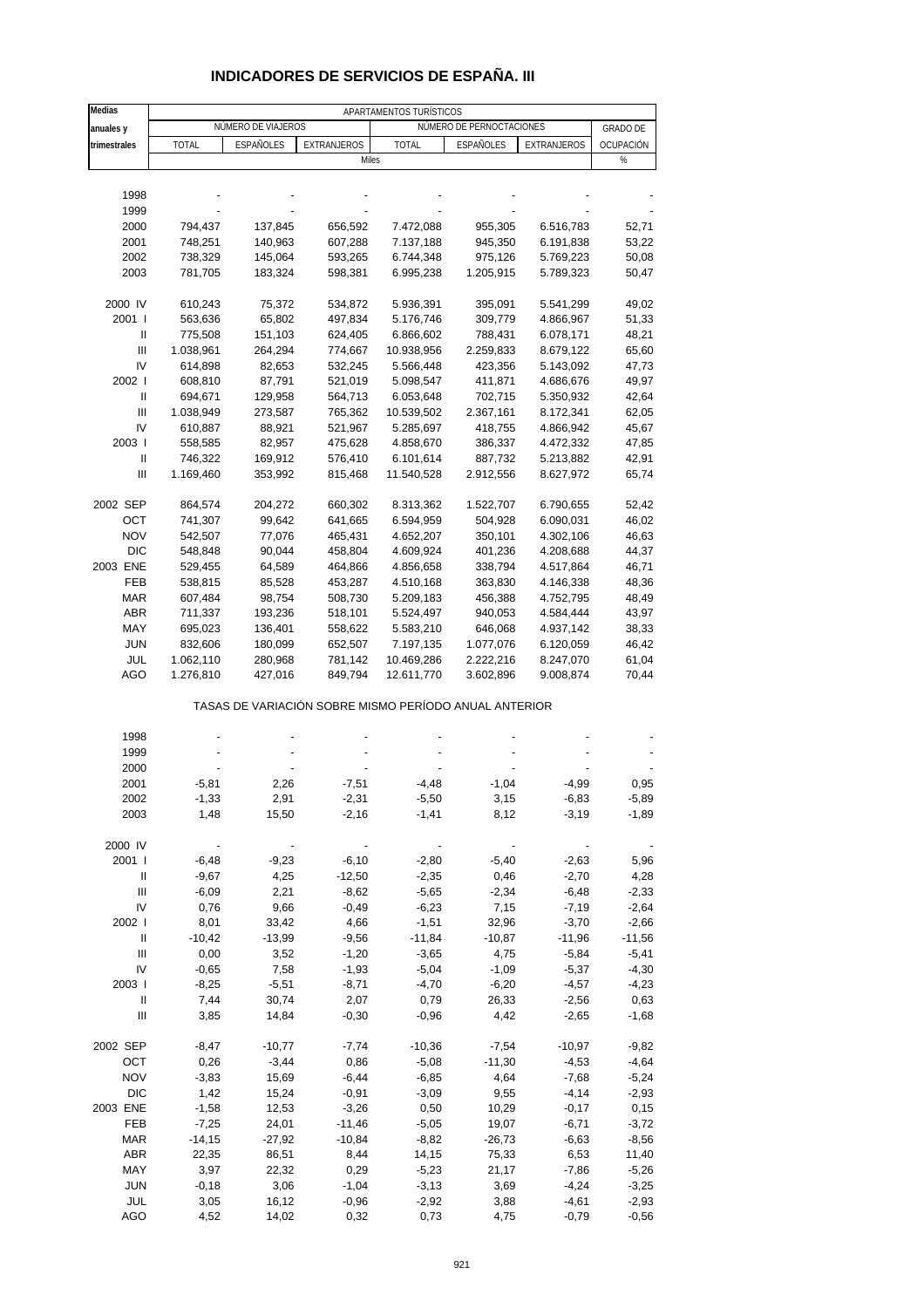| Medias              | TRANSPORTE AÉREO DE PASAJEROS             |                                                       |                    |                    |                    |                |                    |  |  |  |
|---------------------|-------------------------------------------|-------------------------------------------------------|--------------------|--------------------|--------------------|----------------|--------------------|--|--|--|
| anuales y           | TOTAL<br>INTERNACIONAL<br><b>INTERIOR</b> |                                                       |                    |                    |                    |                |                    |  |  |  |
| trimestrales        |                                           | <b>TOTAL</b>                                          | REGULAR            | NO REGULAR         | TOTAL              | REGULAR        | NO REGULAR         |  |  |  |
|                     |                                           |                                                       |                    | Miles              |                    |                |                    |  |  |  |
|                     |                                           |                                                       |                    |                    |                    |                |                    |  |  |  |
| 1998                | 9.691,26                                  | 3.964,60                                              | 3.759,14           | 205,46             | 5.726,66           | 2.963,33       | 2.763,33           |  |  |  |
| 1999                | 10.557,81                                 | 4.245,63                                              | 4.039,79           | 205,83             | 6.312,19           | 3.368,97       | 2.943,21           |  |  |  |
| 2000                | 11.551,19                                 | 4.787,76                                              | 4.633,73           | 154,04             | 6.763,43           | 3.821,13       | 2.942,30           |  |  |  |
| 2001                | 11.894,35                                 | 4.825,75                                              | 4.700,89           | 124,87             | 7.068,60           | 4.213,43       | 2.855,17           |  |  |  |
| 2002                | 11.769,99                                 | 4.719,94                                              | 4.545,66           | 174,27             | 7.050,05           | 4.255,97       | 2.794,08           |  |  |  |
| 2003                | 12.792,31                                 | 5.092,80                                              | 4.879,31           | 213,49             | 7.699,51           | 4.812,75       | 2.886,76           |  |  |  |
| 2000 IV             | 10.515,06                                 | 4.610,11                                              | 4.497,12           | 112,99             | 5.904,96           | 3.643,72       | 2.261,23           |  |  |  |
| 2001 l              | 9.529,68                                  | 4.295,85                                              | 4.214,11           | 81,74              | 5.233,84           | 3.462,19       | 1.771,65           |  |  |  |
| Ш                   | 12.904,71                                 | 5.036,75                                              | 4.900,82           | 135,93             | 7.867,96           | 4.658,92       | 3.209,04           |  |  |  |
| Ш                   | 15.063,94                                 | 5.569,53                                              | 5.376,09           | 193,44             | 9.494,41           | 5.158,93       | 4.335,47           |  |  |  |
| IV                  | 10.079,07                                 | 4.400,89                                              | 4.312,54           | 88,35              | 5.678,18           | 3.573,68       | 2.104,50           |  |  |  |
| 2002                | 9.433,04                                  | 4.164,46                                              | 4.072,18           | 92,28              | 5.268,58           | 3.522,38       | 1.746,20           |  |  |  |
| Ш                   | 12.216,86                                 | 4.727,80                                              | 4.613,96           | 113,84             | 7.489,06           | 4.448,90       | 3.040,17           |  |  |  |
| Ш                   | 14.856,04                                 | 5.463,48                                              | 5.075,93           | 387,56             | 9.392,56           | 5.150,74       | 4.241,82           |  |  |  |
| IV                  | 10.574,02                                 | 4.524,01                                              | 4.420,59           | 103,41             | 6.050,01           | 3.901,86       | 2.148,15           |  |  |  |
| 2003                | 9.864,28                                  | 4.421,12                                              | 4.326,12           | 95,01              | 5.443,16           | 3.763,59       | 1.679,57           |  |  |  |
| Ш                   | 13.233,89                                 | 5.089,96                                              | 4.939,35           | 150,61             | 8.143,94           | 5.070,91       | 3.073,02           |  |  |  |
| Ш                   | 16.521,97                                 | 6.104,58                                              | 5.619,05           | 485,53             | 10.417,39          | 5.999,25       | 4.418,14           |  |  |  |
|                     |                                           |                                                       |                    |                    |                    |                |                    |  |  |  |
| 2002 SEP            | 14.256,28                                 | 5.302,47                                              | 4.983,75           | 318,72             | 8.953,81           | 5.032,75       | 3.921,06           |  |  |  |
| OCT                 | 12.812,05                                 | 4.824,17                                              | 4.710,40           | 113,77             | 7.987,88           | 4.774,52       | 3.213,36           |  |  |  |
| <b>NOV</b>          | 9.754,00                                  | 4.440,75                                              | 4.350,97           | 89,78              | 5.313,25           | 3.589,37       | 1.723,88           |  |  |  |
| <b>DIC</b>          | 9.156,02                                  | 4.307,11                                              | 4.200,41           | 106,70             | 4.848,91           | 3.341,70       | 1.507,21           |  |  |  |
| 2003 ENE            | 9.110,74                                  | 4.184,04                                              | 4.085,53           | 98,51              | 4.926,70           | 3.351,25       | 1.575,45           |  |  |  |
| <b>FEB</b>          | 9.361,53                                  | 4.321,58                                              | 4.240,87           | 80,71              | 5.039,95           | 3.479,05       | 1.560,90           |  |  |  |
| <b>MAR</b>          | 11.120,58                                 | 4.757,75                                              | 4.651,95           | 105,80             | 6.362,83           | 4.460,47       | 1.902,35           |  |  |  |
| ABR                 | 12.256,00                                 | 5.093,92                                              | 4.899,86           | 194,06             | 7.162,08           | 4.824,40       | 2.337,69           |  |  |  |
| MAY                 | 13.200,83                                 | 4.930,51                                              | 4.835,87           | 94,64              | 8.270,33           | 5.006,31       | 3.264,02           |  |  |  |
| <b>JUN</b>          | 14.244,84                                 | 5.245,44                                              | 5.082,31           | 163,13             | 8.999,40           | 5.382,03       | 3.617,37           |  |  |  |
| JUL                 | 15.786,28                                 | 5.930,93                                              | 5.548,49           | 382,44             | 9.855,35           | 5.732,07       | 4.123,28           |  |  |  |
| AGO                 | 17.257,65                                 | 6.278,22                                              | 5.689,61           | 588,61             | 10.979,43          | 6.266,42       | 4.713,01           |  |  |  |
|                     |                                           | TASAS DE VARIACIÓN SOBRE MISMO PERÍODO ANUAL ANTERIOR |                    |                    |                    |                |                    |  |  |  |
| 1998                | 7,06                                      | 2,53                                                  | 3,18               | $-8,04$            | 10,44              | 15,11          | 5,84               |  |  |  |
| 1999                | 8,94                                      | 7,09                                                  | 7,47               | 0,18               | 10,22              | 13,69          | 6,51               |  |  |  |
| 2000                | 9,41                                      | 12,77                                                 | 14,70              | $-25,16$           | 7,15               | 13,42          | $-0,03$            |  |  |  |
| 2001                | 2,97                                      | 0,79                                                  | 1,45               | $-18,94$           | 4,51               | 10,27          | $-2,96$            |  |  |  |
| 2002                | $-1,05$                                   | $-2,19$                                               | $-3,30$            | 39,57              | $-0,26$            | 1,01           | $-2,14$            |  |  |  |
| 2003                | 7,43                                      | 7,88                                                  | 7,53               | 16,79              | 7,13               | 12,14          | $-0,30$            |  |  |  |
|                     |                                           |                                                       |                    |                    |                    |                |                    |  |  |  |
| 2000 IV             | 6,48                                      | 7,15                                                  | 8,56               | $-29,22$           | 5,96               | 13,42          | $-4,19$            |  |  |  |
| 2001 l              | 7,08                                      | 2,93                                                  | 4,44               | $-41,01$           | 10,75              | 21,43          | $-5,49$            |  |  |  |
| $\, \parallel$<br>Ш | 4,93                                      | 1,72                                                  | 1,79               | $-0,72$            | 7,10               | 14,64          | $-2,24$            |  |  |  |
|                     | 3,95                                      | 2,84                                                  | 3,62               | $-15,03$           | 4,61               | 9,17           | $-0,35$            |  |  |  |
| IV<br>2002          | $-4, 15$                                  | $-4,54$                                               | $-4,10$            | $-21,81$           | $-3,84$            | $-1,92$        | $-6,93$            |  |  |  |
|                     | $-1,01$                                   | $-3,06$                                               | $-3,37$            | 12,90              | 0,66               | 1,74           | $-1,44$            |  |  |  |
| Ш<br>Ш              | $-5,33$<br>$-1,38$                        | $-6, 13$<br>$-1,90$                                   | $-5,85$<br>$-5,58$ | $-16,25$<br>100,35 | $-4,82$<br>$-1,07$ | $-4,51$        | $-5,26$<br>$-2,16$ |  |  |  |
| IV                  |                                           |                                                       |                    |                    |                    | $-0,16$        |                    |  |  |  |
| 2003                | 4,91<br>4,57                              | 2,80<br>6,16                                          | 2,51<br>6,24       | 17,05<br>2,95      | 6,55<br>3,31       | 9,18<br>6,85   | 2,07<br>$-3,82$    |  |  |  |
| Ш                   |                                           |                                                       | 7,05               | 32,30              |                    |                | 1,08               |  |  |  |
| Ш                   | 8,32<br>9,01                              | 7,66<br>10, 11                                        | 9,70               | 15,06              | 8,74<br>8,38       | 13,98<br>15,15 | 0,36               |  |  |  |
|                     |                                           |                                                       |                    |                    |                    |                |                    |  |  |  |
| 2002 SEP            | $-2,58$                                   | $-2,66$                                               | $-5,74$            | 99,35              | $-2,53$            | 0,64           | $-6,31$            |  |  |  |
| OCT                 | 2,14                                      | $-2,16$                                               | $-2,44$            | 11,10              | 4,92               | 6,95           | 2,03               |  |  |  |
| <b>NOV</b>          | 6,10                                      | 4,24                                                  | 3,87               | 25,99              | 7,71               | 9,87           | 3,48               |  |  |  |
| <b>DIC</b>          | 7,72                                      | 7,36                                                  | 7,14               | 16,76              | 8,04               | 11,76          | 0,60               |  |  |  |
| 2003 ENE            | 10,15                                     | 9,51                                                  | 8,66               | 61,32              | 10,71              | 13,71          | 4,83               |  |  |  |
| FEB                 | 5,89                                      | 7,89                                                  | 7,83               | 10,86              | 4,23               | 7,33           | $-2,09$            |  |  |  |
| <b>MAR</b>          | $-0,59$                                   | 1,95                                                  | 2,83               | $-26,01$           | $-2,41$            | 1,87           | $-11,17$           |  |  |  |
| <b>ABR</b>          | 9,44                                      | 7,12                                                  | 5,86               | 52,77              | 11,16              | 11,91          | 9,64               |  |  |  |
| MAY                 | 7,34                                      | 4,43                                                  | 4,40               | 6,15               | 9,15               | 12,60          | 4,27               |  |  |  |
| <b>JUN</b>          | 8,29                                      | 11,45                                                 | 10,94              | 30,14              | 6,53               | 17,27          | $-6,23$            |  |  |  |
| JUL                 | 7,78                                      | 10,23                                                 | 9,38               | 24,15              | 6,36               | 12,34          | $-0,96$            |  |  |  |
| <b>AGO</b>          | 10,16                                     | 10,00                                                 | 10,02              | 9,83               | 10,26              | 17,86          | 1,55               |  |  |  |

## **INDICADORES DE SERVICIOS DE ESPAÑA. IV**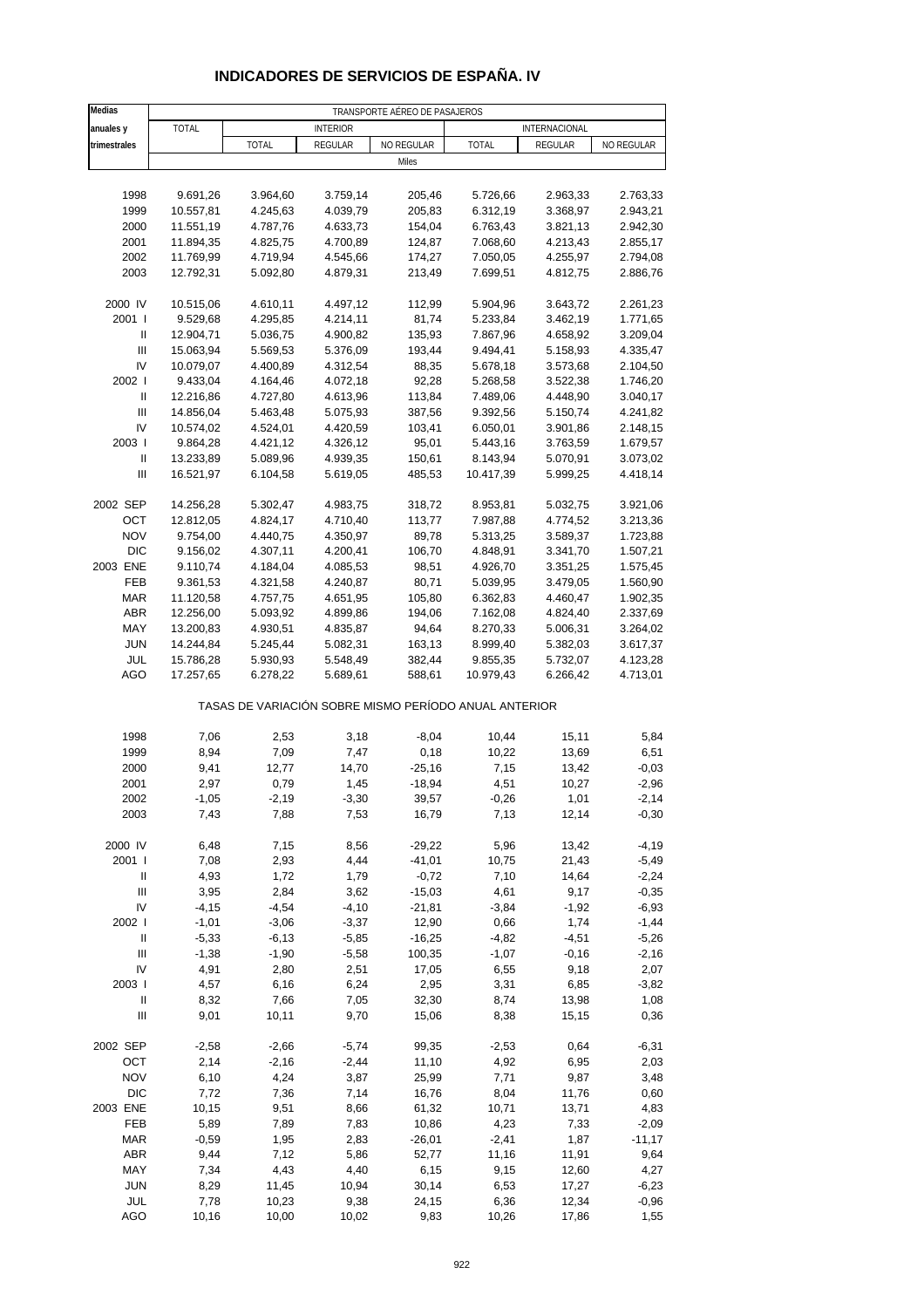| Medias                             |                  | CONSUMO                  |                 |                  | INVERSIÓN                                             |                  |               |                    |  |
|------------------------------------|------------------|--------------------------|-----------------|------------------|-------------------------------------------------------|------------------|---------------|--------------------|--|
| anuales y                          | P                | GASOLINA                 | MATRICULACIÓN   | I.VENTAS G.S.    | P                                                     |                  | MATRICULACIÓN | <b>INSCRIPCIÓN</b> |  |
| trimestrales                       | <b>B.CONSUMO</b> | <b>AUTO</b>              | <b>TURISMOS</b> | DEFLACTADA (1)   | <b>B.EQUIPO</b>                                       | <b>B.INTERM.</b> | VH. CARGA     | MAQ.AGRÍCOLA       |  |
|                                    |                  |                          |                 | <b>Base 2001</b> |                                                       |                  |               |                    |  |
|                                    | <b>Base 2000</b> | Miles Toneladas          | Unidades        |                  | <b>Base 2000</b>                                      |                  | Unidades      |                    |  |
|                                    |                  |                          |                 |                  |                                                       |                  |               |                    |  |
| 1998                               | 97,9             | 749,750                  | 106.754         | 82,98            | 92,1                                                  | 93,0             | 24.382        | 2.281              |  |
| 1999                               | 99,2             | 743,325                  | 125.258         | 90,73            | 93,6                                                  | 96,5             | 28.189        | 2.062              |  |
| 2000                               | 100,0            | 710,175                  | 122.135         | 95,20            | 100,0                                                 | 100,0            | 27.270        | 1.848              |  |
| 2001                               | 99,3             | 706,665                  | 125.000         | 98,52            | 96,7                                                  | 97,9             | 22.790        | 1.647              |  |
|                                    |                  |                          |                 |                  |                                                       |                  |               |                    |  |
| 2002                               | 101,5            | 680,159                  | 117.369         | 106,07           | 91,9                                                  | 99,3             | 24.573        | 1.649              |  |
| 2003                               | 100,4            | 664,940                  | 122.483         | 109,06           | 89,1                                                  | 100,1            | 26.847        | 1.592              |  |
|                                    |                  |                          |                 |                  |                                                       |                  |               |                    |  |
| 2000 IV                            | 101,8            | 658,900                  | 106.148         | 106,28           | 103,9                                                 | 99,4             | 25.985        | 2.101              |  |
| 2001 l                             | 99,7             | 650,134                  | 126.595         | 92,17            | 104,8                                                 | 101,8            | 15.542        | 1.570              |  |
| $\mathbf{II}$                      | 100,4            | 709,796                  | 142.310         | 90,79            | 106,7                                                 | 102,8            | 27.484        | 1.812              |  |
| Ш                                  | 93,3             |                          |                 | 98,74            | 83,8                                                  | 90,7             |               | 1.418              |  |
|                                    |                  | 760,196                  | 116.795         |                  |                                                       |                  | 22.368        |                    |  |
| IV                                 | 103,6            | 706,535                  | 114.302         | 112,36           | 91,3                                                  | 96,1             | 25.766        | 1.788              |  |
| 2002                               | 97,6             | 626,431                  | 115.775         | 97,70            | 89,5                                                  | 98,1             | 23.641        | 1.560              |  |
| Ш                                  | 104,2            | 678,226                  | 128.609         | 97,69            | 98,7                                                  | 105,1            | 26.035        | 1.809              |  |
| $\mathbf{III}$                     | 98,2             | 745,142                  | 110.663         | 108,59           | 83,2                                                  | 92,2             | 22.250        | 1.492              |  |
| ${\sf IV}$                         | 106,1            | 670,838                  | 114.428         | 120,31           | 96,2                                                  | 101,6            | 26.364        | 1.734              |  |
| 2003                               |                  |                          |                 |                  |                                                       |                  |               |                    |  |
|                                    | 100,3            | 610,610                  | 111.002         | 104,53           | 92,4                                                  | 103,6            | 26.082        | 1.491              |  |
| Ш                                  | 103,7            | 685,682                  | 134.790         | 106,19           | 96,4                                                  | 105,3            | 28.752        | 1.712              |  |
| $\ensuremath{\mathsf{III}}\xspace$ | 95,5             | 765,704                  | 121.657         | 120,19           | 73,3                                                  | 86,9             | 25.708        | 1.564              |  |
|                                    |                  |                          |                 |                  |                                                       |                  |               |                    |  |
| 2002 OCT                           | 116,9            | 697,299                  | 118.911         | 106,06           | 106,0                                                 | 114,1            | 28.307        | 2.043              |  |
| <b>NOV</b>                         | 108,7            | 635,359                  | 104.093         | 106,75           | 97,9                                                  | 104,2            | 25.559        | 1.339              |  |
|                                    |                  |                          |                 |                  |                                                       |                  |               |                    |  |
| <b>DIC</b>                         | 92,8             | 679,855                  | 120.281         | 148,12           | 84,8                                                  | 86,5             | 25.227        | 1.820              |  |
| 2003 ENE                           | 98,2             | 612,137                  | 98.424          | 118,45           | 86,8                                                  | 99,8             | 24.488        | 1.348              |  |
| FEB                                | 98,8             | 574,469                  | 105.464         | 93,88            | 92,4                                                  | 101,5            | 24.967        | 1.348              |  |
| <b>MAR</b>                         | 103,9            | 645,224                  | 129.118         | 101,25           | 97,9                                                  | 109,4            | 28.792        | 1.777              |  |
| ABR                                | 100,1            | 691,697                  | 129.003         | 102,96           | 92,7                                                  | 101,6            | 27.577        | 1.524              |  |
| MAY                                | 104,8            | 687,811                  | 128.330         | 109,43           | 98,2                                                  | 107,9            | 28.691        | 1.701              |  |
|                                    |                  |                          |                 |                  |                                                       |                  |               |                    |  |
| <b>JUN</b>                         | 106,2            | 677,537                  | 147.037         | 106,17           | 98,4                                                  | 106,4            | 29.987        | 1.912              |  |
| JUL                                | 114,1            | 765,704                  | 173.071         | 123,89           | 100,7                                                 | 110,8            | 33.428        | 1.895              |  |
| AGO                                | 76,9             |                          | 90.285          | 116,48           | 45,8                                                  | 63,0             | 20.657        | 1.233              |  |
| <b>SEP</b>                         |                  | $\overline{\phantom{a}}$ | 101.615         |                  |                                                       |                  | 23.038        |                    |  |
|                                    |                  |                          |                 |                  | TASAS DE VARIACIÓN SOBRE MISMO PERÍODO ANUAL ANTERIOR |                  |               |                    |  |
|                                    |                  |                          |                 |                  |                                                       |                  |               |                    |  |
| 1998                               | 5,05             | 0,41                     | 17,44           | 6,96             | 8,39                                                  | 5,98             | 17,61         | 9,41               |  |
| 1999                               | 1,33             | $-0,86$                  | 17,33           | 9,34             | 1,65                                                  | 3,72             | 15,61         | $-9,63$            |  |
|                                    |                  |                          |                 |                  |                                                       |                  |               |                    |  |
| 2000                               | 0,83             | $-4,46$                  | $-2,49$         | 4,93             | 6,85                                                  | 3,69             | $-3,26$       | $-10,35$           |  |
| 2001                               | $-0,72$          | $-0,49$                  | 2,35            | 3,48             | $-3,34$                                               | $-2,12$          | $-16,43$      | $-10,89$           |  |
| 2002                               | 2,27             | $-3,75$                  | $-6,11$         | 7,67             | $-4,92$                                               | 1,40             | 7,82          | 0,11               |  |
| 2003                               | 0,77             | $-0,82$                  | 3,49            | 7,45             | $-0,50$                                               | 2,20             | 11,98         | $-0,86$            |  |
|                                    |                  |                          |                 |                  |                                                       |                  |               |                    |  |
| 2000 IV                            | $-2,65$          | $-9,90$                  | $-15,24$        | 0,68             | 7,11                                                  | $-0,20$          | $-10,56$      | $-8,81$            |  |
|                                    |                  |                          |                 |                  |                                                       |                  |               |                    |  |
| 2001 l                             | $-2,09$          | $-2,47$                  | $-2,04$         | 3,20             | 1,26                                                  | $-1,32$          | $-47,68$      | $-11,44$           |  |
| Ш                                  | $-1,08$          | $-1,42$                  | 1,97            | 4,06             | $-0,74$                                               | $-2,87$          | $-6,96$       | $-6,05$            |  |
| $\mathbf{III}$                     | $-1,58$          | $-4,40$                  | 2,82            | 0,78             | $-1,41$                                               | $-0,87$          | $-6,22$       | $-10,85$           |  |
| ${\sf IV}$                         | 1,83             | 7,23                     | 7,68            | 5,73             | $-12,19$                                              | $-3,32$          | $-0,84$       | $-14,90$           |  |
| 2002                               | $-2,11$          | $-3,65$                  | $-8,55$         | 6,00             | $-14,63$                                              | $-3,67$          | 52,11         | $-0,62$            |  |
| $\, \parallel$                     | 3,75             | $-4,45$                  | $-9,63$         | 7,60             | $-7,50$                                               | 2,20             | $-5,27$       | $-0,17$            |  |
|                                    |                  |                          |                 |                  |                                                       |                  |               |                    |  |
| Ш                                  | 5,21             | $-1,98$                  | $-5,25$         | 9,97             | $-0,80$                                               | 1,62             | $-0,53$       | 5,19               |  |
| ${\sf IV}$                         | 2,41             | $-5,05$                  | 0,11            | 7,07             | 5,44                                                  | 5,69             | 2,32          | $-3,02$            |  |
| 2003                               | 2,73             | $-2,53$                  | $-4,12$         | 6,99             | 3,20                                                  | 5,57             | 10,33         | $-4,42$            |  |
| $\mathop{  }$                      | $-0,48$          | 1,10                     | 4,81            | 8,69             | $-2,30$                                               | 0, 19            | 10,43         | $-5,33$            |  |
| $\ensuremath{\mathsf{III}}\xspace$ | $-0,21$          | $-1,70$                  | 9,93            | 6,42             | $-3,55$                                               | 0,12             | 15,54         | 14,08              |  |
|                                    |                  |                          |                 |                  |                                                       |                  |               |                    |  |
| 2002 OCT                           | 5,89             | $-3,37$                  | 0,51            | 9,69             | 4,02                                                  | 6,54             | 4,99          | $-16,75$           |  |
| <b>NOV</b>                         | $-1,54$          | $-4,04$                  | $-8,28$         | 10,93            | 2,94                                                  | 3,07             | $-3,16$       | $-7,97$            |  |
| <b>DIC</b>                         | 3,00             | $-7,62$                  | 8,25            | 2,74             | 10,42                                                 | 7,86             | 5,37          | 25,09              |  |
| 2003 ENE                           | $-0,30$          | 1,99                     | $-4, 11$        | 9,56             | $-2,47$                                               | 1,73             | 3,97          | $-14,47$           |  |
|                                    |                  |                          |                 |                  |                                                       |                  |               |                    |  |
| FEB                                | 0,00             | $-2,69$                  | $-5,36$         | 7,87             | 0,65                                                  | 2,94             | 9,75          | $-11,32$           |  |
| <b>MAR</b>                         | 8,68             | $-6,31$                  | $-3,09$         | 3,36             | 11,63                                                 | 12,09            | 16,94         | 12,18              |  |
| ABR                                | $-5,03$          | 3,58                     | 7,97            | 8,16             | $-6,83$                                               | $-4,06$          | 8,78          | $-22,24$           |  |
| MAY                                | $-2,33$          | 0,24                     | $-4,71$         | 10,54            | $-2,58$                                               | $-0,46$          | 4,73          | $-0,64$            |  |
| <b>JUN</b>                         | 6,31             | $-0,47$                  | 11,67           | 7,36             | 2,71                                                  | 5,35             | 18,24         | 9,01               |  |
| JUL                                | 1,60             | $-1,70$                  | 8,22            | 7,03             | $-1,66$                                               | 2,88             | 15,15         | 15,69              |  |
|                                    |                  |                          |                 |                  |                                                       |                  |               |                    |  |
| AGO                                | $-2,78$          |                          | 5,71            | 5,78             | $-7,47$                                               | $-4,40$          | 12,62         | 11,68              |  |
| <b>SEP</b>                         |                  |                          | 17,25           |                  |                                                       |                  | 18,91         |                    |  |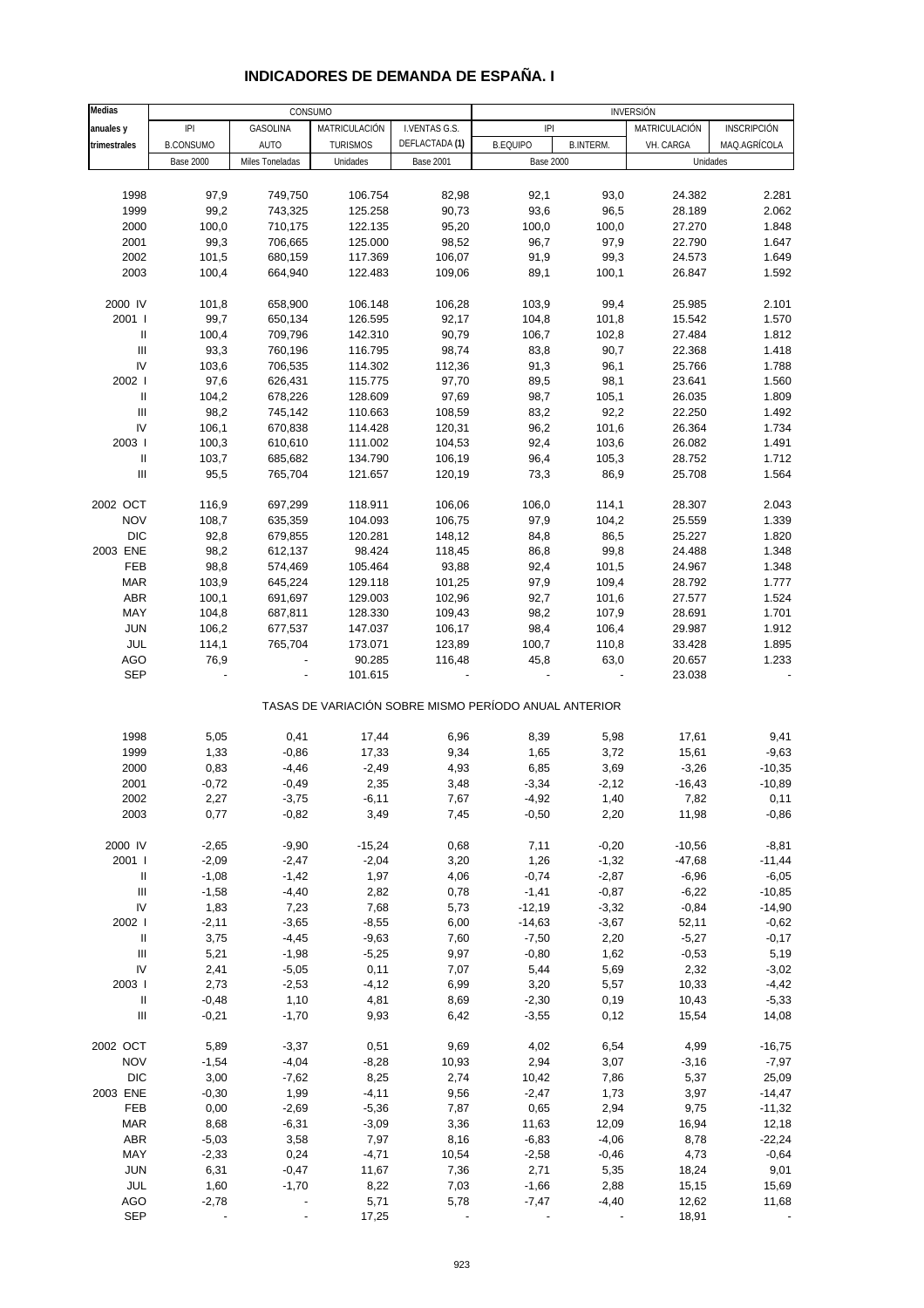| <b>Medias</b>                      |                         |                         |                     |                                                       | OPINIONES EMPRESARIALES   |                          |                         |                       |              |
|------------------------------------|-------------------------|-------------------------|---------------------|-------------------------------------------------------|---------------------------|--------------------------|-------------------------|-----------------------|--------------|
| anuales y                          |                         | BIENES DE CONSUMO       |                     |                                                       | <b>BIENES INTERMEDIOS</b> |                          |                         | BIENES DE INVERSIÓN   |              |
| trimestrales                       | N.CTRA.PED.             | N.STOCKS                | UTIL. CAPAC.        | N.CTRA.PED.                                           | N.STOCKS                  | UTIL. CAPAC.             | N.CTRA.PED.             | N.STOCKS              | UTIL. CAPAC. |
|                                    | Saldo de respuestas     |                         | %                   | Saldo de respuestas                                   |                           | $\%$                     | Saldo de respuestas     |                       | $\%$         |
|                                    |                         |                         |                     |                                                       |                           |                          |                         |                       |              |
| 1998                               | $\overline{\mathbf{4}}$ | 8                       | 79,3                | $-1$                                                  | 9                         | 81,1                     | 5                       | $\,6\,$               | 82,1         |
| 1999                               | $-2$                    | $\overline{7}$          | 77,8                | $-5$                                                  | 11                        | 80,8                     | $-5$                    | $\,6\,$               | 81,9         |
| 2000                               | $\mathbf{1}$            | $\boldsymbol{7}$        | 78,0                | $\,6\,$                                               | 6                         | 82,5                     | $-1$                    | 6                     | 82,0         |
| 2001                               | -9                      | 10                      | 76,5                | -9                                                    | 13                        | 81,6                     | -8                      | 9                     | 79,4         |
| 2002                               | $-17$                   | $\boldsymbol{7}$        | 74,3                | $\textnormal{-}7$                                     | 9                         | 81,3                     | -9                      | 10                    | 78,5         |
| 2003                               | $-9$                    | 4                       | 75,9                | $-11$                                                 | $\overline{7}$            | 81,5                     | $-4$                    | $\overline{5}$        | 78,6         |
|                                    |                         |                         |                     |                                                       |                           |                          |                         | $\overline{7}$        |              |
| 2000 IV<br>2001 l                  | $\mathbf 0$<br>-8       | 10<br>10                | 78,4<br>76,4        | $-1$<br>$-5$                                          | 9<br>10                   | 81,2<br>82,0             | 4<br>3                  | 5                     | 81,9<br>79,1 |
| Ш                                  | $-6$                    | 12                      | 77,9                | $-3$                                                  | 16                        | 82,2                     | $-11$                   | 12                    | 82,4         |
| $\ensuremath{\mathsf{III}}\xspace$ | -8                      | 8                       | 75,4                | $-10$                                                 | 11                        | 81,4                     | -8                      | 10                    | 79,2         |
| IV                                 | $-12$                   | 8                       | 76,4                | $-19$                                                 | 13                        | 80,7                     | $-15$                   | 11                    | 76,7         |
| 2002                               | $-22$                   | 9                       | 71,7                | $-15$                                                 | 11                        | 80,7                     | $-20$                   | 10                    | 78,5         |
| $\ensuremath{\mathsf{II}}$         | $-17$                   | 3                       | 73,6                | $-5$                                                  | 9                         | 79,3                     | $-7$                    | 10                    | 77,6         |
| $\mathbf{III}$                     | $-24$                   | 4                       | 74,8                | $\pmb{0}$                                             | $\overline{7}$            | 82,1                     | $\mathbf{1}$            | 11                    | 77,2         |
| IV                                 | $-6$                    | 11                      | 77,0                | -8                                                    | 9                         | 82,9                     | $-11$                   | $\bf 8$               | 80,8         |
| 2003 l                             | $-14$                   | 5                       | 77,5                | -9                                                    | 8                         | 81,8                     | $\mbox{-}8$             | $\,6\,$               | 75,1         |
| Ш                                  | $-6$                    | 4                       | 73,6                | $-12$                                                 | 6                         | 80,5                     | $\sqrt{2}$              | 6                     | 79,6         |
| $\ensuremath{\mathsf{III}}\xspace$ | $-7$                    | 3                       | 76,7                | $-13$                                                 | 8                         | 82,1                     | $-7$                    | $\mathbf{1}$          | 81,0         |
|                                    |                         |                         |                     |                                                       |                           |                          |                         |                       |              |
| 2002 OCT<br><b>NOV</b>             | $-14$<br>$-10$          | 15<br>9                 | ٠<br>$\overline{a}$ | -8<br>$\textnormal{-}7$                               | 9                         | $\overline{a}$           | $-12$<br>-8             | 9                     |              |
| <b>DIC</b>                         | 5                       | 9                       | ٠                   | $-10$                                                 | 6<br>11                   | L,                       | $-12$                   | $\boldsymbol{9}$<br>6 |              |
| 2003 ENE                           | $-9$                    | 3                       | $\overline{a}$      | $-7$                                                  | $\boldsymbol{7}$          | $\overline{\phantom{a}}$ | $-7$                    | $\overline{7}$        |              |
| FEB                                | $-23$                   | 9                       | $\overline{a}$      | $-11$                                                 | 8                         |                          | $-3$                    | 6                     |              |
| <b>MAR</b>                         | $-9$                    | $\overline{\mathbf{c}}$ | $\overline{a}$      | -8                                                    | 9                         | $\overline{a}$           | $-15$                   | 6                     |              |
| ABR                                | $-14$                   | 3                       | $\overline{a}$      | $-6$                                                  | 8                         |                          | $-2$                    | 8                     |              |
| MAY                                | $-5$                    | 4                       |                     | $-12$                                                 | 3                         |                          | $\overline{\mathbf{4}}$ | 8                     |              |
| JUN                                | $\mathbf{1}$            | 6                       |                     | $-17$                                                 | 9                         |                          | $\overline{4}$          | 3                     |              |
| JUL                                | $-5$                    | 4                       | $\overline{a}$      | $-16$                                                 | $\overline{\mathcal{I}}$  |                          | $-14$                   | 3                     |              |
| AGO                                | $-14$                   | $\overline{c}$          |                     | $-11$                                                 | 8                         |                          | $-4$                    | $\mathbf{1}$          |              |
| <b>SEP</b>                         | $-3$                    | $\overline{2}$          |                     | $-11$                                                 | 9                         |                          | $-4$                    | $\mathbf{1}$          |              |
|                                    |                         |                         |                     |                                                       |                           |                          |                         |                       |              |
|                                    |                         |                         |                     | TASAS DE VARIACIÓN SOBRE MISMO PERÍODO ANUAL ANTERIOR |                           |                          |                         |                       |              |
| 1998                               |                         |                         |                     |                                                       |                           |                          |                         |                       |              |
| 1999                               |                         |                         |                     |                                                       |                           |                          |                         |                       |              |
| 2000                               |                         |                         |                     |                                                       |                           |                          |                         |                       |              |
| 2001                               |                         |                         |                     |                                                       |                           |                          |                         |                       |              |
| 2002                               |                         |                         |                     |                                                       |                           |                          |                         |                       |              |
| 2003                               |                         |                         |                     |                                                       |                           |                          |                         |                       |              |
|                                    |                         |                         |                     |                                                       |                           |                          |                         |                       |              |
| 2000 IV                            |                         |                         |                     |                                                       |                           |                          |                         |                       |              |
| 2001 l                             |                         |                         |                     |                                                       |                           |                          |                         |                       |              |
| $\ensuremath{\mathsf{II}}$<br>III  |                         |                         |                     |                                                       |                           |                          |                         |                       |              |
| IV                                 |                         |                         |                     |                                                       |                           |                          |                         |                       |              |
| 2002 l                             |                         |                         |                     |                                                       |                           |                          |                         |                       |              |
| Ш                                  |                         |                         |                     |                                                       |                           |                          |                         |                       |              |
| $\ensuremath{\mathsf{III}}\xspace$ |                         |                         |                     |                                                       |                           |                          |                         |                       |              |
| IV                                 |                         |                         |                     |                                                       |                           |                          |                         |                       |              |
| 2003                               |                         |                         |                     |                                                       |                           |                          |                         |                       |              |
| $\mathop{  }$                      |                         |                         |                     |                                                       |                           |                          |                         |                       |              |
| $\ensuremath{\mathsf{III}}\xspace$ |                         |                         |                     |                                                       |                           |                          |                         |                       |              |
|                                    |                         |                         |                     |                                                       |                           |                          |                         |                       |              |
| 2002 OCT                           |                         |                         |                     |                                                       |                           |                          |                         |                       |              |
| <b>NOV</b>                         |                         |                         |                     |                                                       |                           |                          |                         |                       |              |
| <b>DIC</b><br>2003 ENE             |                         |                         |                     |                                                       |                           |                          |                         |                       |              |
| FEB                                |                         |                         |                     |                                                       |                           |                          |                         |                       |              |
| <b>MAR</b>                         |                         |                         |                     |                                                       |                           |                          |                         |                       |              |
| ABR                                |                         |                         |                     |                                                       |                           |                          |                         |                       |              |
| MAY                                |                         |                         |                     |                                                       |                           |                          |                         |                       |              |
| <b>JUN</b>                         |                         |                         |                     |                                                       |                           |                          |                         |                       |              |
| JUL                                |                         |                         |                     |                                                       |                           |                          |                         |                       |              |
| <b>AGO</b>                         |                         |                         |                     |                                                       |                           |                          |                         |                       |              |

## **INDICADORES DE DEMANDA DE ESPAÑA. II**

SEP - - - - - - - - -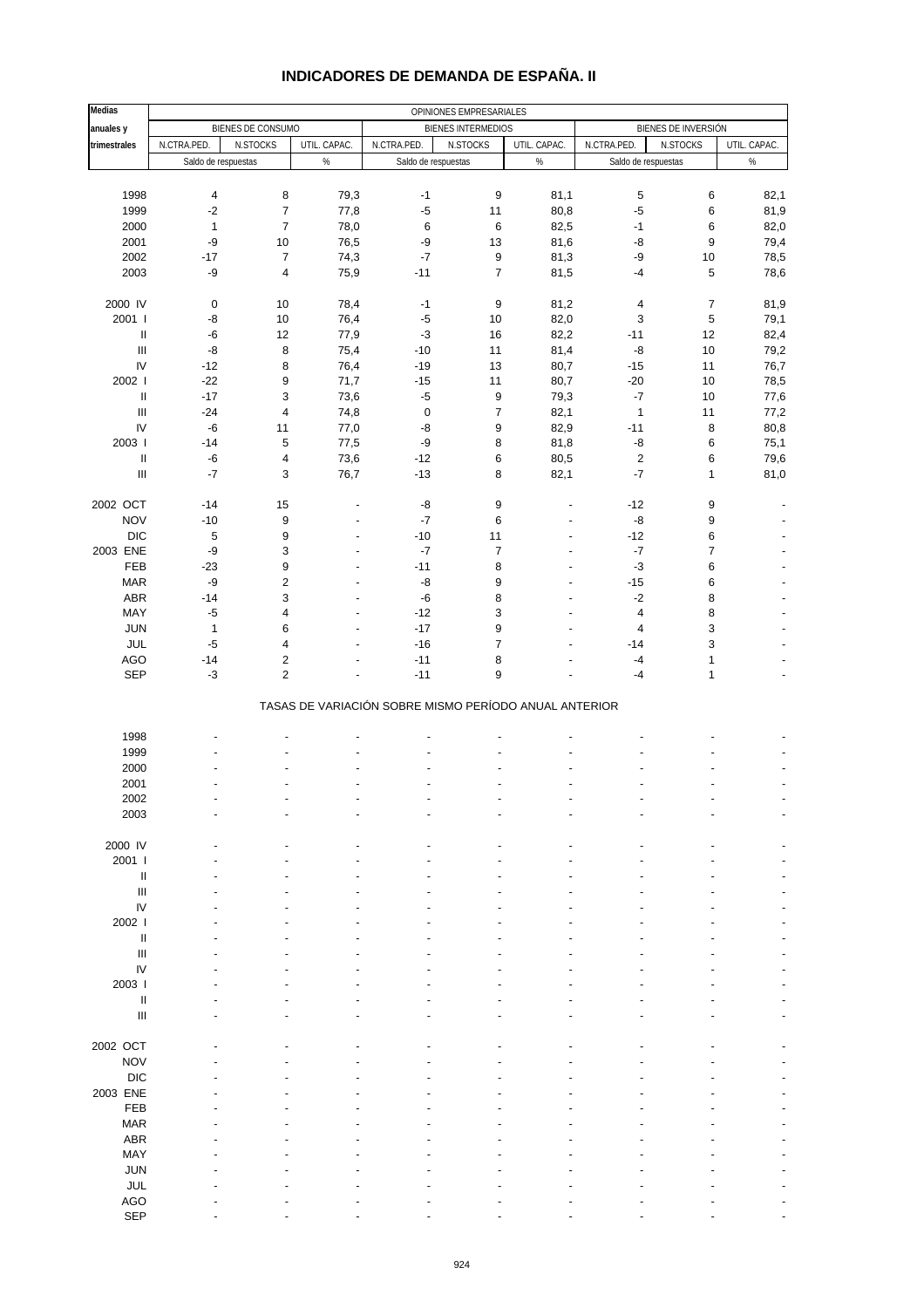# **INDICADORES DEL MERCADO DE TRABAJO DE ESPAÑA. I**

| <b>Medias</b>                            |                          | POBLACIÓN ACTIVA (2)     |                        | POBLACIÓN OCUPADA (2)    |                        |                                                       |                        |                          |  |  |
|------------------------------------------|--------------------------|--------------------------|------------------------|--------------------------|------------------------|-------------------------------------------------------|------------------------|--------------------------|--|--|
| anuales y                                |                          |                          |                        |                          |                        |                                                       |                        |                          |  |  |
| trimestrales                             | <b>TOTAL</b>             | VARONES                  | <b>MUJERES</b>         | <b>TOTAL</b>             | AGRICULT.              | <b>INDUSTRIA</b>                                      | CONSTRUC.              | <b>SERVICIOS</b>         |  |  |
|                                          |                          |                          |                        |                          | Miles de personas      |                                                       |                        |                          |  |  |
|                                          |                          |                          |                        |                          |                        |                                                       |                        |                          |  |  |
| 1998                                     | 16.984,828               | 10.385,688<br>10.516,429 | 6.599,141              | 13.807,595               | 1.074,355              | 2.843,608                                             | 1.380,126              | 8.509,506<br>9.016,918   |  |  |
| 1999<br>2000                             | 17.290,362<br>17.856,563 | 10.769,678               | 6.773,933<br>7.086,885 | 14.568,003<br>15.369,685 | 1.039,653<br>1.012,132 | 2.944,053<br>3.073,330                                | 1.567,380<br>1.715,710 | 9.568,514                |  |  |
| 2001                                     | 17.814,622               | 10.837,089               | 6.977,533              | 15.945,560               | 1.019,148              | 3.167,586                                             | 1.850,206              | 9.908,621                |  |  |
| 2002                                     | 18.340,445               | 11.034,533               | 7.305,913              | 16.257,570               | 961,294                | 3.153,756                                             | 1.913,170              | 10.229,350               |  |  |
| 2003                                     | 18.683,046               | 11.140,566               | 7.542,480              | 16.549,197               | 952,943                | 3.135,735                                             | 1.978,556              | 10.481,964               |  |  |
|                                          |                          |                          |                        |                          |                        |                                                       |                        |                          |  |  |
| 2000 III                                 | 17.981,322               | 10.861,459               | 7.119,863              | 15.542,168               | 988,334                | 3.100,593                                             | 1.746,261              | 9.706,981                |  |  |
| IV<br>2001 l                             | 18.071,123<br>17.629,248 | 10.884,476<br>10.713,890 | 7.186,647<br>6.915,358 | 15.642,717<br>15.712,999 | 1.018,276<br>1.078,122 | 3.152,616<br>3.163,321                                | 1.764,334<br>1.784,938 | 9.707,491<br>9.686,618   |  |  |
| $\mathbf{I}$                             | 17.709,908               | 10.794,877               | 6.915,031              | 15.876,634               | 1.025,192              | 3.170,420                                             | 1.852,980              | 9.828,042                |  |  |
| Ш                                        | 17.906,502               | 10.912,843               | 6.993,659              | 16.071,571               | 966,030                | 3.185,296                                             | 1.871,605              | 10.048,640               |  |  |
| IV                                       | 18.012,828               | 10.926,745               | 7.086,083              | 16.121,037               | 1.007,248              | 3.151,305                                             | 1.891,301              | 10.071,183               |  |  |
| 2002                                     | 18.136,515               | 10.953,978               | 7.182,537              | 16.055,453               | 1.031,402              | 3.083,653                                             | 1.904,879              | 10.035,519               |  |  |
| Ш                                        | 18.266,879               | 10.992,790               | 7.274,090              | 16.240,662               | 963,648                | 3.156,509                                             | 1.931,157              | 10.189,347               |  |  |
| Ш                                        | 18.462,963               | 11.109,375               | 7.353,588              | 16.356,906               | 908,637                | 3.204,560                                             | 1.906,420              | 10.337,289               |  |  |
| IV<br>2003                               | 18.495,424               | 11.081,988               | 7.413,436              | 16.377,257               | 941,488                | 3.170,302                                             | 1.910,222              | 10.355,244               |  |  |
| $\mathbf{I}$                             | 18.615,029<br>18.751,062 | 11.114,870<br>11.166,261 | 7.500,159<br>7.584,801 | 16.432,356<br>16.666,037 | 971,514<br>934,372     | 3.143,470<br>3.127,999                                | 1.947,149<br>2.009,963 | 10.370,224<br>10.593,703 |  |  |
|                                          |                          |                          |                        |                          |                        |                                                       |                        |                          |  |  |
| 2002 JUL                                 |                          |                          |                        |                          |                        |                                                       |                        |                          |  |  |
| <b>AGO</b>                               |                          |                          |                        |                          |                        |                                                       |                        |                          |  |  |
| <b>SEP</b>                               |                          |                          |                        |                          |                        |                                                       |                        |                          |  |  |
| ОСТ                                      |                          |                          |                        |                          |                        |                                                       |                        |                          |  |  |
| <b>NOV</b><br><b>DIC</b>                 |                          |                          |                        |                          |                        |                                                       |                        |                          |  |  |
| 2003 ENE                                 |                          |                          |                        |                          |                        |                                                       |                        |                          |  |  |
| FEB                                      |                          |                          |                        |                          |                        |                                                       |                        |                          |  |  |
| <b>MAR</b>                               |                          |                          |                        |                          |                        |                                                       |                        |                          |  |  |
| <b>ABR</b>                               |                          |                          |                        |                          |                        |                                                       |                        |                          |  |  |
| MAY                                      |                          |                          |                        |                          |                        |                                                       |                        |                          |  |  |
| <b>JUN</b>                               |                          |                          |                        |                          |                        |                                                       |                        |                          |  |  |
|                                          |                          |                          |                        |                          |                        | TASAS DE VARIACIÓN SOBRE MISMO PERÍODO ANUAL ANTERIOR |                        |                          |  |  |
|                                          |                          |                          |                        |                          |                        |                                                       |                        |                          |  |  |
| 1998                                     | 1,51                     | 1,41                     | 1,67                   | 4,13                     | 0,38                   | 5,84                                                  | 6,15                   | 3,74                     |  |  |
| 1999                                     | 1,80                     | 1,26                     | 2,65                   | 5,51                     | $-3,23$                | 3,53                                                  | 13,57                  | 5,96                     |  |  |
| 2000                                     | 3,27                     | 2,41                     | 4,62                   | 5,50                     | $-2,65$                | 4,39                                                  | 9,46                   | 6,12                     |  |  |
| 2001<br>2002                             | $-0,23$<br>2,95          | 0,63<br>1,82             | $-1,54$<br>4,71        | 3,75<br>1,96             | 0,69<br>$-5,68$        | 3,07<br>$-0,44$                                       | 7,84<br>3,40           | 3,55<br>3,24             |  |  |
| 2003                                     | 2,64                     | 1,52                     | 4,35                   | 2,48                     | $-4,47$                | 0,50                                                  | 3,16                   | 3,65                     |  |  |
|                                          |                          |                          |                        |                          |                        |                                                       |                        |                          |  |  |
| 2000 III                                 | 3,43                     | 2,60                     | 4,72                   | 5,54                     | $-2,88$                | 4,70                                                  | 8,73                   | 6,19                     |  |  |
| IV                                       | 3,23                     | 2,87                     | 3,78                   | 5,52                     | $-0,80$                | 6,01                                                  | 6,88                   | 5,82                     |  |  |
| 2001 l                                   | 0,11                     | 0,87                     | $-1,05$                | 4,84                     | 4,83                   | 5,77                                                  | 7,93                   | 3,99                     |  |  |
| $\ensuremath{\mathsf{II}}$               | $-0,30$                  | 0,78                     | $-1,94$                | 3,73                     | 1,15                   | 3,97                                                  | 9,10                   | 2,97                     |  |  |
| $\ensuremath{\mathsf{III}}\xspace$<br>IV | $-0,42$<br>$-0,32$       | 0,47<br>0,39             | $-1,77$<br>$-1,40$     | 3,41<br>3,06             | $-2,26$<br>$-1,08$     | 2,73<br>$-0,04$                                       | 7,18<br>7,20           | 3,52<br>3,75             |  |  |
| 2002                                     | 2,88                     | 2,24                     | 3,86                   | 2,18                     | $-4,33$                | $-2,52$                                               | 6,72                   | 3,60                     |  |  |
| $\, \parallel$                           | 3,14                     | 1,83                     | 5,19                   | 2,29                     | $-6,00$                | $-0,44$                                               | 4,22                   | 3,68                     |  |  |
| Ш                                        | 3,11                     | 1,80                     | 5,15                   | 1,78                     | $-5,94$                | 0,60                                                  | 1,86                   | 2,87                     |  |  |
| IV                                       | 2,68                     | 1,42                     | 4,62                   | 1,59                     | $-6,53$                | 0,60                                                  | 1,00                   | 2,82                     |  |  |
| 2003                                     | 2,64                     | 1,47                     | 4,42                   | 2,35                     | $-5,81$                | 1,94                                                  | 2,22                   | 3,34                     |  |  |
| $\sf II$                                 | 2,65                     | 1,58                     | 4,27                   | 2,62                     | $-3,04$                | $-0,90$                                               | 4,08                   | 3,97                     |  |  |
| 2002 JUL                                 |                          |                          |                        |                          |                        |                                                       |                        |                          |  |  |
| <b>AGO</b>                               |                          |                          |                        |                          |                        |                                                       |                        |                          |  |  |
| <b>SEP</b>                               |                          |                          |                        |                          |                        |                                                       |                        |                          |  |  |
| OCT                                      |                          |                          |                        |                          |                        |                                                       |                        |                          |  |  |
| <b>NOV</b>                               |                          |                          |                        |                          |                        |                                                       |                        |                          |  |  |
| <b>DIC</b>                               |                          |                          |                        |                          |                        |                                                       |                        |                          |  |  |
| 2003 ENE<br>FEB                          |                          |                          |                        |                          |                        |                                                       |                        |                          |  |  |
| <b>MAR</b>                               |                          |                          |                        |                          |                        |                                                       |                        |                          |  |  |
| <b>ABR</b>                               |                          |                          |                        |                          |                        |                                                       |                        |                          |  |  |
| MAY                                      |                          |                          |                        |                          |                        |                                                       |                        |                          |  |  |
| <b>JUN</b>                               |                          |                          |                        |                          |                        |                                                       |                        |                          |  |  |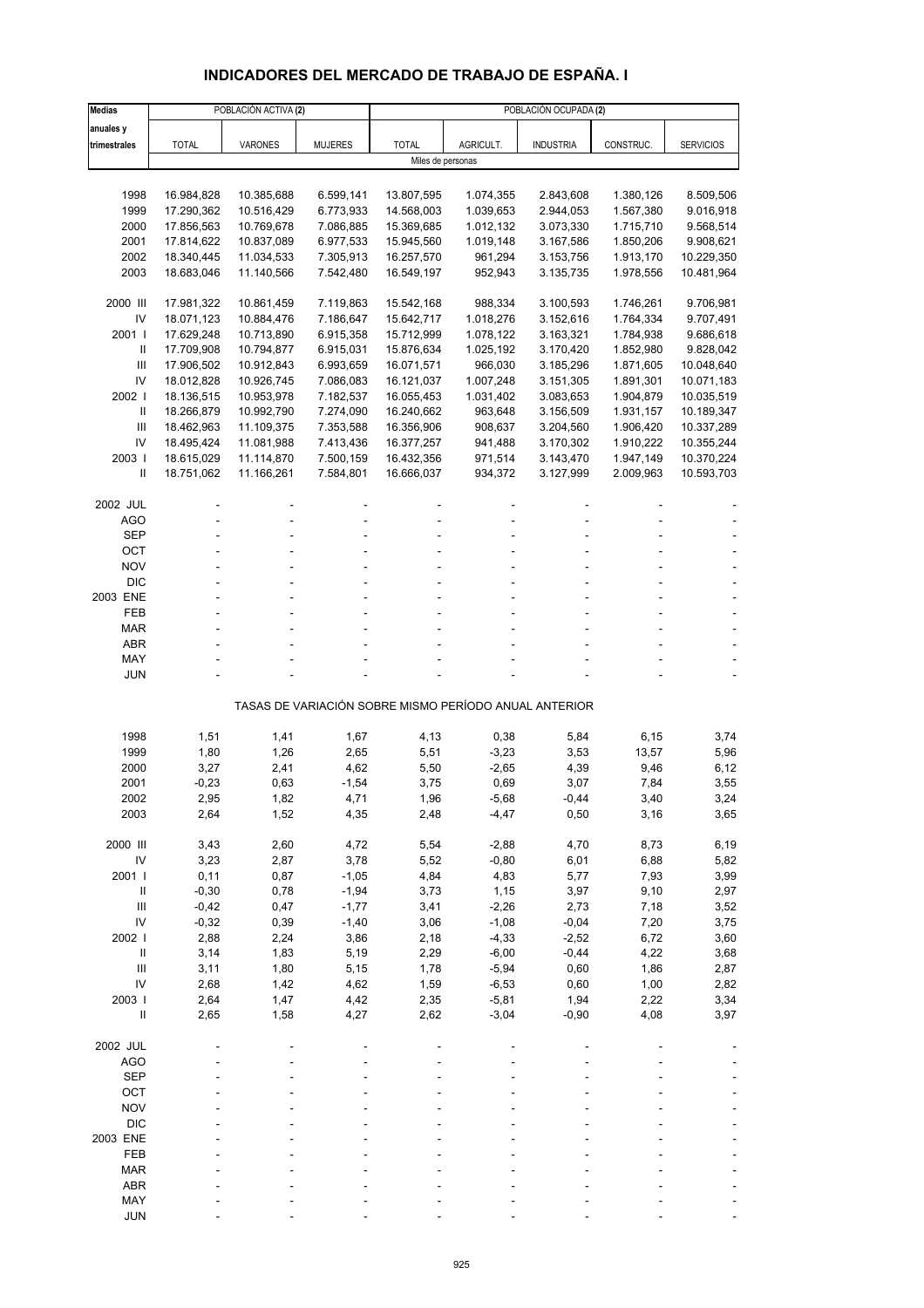## **INDICADORES DEL MERCADO DE TRABAJO DE ESPAÑA. II**

| <b>Medias</b>              | POBLACIÓN ASALARIADA (2) |           |                   |                                                       |                  |                |  |  |  |
|----------------------------|--------------------------|-----------|-------------------|-------------------------------------------------------|------------------|----------------|--|--|--|
| anuales y                  |                          |           |                   |                                                       |                  |                |  |  |  |
| trimestrales               | <b>TOTAL</b>             | AGRICULT. | <b>INDUSTRIA</b>  | CONSTRUC.                                             | <b>SERVICIOS</b> | SECTOR PRIVADO |  |  |  |
|                            |                          |           | Miles de Personas |                                                       |                  |                |  |  |  |
|                            |                          |           |                   |                                                       |                  |                |  |  |  |
| 1998                       | 10.665,449               | 422,858   | 2.493,351         | 1.072,372                                             | 6.676,869        | 8.351,4        |  |  |  |
| 1999                       | 11.474,400               | 424,987   | 2.601,003         | 1.240,624                                             | 7.207,787        | 9.127,7        |  |  |  |
| 2000                       | 12.285,736               | 418,228   | 2.730,507         | 1.364,861                                             | 7.772,140        | 9.842,0        |  |  |  |
| 2001                       | 12.786,707               | 439,070   | 2.808,215         | 1.477,843                                             | 8.061,579        | 10.268,8       |  |  |  |
| 2002                       | 13.141,741               | 413,849   | 2.803,554         | 1.528,193                                             | 8.396,145        | 10.533,5       |  |  |  |
| 2003                       | 13.454,210               | 427,531   | 2.771,839         | 1.593,045                                             | 8.661,795        | 10.758,5       |  |  |  |
| 2000 III                   | 12.456,202               | 390,205   | 2.752,335         | 1.394,549                                             | 7.919,113        | 9.972,7        |  |  |  |
| IV                         | 12.542,216               | 431,653   | 2.808,524         | 1.399,598                                             | 7.902,441        | 10.047,6       |  |  |  |
| 2001 l                     | 12.562,553               | 484,603   | 2.804,694         | 1.419,573                                             | 7.853,683        | 10.103,4       |  |  |  |
| Ш                          | 12.692,294               | 440,227   | 2.803,930         | 1.480,209                                             | 7.967,928        | 10.211,7       |  |  |  |
| Ш                          | 12.927,797               | 394,500   | 2.825,062         | 1.498,725                                             | 8.209,510        | 10.361,5       |  |  |  |
| IV                         | 12.964,184               | 436,949   | 2.799,174         | 1.512,865                                             | 8.215,195        | 10.398,6       |  |  |  |
| 2002                       | 12.908,981               | 461,959   | 2.739,423         | 1.512,726                                             | 8.194,874        | 10.349,3       |  |  |  |
| Ш                          | 13.095,006               | 411,511   | 2.802,460         | 1.538,213                                             | 8.342,822        | 10.522,9       |  |  |  |
| $\mathbf{III}$             | 13.263,049               | 376,089   | 2.845,997         | 1.528,259                                             | 8.512,704        | 10.619,4       |  |  |  |
| IV                         | 13.299,926               | 405,838   | 2.826,335         | 1.533,575                                             | 8.534,179        | 10.642,3       |  |  |  |
| 2003                       | 13.334,167               | 438,557   | 2.783,532         | 1.562,594                                             | 8.549,483        | 10.658,8       |  |  |  |
| Ш                          | 13.574,252               | 416,504   | 2.760,145         | 1.623,496                                             | 8.774,107        | 10.858,1       |  |  |  |
| 2002 JUL                   |                          |           |                   |                                                       |                  |                |  |  |  |
| AGO                        |                          |           |                   |                                                       |                  |                |  |  |  |
| <b>SEP</b>                 |                          |           |                   |                                                       |                  |                |  |  |  |
| ОСТ                        |                          |           |                   |                                                       |                  |                |  |  |  |
| <b>NOV</b>                 |                          |           |                   |                                                       |                  |                |  |  |  |
| <b>DIC</b>                 |                          |           |                   |                                                       |                  |                |  |  |  |
| 2003 ENE                   |                          |           |                   |                                                       |                  |                |  |  |  |
| FEB                        |                          |           |                   |                                                       |                  |                |  |  |  |
| <b>MAR</b>                 |                          |           |                   |                                                       |                  |                |  |  |  |
| <b>ABR</b>                 |                          |           |                   |                                                       |                  |                |  |  |  |
| MAY                        |                          |           |                   |                                                       |                  |                |  |  |  |
| JUN                        |                          |           |                   |                                                       |                  |                |  |  |  |
|                            |                          |           |                   | TASAS DE VARIACIÓN SOBRE MISMO PERÍODO ANUAL ANTERIOR |                  |                |  |  |  |
| 1998                       | 5,24                     | 3,20      | 6,51              | 9,22                                                  | 4,30             | 7,27           |  |  |  |
| 1999                       | 7,58                     | 0,50      | 4,32              | 15,69                                                 | 7,95             | 9,30           |  |  |  |
| 2000                       | 7,07                     | $-1,59$   | 4,98              | 10,01                                                 | 7,83             | 7,83           |  |  |  |
| 2001                       | 4,08                     | 4,98      | 2,85              | 8,28                                                  | 3,72             | 4,34           |  |  |  |
| 2002                       | 2,78                     | -5,74     | -0,17             | 3,41                                                  | 4,15             | 2,58           |  |  |  |
| 2003                       | 3,48                     | $-2,11$   | 0,03              | 4,43                                                  | 4,75             | 3,09           |  |  |  |
| 2000 III                   | 7,05                     | $-2,60$   | 4,93              | 9,29                                                  | 7,94             | 7,91           |  |  |  |
| IV                         | 6,59                     | 2,00      | 6,47              | 6,48                                                  | 6,91             | 6,61           |  |  |  |
| 2001                       | 5,45                     | 13,05     | 5,55              | 8,31                                                  | 4,48             | 5,99           |  |  |  |
| Ш                          | 3,77                     | 4,22      | 3,70              | 9,27                                                  | 2,81             | 4,04           |  |  |  |
| $\mathbf{III}$             | 3,79                     | 1,10      | 2,64              | 7,47                                                  | 3,67             | 3,90           |  |  |  |
| IV                         | 3,36                     | 1,23      | $-0,33$           | 8,09                                                  | 3,96             | 3,49           |  |  |  |
| 2002                       | 2,76                     | $-4,67$   | $-2,33$           | 6,56                                                  | 4,34             | 2,43           |  |  |  |
| $\ensuremath{\mathsf{II}}$ | 3,17                     | $-6,52$   | $-0,05$           | 3,92                                                  | 4,71             | 3,05           |  |  |  |
| $\mathsf{III}$             | 2,59                     | $-4,67$   | 0,74              | 1,97                                                  | 3,69             | 2,49           |  |  |  |
| IV                         | 2,59                     | $-7,12$   | 0,97              | 1,37                                                  | 3,88             | 2,34           |  |  |  |
| 2003                       | 3,29                     | $-5,07$   | 1,61              | 3,30                                                  | 4,33             | 2,99           |  |  |  |
| $\sf II$                   | 3,66                     | 1,21      | $-1,51$           | 5,54                                                  | 5,17             | 3,19           |  |  |  |
| 2002 JUL                   |                          |           |                   |                                                       |                  |                |  |  |  |
| <b>AGO</b>                 |                          |           |                   |                                                       |                  |                |  |  |  |
| <b>SEP</b>                 |                          |           |                   |                                                       |                  |                |  |  |  |
| OCT                        |                          |           |                   |                                                       |                  |                |  |  |  |
| <b>NOV</b>                 |                          |           |                   |                                                       |                  |                |  |  |  |
| <b>DIC</b>                 |                          |           |                   |                                                       |                  |                |  |  |  |
| 2003 ENE                   |                          |           |                   |                                                       |                  |                |  |  |  |
| FEB                        |                          |           |                   |                                                       |                  |                |  |  |  |
| <b>MAR</b>                 |                          |           |                   |                                                       |                  |                |  |  |  |
| ABR                        |                          |           |                   |                                                       |                  |                |  |  |  |
| MAY                        |                          |           |                   |                                                       |                  |                |  |  |  |
| <b>JUN</b>                 |                          |           |                   |                                                       |                  |                |  |  |  |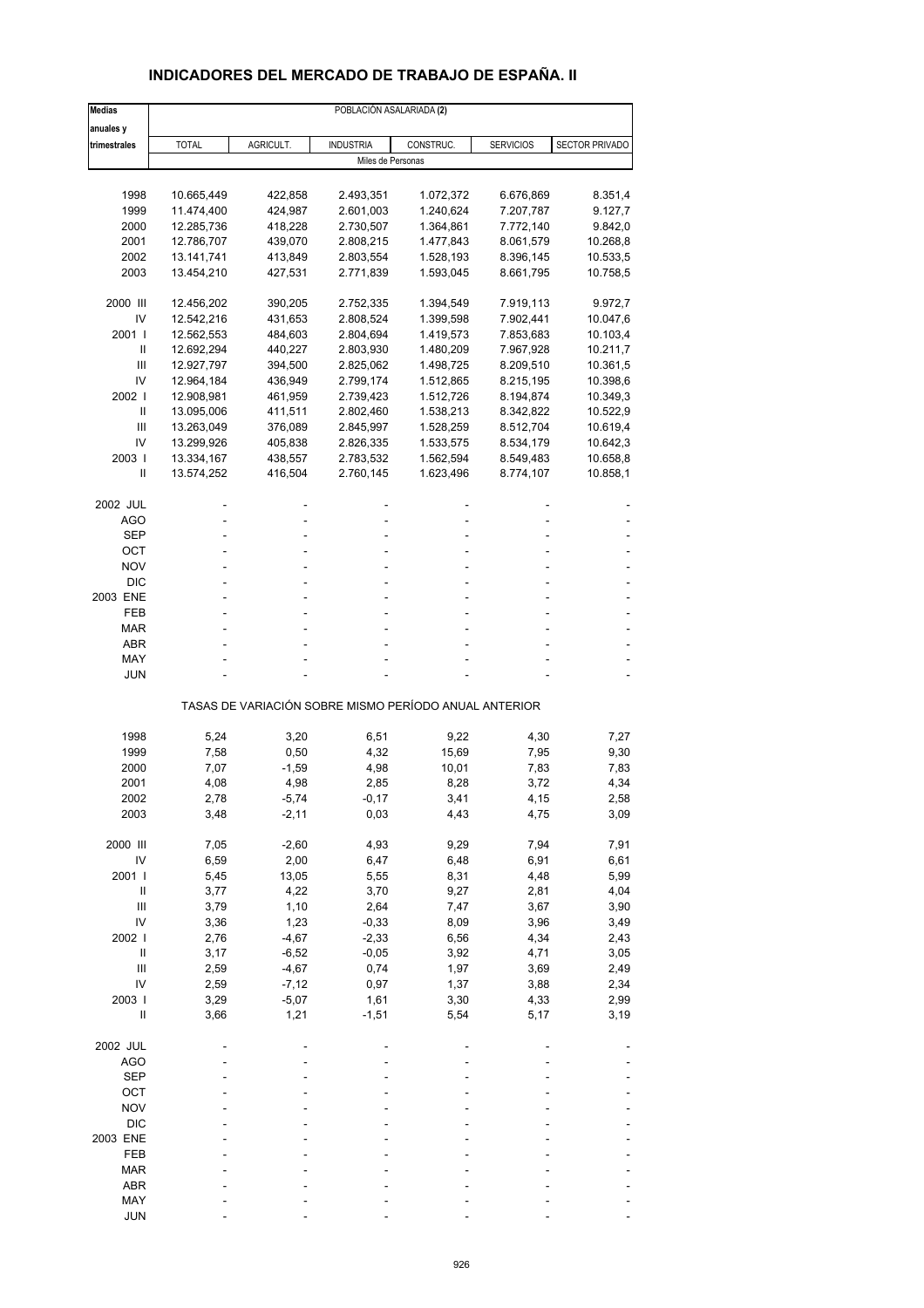# **INDICADORES DEL MERCADO DE TRABAJO DE ESPAÑA. III**

| <b>Medias</b>  |              | PARADOS <sub>(2)</sub> |                |                                                       | TASA DE ACTIVIDAD (2) |                |              | TASA DE PARO (2) |                |  |
|----------------|--------------|------------------------|----------------|-------------------------------------------------------|-----------------------|----------------|--------------|------------------|----------------|--|
| anuales y      |              |                        |                |                                                       | <b>MENORES</b>        |                |              | <b>MENORES</b>   |                |  |
| trimestrales   | <b>TOTAL</b> | VARONES                | <b>MUJERES</b> | <b>TOTAL</b>                                          | 20 AÑOS               | <b>MUJERES</b> | <b>TOTAL</b> | 20 AÑOS          | <b>MUJERES</b> |  |
|                |              | Miles de personas      |                |                                                       |                       | Porcentaje     |              |                  |                |  |
|                |              |                        |                |                                                       |                       |                |              |                  |                |  |
| 1998           | 3.177,233    | 1.420,829              | 1.756,405      | 51,98                                                 | 24,32                 | 39,23          | 18,71        | 44,51            | 26,62          |  |
| 1999           | 2.722,359    | 1.159,696              | 1.562,662      | 52,46                                                 | 25,28                 | 39,93          | 15,75        | 37,75            | 23,08          |  |
| 2000           | 2.486,878    | 1.032,873              | 1.454,005      | 53,58                                                 | 26,17                 | 41,33          | 13,93        | 34,25            | 20,52          |  |
| 2001           | 1.869,061    | 807,953                | 1.061,108      | 52,88                                                 | 25,37                 | 40,27          | 10,49        | 28,72            | 15,21          |  |
| 2002           | 2.082,876    | 887,930                | 1.194,946      | 54,00                                                 | 25,11                 | 41,82          | 11,36        | 29,20            | 16,36          |  |
| 2003           | 2.133,849    | 910,260                | 1.223,589      | 54,71                                                 | 24,11                 | 42,94          | 11,42        | 33,09            | 16,23          |  |
|                |              |                        |                |                                                       |                       |                |              |                  |                |  |
| 2000 III       | 2.439,154    | 995,200                | 1.443,954      | 53,87                                                 | 28,29                 | 41,46          | 13,57        | 32,37            | 20,28          |  |
| IV             | 2.428,405    | 1.008,355              | 1.420,050      | 53,97                                                 | 25,94                 | 41,73          | 13,44        | 33,57            | 19,76          |  |
| 2001 l         | 1.916,249    | 837,582                | 1.078,667      | 52,50                                                 | 24,18                 | 40,05          | 10,87        | 29,27            | 15,60          |  |
| $\,$ II        | 1.833,273    | 788,174                | 1.045,100      | 52,63                                                 | 24,60                 | 39,96          | 10,35        | 29,91            | 15,11          |  |
| Ш              | 1.834,931    | 788,656                | 1.046,275      | 53,10                                                 | 27,50                 | 40,32          | 10,25        | 26,98            | 14,96          |  |
| IV             | 1.891,792    | 817,401                | 1.074,391      | 53,29                                                 | 25,22                 | 40,76          | 10,50        | 28,73            | 15,16          |  |
| 2002           | 2.081,062    | 896,161                | 1.184,901      | 53,55                                                 | 24,97                 | 41,23          | 11,47        | 28,01            | 16,50          |  |
| Ш              | 2.026,217    | 843,435                | 1.182,783      | 53,83                                                 | 24,14                 | 41,68          | 11,09        | 28,66            | 16,26          |  |
| Ш              | 2.106,057    | 895,179                | 1.210,878      | 54,31                                                 | 26,80                 | 42,05          | 11,41        | 29,55            | 16,47          |  |
| IV             | 2.118,167    | 916,945                | 1.201,222      | 54,30                                                 | 24,55                 | 42,32          | 11,45        | 30,59            | 16,20          |  |
| 2003           |              |                        |                |                                                       |                       |                |              |                  | 16,66          |  |
|                | 2.182,672    | 932,877                | 1.249,795      | 54,56                                                 | 23,58                 | 42,73          | 11,73        | 32,87            |                |  |
| Ш              | 2.085,025    | 887,642                | 1.197,383      | 54,87                                                 | 24,65                 | 43,15          | 11,12        | 33,32            | 15,79          |  |
|                |              |                        |                |                                                       |                       |                |              |                  |                |  |
| 2002 JUL       |              |                        |                |                                                       |                       |                |              |                  |                |  |
| <b>AGO</b>     |              |                        |                | L.                                                    |                       |                |              |                  |                |  |
| <b>SEP</b>     |              |                        |                |                                                       |                       |                |              |                  |                |  |
| OCT            |              |                        |                |                                                       |                       |                |              |                  |                |  |
| <b>NOV</b>     |              |                        |                |                                                       |                       |                |              |                  |                |  |
| <b>DIC</b>     |              |                        |                |                                                       |                       |                |              |                  |                |  |
| 2003 ENE       |              |                        |                |                                                       |                       |                |              |                  |                |  |
| <b>FEB</b>     |              |                        |                |                                                       |                       |                |              |                  |                |  |
| <b>MAR</b>     |              |                        |                |                                                       |                       |                |              |                  |                |  |
| <b>ABR</b>     |              |                        |                |                                                       |                       |                |              |                  |                |  |
| MAY            |              |                        |                |                                                       |                       |                |              |                  |                |  |
| <b>JUN</b>     |              |                        |                |                                                       |                       |                |              |                  |                |  |
|                |              |                        |                | TASAS DE VARIACIÓN SOBRE MISMO PERÍODO ANUAL ANTERIOR |                       |                |              |                  |                |  |
|                |              |                        |                |                                                       |                       |                |              |                  |                |  |
| 1998           | $-8,49$      | $-13,02$               | $-4,46$        |                                                       |                       |                |              |                  |                |  |
| 1999           | $-14,32$     | $-18,38$               | $-11,03$       |                                                       |                       |                |              |                  |                |  |
| 2000           | $-8,65$      | $-10,94$               | $-6,95$        |                                                       |                       |                |              |                  |                |  |
| 2001           | $-24,84$     | $-21,78$               | $-27,02$       |                                                       |                       |                |              |                  |                |  |
| 2002           | 11,44        | 9,90                   | 12,61          |                                                       |                       |                |              |                  |                |  |
| 2003           | 3,91         | 4,65                   | 3,36           |                                                       |                       |                |              |                  |                |  |
|                |              |                        |                |                                                       |                       |                |              |                  |                |  |
| 2000 III       | $-8,27$      | $-9,80$                | $-7,18$        |                                                       |                       |                |              |                  |                |  |
| ${\sf IV}$     | $-9,44$      | $-10,53$               | $-8,65$        |                                                       |                       |                |              |                  |                |  |
| 2001 l         | $-26,93$     | $-24,37$               | $-28,80$       |                                                       |                       |                |              |                  |                |  |
| Ш              | $-25,40$     | $-22,77$               | $-27,27$       |                                                       |                       |                |              |                  |                |  |
| $\mathbf{III}$ | $-24,77$     | $-20,75$               | $-27,54$       |                                                       |                       |                |              |                  |                |  |
| IV             | $-22,10$     | $-18,94$               | $-24,34$       |                                                       |                       |                |              |                  |                |  |
| 2002 l         | 8,60         | 6,99                   | 9,85           |                                                       |                       |                |              |                  |                |  |
| $\,$ II        | 10,52        | 7,01                   | 13,17          |                                                       |                       |                |              |                  |                |  |
| $\mathbf{III}$ | 14,78        | 13,51                  | 15,73          |                                                       |                       |                |              |                  |                |  |
| IV             | 11,97        | 12,18                  | 11,80          |                                                       |                       |                |              |                  |                |  |
| 2003 l         | 4,88         | 4,10                   | 5,48           |                                                       |                       |                |              |                  |                |  |
| $\,$ II        | 2,90         | 5,24                   | 1,23           |                                                       |                       |                |              |                  |                |  |
|                |              |                        |                |                                                       |                       |                |              |                  |                |  |
| 2002 JUL       |              |                        |                |                                                       |                       |                |              |                  |                |  |
| <b>AGO</b>     |              |                        |                |                                                       |                       |                |              |                  |                |  |
| <b>SEP</b>     |              |                        |                |                                                       |                       |                |              |                  |                |  |
| OCT            |              |                        |                |                                                       |                       |                |              |                  |                |  |
| <b>NOV</b>     |              |                        |                |                                                       |                       |                |              |                  |                |  |
| <b>DIC</b>     |              |                        |                |                                                       |                       |                |              |                  |                |  |
| 2003 ENE       |              |                        |                |                                                       |                       |                |              |                  |                |  |
| FEB            |              |                        |                |                                                       |                       |                |              |                  |                |  |
| <b>MAR</b>     |              |                        |                |                                                       |                       |                |              |                  |                |  |
| ABR            |              |                        |                |                                                       |                       |                |              |                  |                |  |
| MAY            |              |                        |                |                                                       |                       |                |              |                  |                |  |
| <b>JUN</b>     |              |                        |                |                                                       |                       |                |              |                  |                |  |
|                |              |                        |                |                                                       |                       |                |              |                  |                |  |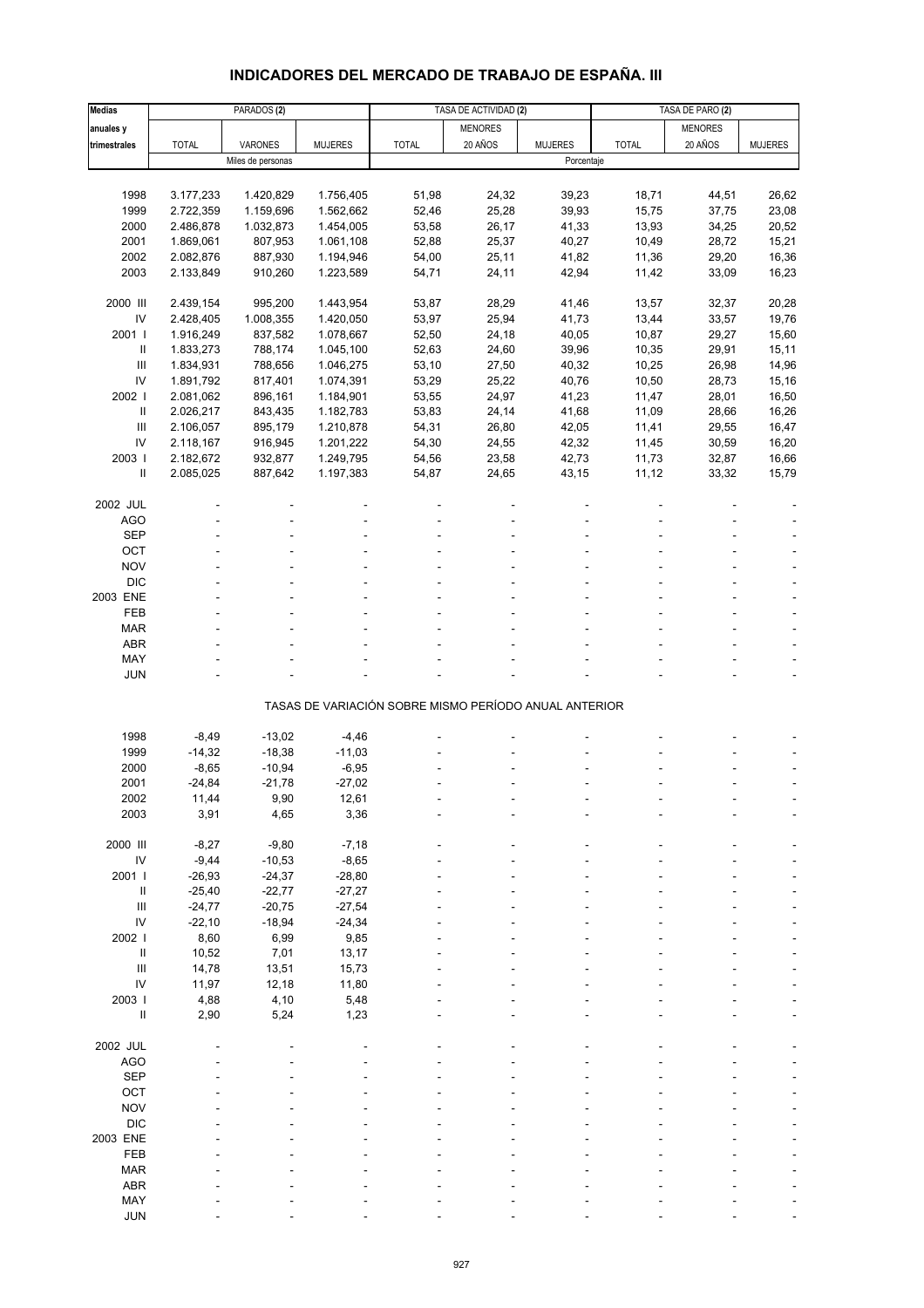## **INDICADORES DEL MERCADO DE TRABAJO DE ESPAÑA. IV**

| <b>Medias</b>              |              |                    | PARO REGISTRADO   |                                                       |                  |                 |
|----------------------------|--------------|--------------------|-------------------|-------------------------------------------------------|------------------|-----------------|
| anuales y                  |              |                    |                   |                                                       |                  | SIN EMPLEO      |
| trimestrales               | <b>TOTAL</b> | <b>AGRICULTURA</b> | <b>INDUSTRIA</b>  | CONSTRUCCIÓN                                          | <b>SERVICIOS</b> | <b>ANTERIOR</b> |
|                            |              |                    | Miles de Personas |                                                       |                  |                 |
|                            |              |                    |                   |                                                       |                  |                 |
| 1998                       | 1.889.547    | 54.998             | 331.933           | 201.807                                               | 949.668          | 351.141         |
| 1999                       | 1.651.621    | 48.767             | 284.429           | 163.021                                               | 862.165          | 293.239         |
| 2000                       | 1.557.529    | 43.674             | 254.813           | 153.453                                               | 841.947          | 263.642         |
| 2001                       | 1.529.884    | 40.110             | 245.176           | 155.406                                               | 850.931          | 238.261         |
| 2002                       | 1.621.490    | 40.736             | 257.753           | 170.853                                               | 915.674          | 236.475         |
| 2003                       | 1.645.930    | 38.592             | 257.824           | 178.556                                               | 932.709          | 238.249         |
|                            |              |                    |                   |                                                       |                  |                 |
| 2000 IV                    | 1.547.801    | 41.000             | 246.717           | 152.601                                               | 852.802          | 254.681         |
| 2001 l                     | 1.599.358    | 41.596             | 251.550           | 161.688                                               | 895.501          | 249.023         |
| Ш                          | 1.491.270    | 41.928             | 238.843           | 148.971                                               | 823.483          | 238.045         |
| $\mathsf{III}$             | 1.466.342    | 38.030             | 239.833           | 152.151                                               | 807.867          | 228.462         |
| IV                         | 1.562.565    | 38.886             | 250.477           | 158.813                                               | 876.873          | 237.515         |
| 2002                       | 1.655.608    | 41.705             | 263.541           | 171.823                                               | 941.155          | 237.384         |
| $\mathsf{I}$               | 1.597.548    | 41.979             | 254.390           | 165.772                                               | 896.932          | 238.475         |
| $\mathsf{III}$             | 1.563.572    | 39.217             | 252.006           | 166.636                                               | 876.597          | 229.115         |
| IV                         | 1.669.232    | 40.043             | 261.072           | 179.181                                               | 948.012          | 240.924         |
| 2003                       | 1.731.976    | 40.887             | 268.485           | 186.239                                               | 992.007          | 244.358         |
| $\ensuremath{\mathsf{II}}$ | 1.622.295    | 38.975             | 255.696           | 173.693                                               | 912.190          | 241.741         |
| Ш                          | 1.583.519    | 35.913             | 249.290           | 175.737                                               | 893.930          | 228.649         |
|                            |              |                    |                   |                                                       |                  |                 |
| 2002 OCT                   | 1.641.661    | 40.924             | 255.664           | 166.976                                               | 936.090          | 242.007         |
| <b>NOV</b>                 | 1.677.968    | 40.993             | 257.764           | 171.128                                               | 962.605          | 245.478         |
| <b>DIC</b>                 | 1.688.068    | 38.212             | 269.789           | 199.440                                               | 945.340          | 235.287         |
| 2003 ENE                   |              |                    |                   | 191.724                                               | 1.000.283        | 239.938         |
|                            | 1.742.297    | 40.014             | 270.338           |                                                       |                  |                 |
| FEB                        | 1.734.061    | 41.416             | 268.300           | 184.851                                               | 994.928          | 244.566         |
| <b>MAR</b>                 | 1.719.571    | 41.231             | 266.817           | 182.142                                               | 980.811          | 248.570         |
| ABR                        | 1.657.951    | 38.984             | 262.790           | 178.165                                               | 935.099          | 242.913         |
| MAY                        | 1.608.262    | 38.574             | 255.134           | 172.115                                               | 904.223          | 238.216         |
| <b>JUN</b>                 | 1.600.672    | 39.367             | 249.164           | 170.800                                               | 897.248          | 244.093         |
| <b>JUL</b>                 | 1.573.495    | 36.275             | 245.121           | 170.784                                               | 890.234          | 231.081         |
| <b>AGO</b>                 | 1.569.214    | 35.178             | 251.934           | 181.030                                               | 878.501          | 222.571         |
| <b>SEP</b>                 | 1.607.847    | 36.285             | 250.815           | 175.397                                               | 913.054          | 232.296         |
|                            |              |                    |                   | TASAS DE VARIACIÓN SOBRE MISMO PERÍODO ANUAL ANTERIOR |                  |                 |
| 1998                       | $-10,82$     | $-4,42$            | $-16,83$          | $-17,44$                                              | $-6,96$          | $-11,53$        |
| 1999                       | $-12,59$     | $-11,33$           | $-14,31$          | $-19,22$                                              | $-9,21$          | $-16,49$        |
|                            |              |                    |                   |                                                       |                  | $-10,09$        |
| 2000                       | $-5,70$      | $-10,44$           | $-10,41$          | $-5,87$                                               | $-2,35$          |                 |
| 2001                       | $-1,77$      | $-8,16$            | $-3,78$           | 1,27                                                  | 1,07             | $-9,63$         |
| 2002                       | 5,99         | 1,56               | 5,13              | 9,94                                                  | 7,61             | $-0,75$         |
| 2003                       | 2,51         | $-5,80$            | 0,46              | 6,23                                                  | 3,07             | 1,39            |
| 2000 IV                    | $-3,85$      | $-9,53$            | $-8,66$           | $-3,69$                                               | $-0,61$          | $-8,31$         |
| 2001 l                     | $-3,24$      | $-12,40$           | $-7,02$           | $-0,85$                                               | 0,08             | $-10,14$        |
| Ш                          | $-2,96$      | $-6,53$            | $-5,82$           | $-1,10$                                               | 0,41             | $-11,03$        |
| $\mathsf{III}$             | $-1,76$      | $-8,05$            | $-3,45$           | 3,14                                                  | 0,97             | $-10,48$        |
| IV                         | 0,95         | $-5,16$            | 1,52              | 4,07                                                  | 2,82             | $-6,74$         |
| 2002 l                     | 3,52         | 0,26               | 4,77              | 6,27                                                  | 5,10             | $-4,67$         |
| $\ensuremath{\mathsf{II}}$ | 7,13         | 0,12               | 6,51              | 11,28                                                 |                  | 0, 18           |
|                            |              |                    |                   |                                                       | 8,92             |                 |
| $\mathsf{III}$             | 6,63         | 3,12               | 5,08              | 9,52                                                  | 8,51             | 0,29            |
| IV                         | 6,83         | 2,98               | 4,23              | 12,83                                                 | 8,11             | 1,44            |
| 2003                       | 4,61         | $-1,96$            | 1,88              | 8,39                                                  | 5,40             | 2,94            |
| Ш                          | 1,55         | $-7,16$            | 0,51              | 4,78                                                  | 1,70             | 1,37            |
| Ш                          | 1,28         | $-8,43$            | $-1,08$           | 5,46                                                  | 1,98             | $-0,20$         |
| 2002 OCT                   | 6,60         | 4,58               | 4,74              | 10,40                                                 | 8,12             | 0,95            |
| <b>NOV</b>                 | 6,68         | 3,12               | 3,84              | 11,59                                                 | 8,17             | 1,61            |
| DIC                        | 7,19         | 1,17               | 4,12              | 16,06                                                 | 8,05             | 1,75            |
| 2003 ENE                   | 5,48         | $-1,77$            | 2,69              | 11,36                                                 | 6,24             | 2,53            |
| FEB                        | 4,08         | $-2,64$            | 2,01              | 8,60                                                  | 4,61             | 2,24            |
| <b>MAR</b>                 | 4,28         | $-1,46$            | 0,93              | 5,23                                                  | 5,37             | 4,03            |
| ABR                        | 1,33         | $-9,31$            | 0,93              | 4,96                                                  | 1,23             | 1,44            |
| MAY                        | 1,21         | $-7,22$            | 0,31              | 3,80                                                  | 1,55             | 0,59            |
| <b>JUN</b>                 | 2,12         | $-4,86$            | 0,28              | 5,58                                                  | 2,35             | 2,07            |
| JUL                        | 1,62         | $-7,95$            | $-0,76$           | 5,92                                                  | 2,29             | 0,26            |
| <b>AGO</b>                 | 1,11         | $-8,47$            | $-1,46$           | 5,50                                                  | 1,75             | $-0,18$         |
| <b>SEP</b>                 | 1,11         | $-8,85$            | $-1,01$           | 4,97                                                  | 1,89             | $-0,68$         |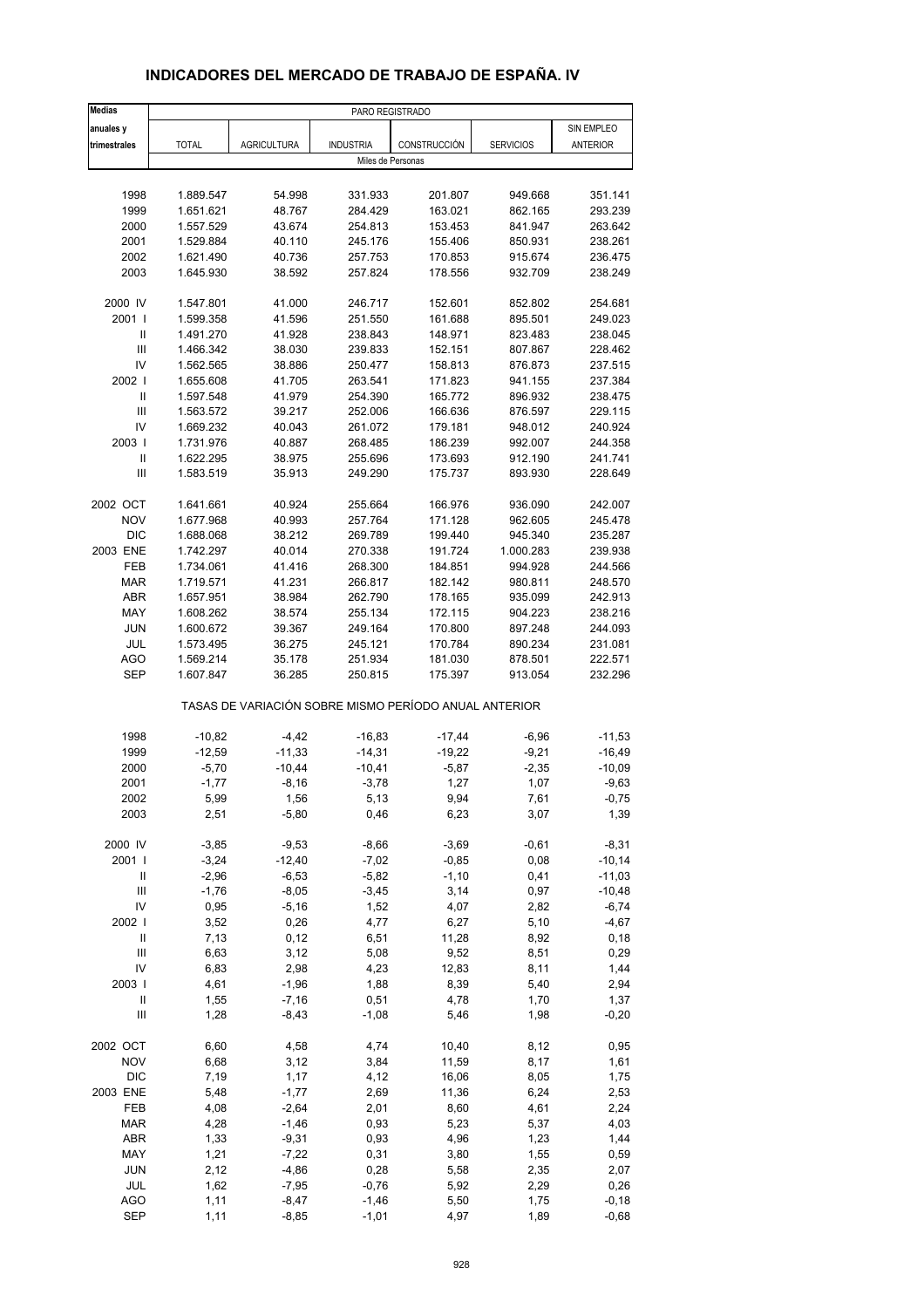## **INDICADORES DEL MERCADO DE TRABAJO DE ESPAÑA. V**

| <b>Medias</b>   | AFILIADOS A LA SEGURIDAD SOCIAL EN ALTA LABORAL |                        |                        |                                                       |                          |  |  |  |  |
|-----------------|-------------------------------------------------|------------------------|------------------------|-------------------------------------------------------|--------------------------|--|--|--|--|
| anuales y       | <b>TOTAL</b>                                    |                        |                        |                                                       |                          |  |  |  |  |
| trimestrales    | <b>TOTAL</b>                                    | <b>AGRICULTURA</b>     | <b>INDUSTRIA</b>       | CONSTRUCCIÓN                                          | <b>SERVICIOS</b>         |  |  |  |  |
|                 |                                                 |                        | Miles de Personas      |                                                       |                          |  |  |  |  |
|                 |                                                 |                        |                        |                                                       |                          |  |  |  |  |
| 1998            | 13.591,037                                      | 1.311,228              | 2.496,342              | 1.279,965                                             | 8.462,195                |  |  |  |  |
| 1999            | 14.344,917                                      | 1.312,005              | 2.562,326              | 1.466,804                                             | 8.970,377                |  |  |  |  |
| 2000            | 15.062,893                                      | 1.300,178              | 2.649,450              | 1.612,380                                             | 9.469,772                |  |  |  |  |
| 2001            | 15.649,940                                      | 1.296,988              | 2.687,022              | 1.725,146                                             | 9.920,193                |  |  |  |  |
| 2002            | 16.123,111                                      | 1.298,271              | 2.679,667              | 1.822,239                                             | 10.310,807               |  |  |  |  |
| 2003            | 16.560,925                                      | 1.319,413              | 2.671,035              | 1.904,274                                             | 10.654,628               |  |  |  |  |
|                 |                                                 |                        |                        |                                                       |                          |  |  |  |  |
| 2000 IV         | 15.288,907                                      | 1.294,330              | 2.675,469              | 1.651,409                                             | 9.637,262                |  |  |  |  |
| 2001 l          | 15.356,171                                      | 1.296,941              | 2.684,148              | 1.684,414                                             | 9.660,297                |  |  |  |  |
| Ш<br>Ш          | 15.687,791<br>15.759,028                        | 1.300,408<br>1.291,800 | 2.704,982<br>2.682,357 | 1.736,072<br>1.733,467                                | 9.924,010<br>10.034,853  |  |  |  |  |
| IV              | 15.796,772                                      | 1.298,803              | 2.676,600              | 1.746,632                                             | 10.061,614               |  |  |  |  |
| 2002            | 15.807,945                                      | 1.299,270              | 2.669,216              | 1.775,283                                             | 10.051,809               |  |  |  |  |
| Ш               | 16.156,212                                      | 1.304,743              | 2.694,979              | 1.834,938                                             | 10.309,575               |  |  |  |  |
| Ш               | 16.263,523                                      | 1.284,946              | 2.679,983              | 1.842,257                                             | 10.444,193               |  |  |  |  |
| IV              | 16.264,763                                      | 1.304,125              | 2.674,488              | 1.836,480                                             | 10.437,651               |  |  |  |  |
| 2003            | 16.335,523                                      | 1.328,099              | 2.667,240              | 1.877,655                                             | 10.450,770               |  |  |  |  |
| Ш               | 16.667,441                                      | 1.323,485              | 2.679,420              | 1.926,078                                             | 10.727,062               |  |  |  |  |
| Ш               | 16.739,256                                      | 1.300,274              | 2.664,149              | 1.911,495                                             | 10.851,762               |  |  |  |  |
|                 |                                                 |                        |                        |                                                       |                          |  |  |  |  |
| 2002 SEP        | 16.187,368                                      | 1.279,085              | 2.681,787              | 1.852,096                                             | 10.362,372               |  |  |  |  |
| ОСТ             | 16.236,870                                      | 1.282,602              | 2.687,988              | 1.873,526                                             | 10.380,738               |  |  |  |  |
| <b>NOV</b>      | 16.369,029                                      | 1.306,029              | 2.696,532              | 1.885,510                                             | 10.468,878               |  |  |  |  |
| <b>DIC</b>      | 16.188,390                                      | 1.323,745              | 2.638,944              | 1.750,404                                             | 10.463,337               |  |  |  |  |
| 2003 ENE<br>FEB | 16.215,761                                      | 1.330,122              | 2.661,171              | 1.848,263                                             | 10.364,361               |  |  |  |  |
| <b>MAR</b>      | 16.335,717<br>16.455,090                        | 1.324,418<br>1.329,758 | 2.669,323<br>2.671,226 | 1.877,996<br>1.906,705                                | 10.452,170<br>10.535,780 |  |  |  |  |
| ABR             | 16.559,933                                      | 1.329,159              | 2.665,593              | 1.907,753                                             | 10.645,860               |  |  |  |  |
| MAY             | 16.707,449                                      | 1.326,375              | 2.678,515              | 1.927,621                                             | 10.763,596               |  |  |  |  |
| <b>JUN</b>      | 16.734,941                                      | 1.314,922              | 2.694,152              | 1.942,861                                             | 10.771,731               |  |  |  |  |
| JUL             | 16.817,780                                      | 1.302,795              | 2.682,212              | 1.935,669                                             | 10.885,579               |  |  |  |  |
| AGO             | 16.660,731                                      | 1.297,753              | 2.646,086              | 1.887,320                                             | 10.817,944               |  |  |  |  |
|                 |                                                 |                        |                        | TASAS DE VARIACIÓN SOBRE MISMO PERÍODO ANUAL ANTERIOR |                          |  |  |  |  |
|                 |                                                 |                        |                        |                                                       |                          |  |  |  |  |
| 1998            | 5,10                                            | 0,47                   | 3,25                   | 11,73                                                 | 5,49                     |  |  |  |  |
| 1999<br>2000    | 5,55<br>5,01                                    | 0,06<br>$-0,90$        | 2,64<br>3,40           | 14,60<br>9,92                                         | 6,01<br>5,57             |  |  |  |  |
| 2001            | 3,90                                            | $-0,25$                | 1,42                   | 6,99                                                  | 4,76                     |  |  |  |  |
| 2002            | 3,02                                            | 0,10                   | $-0,27$                | 5,63                                                  | 3,94                     |  |  |  |  |
| 2003            | 3,11                                            | 1,61                   | $-0,38$                | 5,02                                                  | 3,88                     |  |  |  |  |
|                 |                                                 |                        |                        |                                                       |                          |  |  |  |  |
| 2000 IV         | 4,57                                            | $-1, 13$               | 2,93                   | 8,54                                                  | 5,22                     |  |  |  |  |
| 2001            | 4,57                                            | $-0,93$                | 2,66                   | 8,12                                                  | 5,33                     |  |  |  |  |
| Ш               | 4,31                                            | $-0,20$                | 1,93                   | 7,85                                                  | 5,11                     |  |  |  |  |
| Ш               | 3,42                                            | $-0,19$                | 1,06                   | 6,31                                                  | 4,22                     |  |  |  |  |
| IV              | 3,32                                            | 0,35                   | 0,04                   | 5,77                                                  | 4,40                     |  |  |  |  |
| 2002            | 2,94                                            | 0, 18                  | $-0,56$                | 5,39                                                  | 4,05                     |  |  |  |  |
| Ш               | 2,99                                            | 0,33                   | $-0,37$                | 5,69                                                  | 3,89                     |  |  |  |  |
| Ш               | 3,20                                            | $-0,53$                | $-0,09$                | 6,28                                                  | 4,08                     |  |  |  |  |
| IV              | 2,96                                            | 0,41                   | $-0,08$                | 5,14                                                  | 3,74                     |  |  |  |  |
| 2003  <br>Ш     | 3,34<br>3,16                                    | 2,22<br>1,44           | $-0,07$<br>$-0,58$     | 5,77<br>4,97                                          | 3,97                     |  |  |  |  |
| Ш               | 2,68                                            | 0,96                   | $-0,56$                | 4,04                                                  | 4,05<br>3,50             |  |  |  |  |
|                 |                                                 |                        |                        |                                                       |                          |  |  |  |  |
| 2002 SEP        | 2,73                                            | $-0,94$                | $-0,33$                | 5,93                                                  | 3,51                     |  |  |  |  |
| OCT             | 2,99                                            | $-1,09$                | $-0,20$                | 6,09                                                  | 3,86                     |  |  |  |  |
| <b>NOV</b>      | 3,10                                            | 0,41                   | 0,02                   | 5,77                                                  | 3,81                     |  |  |  |  |
| <b>DIC</b>      | 2,79                                            | 1,91                   | $-0,05$                | 3,49                                                  | 3,54                     |  |  |  |  |
| 2003 ENE        | 3,10                                            | 2,45                   | $-0, 16$               | 4,89                                                  | 3,75                     |  |  |  |  |
| FEB             | 3,25                                            | 1,97                   | $-0,28$                | 5,07                                                  | 4,04                     |  |  |  |  |
| <b>MAR</b>      | 3,66                                            | 2,24                   | 0,22                   | 7,34                                                  | 4,11                     |  |  |  |  |
| ABR             | 3,35                                            | 1,70                   | $-0,60$                | 5,09                                                  | 4,29                     |  |  |  |  |
| MAY             | 3,42                                            | 1,29                   | $-0,44$                | 5,30                                                  | 4,38                     |  |  |  |  |
| <b>JUN</b>      | 2,73                                            | 1,32                   | $-0,70$                | 4,52                                                  | 3,49                     |  |  |  |  |
| JUL             | 3,01                                            | 0,93                   | $-0,48$                | 4,24                                                  | 3,95                     |  |  |  |  |
| <b>AGO</b>      | 2,36                                            | 0,99                   | $-0,63$                | 3,83                                                  | 3,04                     |  |  |  |  |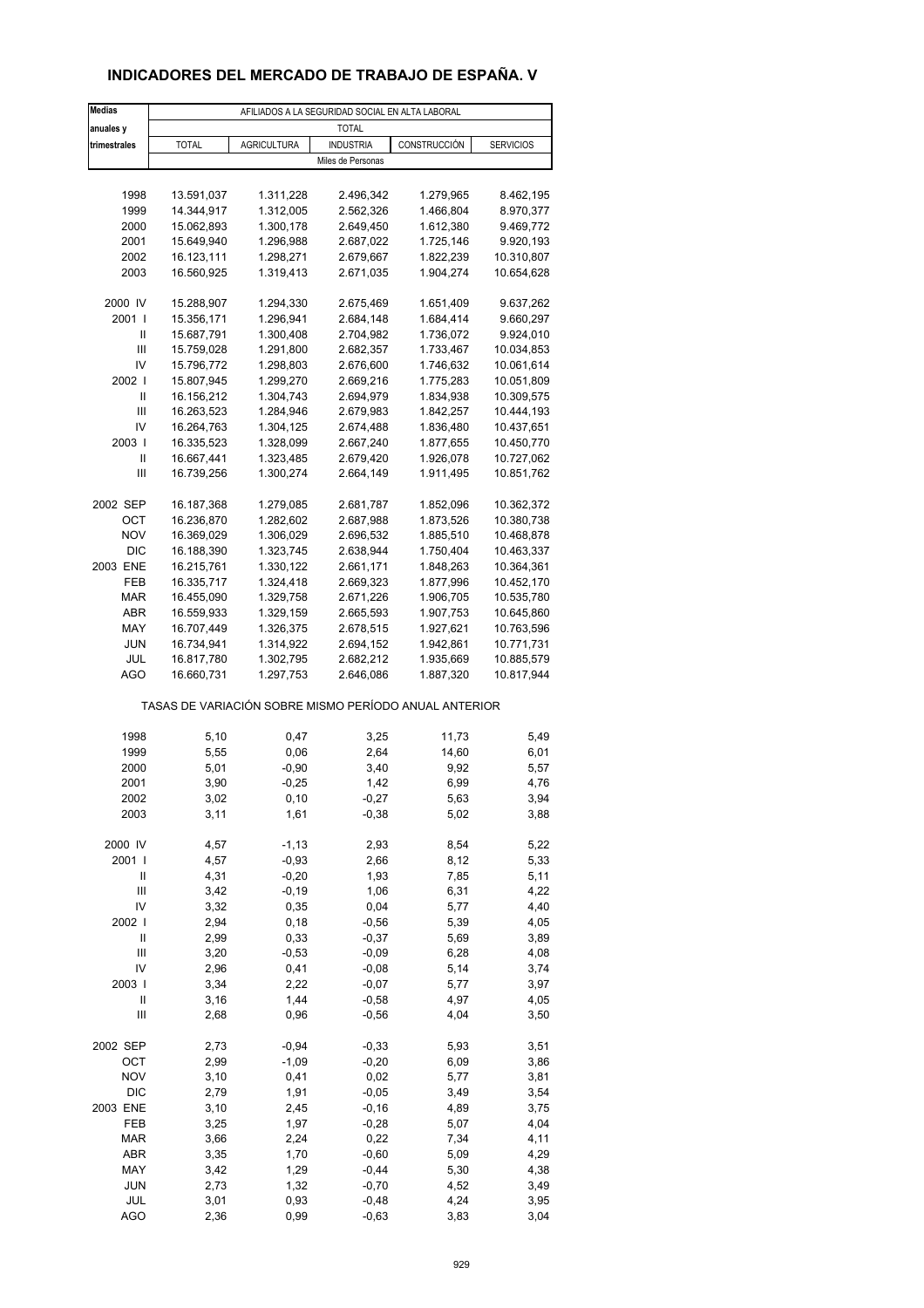## **INDICADORES DEL MERCADO DE TRABAJO DE ESPAÑA. VI**

| <b>Medias</b>     | AFILIADOS A LA SEGURIDAD SOCIAL EN ALTA LABORAL       |                    |                     |              |                  |  |  |  |  |
|-------------------|-------------------------------------------------------|--------------------|---------------------|--------------|------------------|--|--|--|--|
| anuales y         |                                                       |                    | <b>CUENTA AJENA</b> |              |                  |  |  |  |  |
| trimestrales      | <b>TOTAL</b>                                          | <b>AGRICULTURA</b> | <b>INDUSTRIA</b>    | CONSTRUCCIÓN | <b>SERVICIOS</b> |  |  |  |  |
|                   |                                                       |                    | Miles de Personas   |              |                  |  |  |  |  |
|                   |                                                       |                    |                     |              |                  |  |  |  |  |
| 1998              | 10.751,684                                            | 884,280            | 2.221,493           | 983,109      | 6.641,834        |  |  |  |  |
| 1999              | 11.432,654                                            | 893,947            | 2.281,368           | 1.148,513    | 7.099,926        |  |  |  |  |
| 2000              | 12.103,858                                            | 892,366            | 2.367,533           | 1.273,647    | 7.561,993        |  |  |  |  |
| 2001              | 12.659,145                                            | 900,446            | 2.404,856           | 1.366,201    | 7.980,048        |  |  |  |  |
| 2002              | 13.097,963                                            | 912,417            | 2.399,272           | 1.444,875    | 8.334,277        |  |  |  |  |
| 2003              | 13.474,835                                            | 937,307            | 2.391,704           | 1.509,036    | 8.629,859        |  |  |  |  |
| 2000 IV           | 12.313,959                                            | 890,648            | 2.393,070           | 1.304,516    | 7.717,657        |  |  |  |  |
| 2001 l            | 12.380,546                                            | 895,602            | 2.401,955           | 1.334,267    | 7.740,813        |  |  |  |  |
| Ш                 | 12.691,250                                            | 901,968            | 2.422,184           | 1.378,565    | 7.981,093        |  |  |  |  |
| Ш                 | 12.761,495                                            | 897,335            | 2.400,586           | 1.371,469    | 8.084,494        |  |  |  |  |
| IV                | 12.803,288                                            | 906,878            | 2.394,698           | 1.380,502    | 8.113,791        |  |  |  |  |
| 2002              | 12.816,410                                            | 909,580            | 2.388,537           | 1.406,532    | 8.104,554        |  |  |  |  |
| Ш                 | 13.130,531                                            | 917,838            | 2.413,819           | 1.458,940    | 8.333,006        |  |  |  |  |
| Ш                 | 13.224,771                                            | 900,650            | 2.399,998           | 1.462,036    | 8.454,895        |  |  |  |  |
| IV                | 13.220,139                                            | 921,599            | 2.394,735           | 1.451,993    | 8.444,653        |  |  |  |  |
| 2003              | 13.281,533                                            | 944,957            | 2.388,297           | 1.489,811    | 8.451,441        |  |  |  |  |
| Ш                 | 13.568,838                                            | 941,459            | 2.399,617           | 1.528,545    | 8.692,445        |  |  |  |  |
| Ш                 | 13.623,783                                            | 919,606            | 2.384,946           | 1.508,611    | 8.803,606        |  |  |  |  |
| 2002 SEP          | 13.149,751                                            | 895,940            | 2.402,092           | 1.470,891    | 8.373,715        |  |  |  |  |
| OCT               | 13.193,928                                            | 899,811            | 2.408,165           | 1.490,062    | 8.388,761        |  |  |  |  |
| <b>NOV</b>        | 13.323,190                                            | 923,892            | 2.416,542           | 1.500,215    | 8.475,322        |  |  |  |  |
| DIC               | 13.143,299                                            | 941,093            | 2.359,498           | 1.365,703    | 8.469,876        |  |  |  |  |
| 2003 ENE          | 13.174,495                                            | 947,167            | 2.382,352           | 1.463,840    | 8.374,072        |  |  |  |  |
| FEB               | 13.283,194                                            | 941,164            | 2.390,537           | 1.490,184    | 8.454,227        |  |  |  |  |
| <b>MAR</b>        | 13.386,909                                            | 946,539            | 2.392,003           | 1.515,410    | 8.526,025        |  |  |  |  |
| ABR               | 13.473,459                                            | 946,529            | 2.386,062           | 1.513,156    | 8.620,796        |  |  |  |  |
| MAY               | 13.607,707                                            | 944,633            | 2.398,555           | 1.530,086    | 8.727,717        |  |  |  |  |
| <b>JUN</b>        | 13.625,347                                            | 933,215            | 2.414,235           | 1.542,394    | 8.728,822        |  |  |  |  |
| JUL               | 13.702,419                                            | 921,763            | 2.402,616           | 1.533,296    | 8.837,787        |  |  |  |  |
| AGO               | 13.545,146                                            | 917,448            | 2.367,275           | 1.483,925    | 8.769,424        |  |  |  |  |
|                   | TASAS DE VARIACIÓN SOBRE MISMO PERÍODO ANUAL ANTERIOR |                    |                     |              |                  |  |  |  |  |
| 1998              | 5,94                                                  | 2,19               | 3,42                | 13,40        | 6,35             |  |  |  |  |
| 1999              | 6,33                                                  | 1,09               | 2,70                | 16,82        | 6,90             |  |  |  |  |
| 2000              | 5,87                                                  | -0,18              | 3,78                | 10,90        | 6,51             |  |  |  |  |
| 2001              | 4,59                                                  | 0,91               | 1,58                | 7,27         | 5,53             |  |  |  |  |
| 2002              | 3,47                                                  | 1,33               | -0,23               | 5,76         | 4,44             |  |  |  |  |
| 2003              | 3,29                                                  | 2,88               | $-0,37$             | 4,87         | 4,13             |  |  |  |  |
|                   |                                                       |                    |                     |              |                  |  |  |  |  |
| 2000 IV           | 5,30                                                  | $-0,40$            | 3,22                | 9,09         | 6,06             |  |  |  |  |
| 2001 l<br>Ш       | 5,30<br>5,08                                          | $-0,16$<br>0,93    | 2,94<br>2,14        | 8,53<br>8,34 | 6,20<br>5,96     |  |  |  |  |
| Ш                 | 4,04                                                  | 1,04               | 1,19                | 6,46         | 4,87             |  |  |  |  |
| IV                | 3,97                                                  | 1,82               | 0,07                | 5,82         | 5,13             |  |  |  |  |
| 2002              | 3,52                                                  | 1,56               | $-0,56$             | 5,42         | 4,70             |  |  |  |  |
| $\mathsf{II}$     | 3,46                                                  | 1,76               | $-0,35$             | 5,83         | 4,41             |  |  |  |  |
| Ш                 | 3,63                                                  | 0,37               | $-0,02$             | 6,60         | 4,58             |  |  |  |  |
| IV                | 3,26                                                  | 1,62               | 0,00                | 5,18         | 4,08             |  |  |  |  |
| 2003              | 3,63                                                  | 3,89               | $-0,01$             | 5,92         | 4,28             |  |  |  |  |
| Ш                 | 3,34                                                  | 2,57               | $-0,59$             | 4,77         | 4,31             |  |  |  |  |
| Ш                 | 2,73                                                  | 1,84               | $-0,58$             | 3,50         | 3,63             |  |  |  |  |
|                   |                                                       |                    |                     |              |                  |  |  |  |  |
| 2002 SEP          | 3,04                                                  | $-0,23$            | $-0,30$             | 6,18         | 3,87             |  |  |  |  |
| OCT               | 3,31                                                  | $-0,50$            | $-0,14$             | 6,36         | 4,25             |  |  |  |  |
| <b>NOV</b><br>DIC | 3,42<br>3,04                                          | 1,66<br>3,70       | 0, 10<br>0,05       | 5,95<br>3,10 | 4,16<br>3,83     |  |  |  |  |
| 2003 ENE          | 3,35                                                  | 4,33               | $-0, 11$            | 4,84         | 4,02             |  |  |  |  |
| FEB               | 3,52                                                  | 3,50               | $-0,24$             | 5,06         | 4,37             |  |  |  |  |
| <b>MAR</b>        | 4,01                                                  | 3,84               | 0,32                | 7,87         | 4,45             |  |  |  |  |
| ABR               | 3,58                                                  | 2,98               | $-0,60$             | 4,97         | 4,63             |  |  |  |  |
| MAY               | 3,66                                                  | 2,37               | $-0,43$             | 5,21         | 4,72             |  |  |  |  |
| <b>JUN</b>        | 2,78                                                  | 2,37               | $-0,73$             | 4,15         | 3,61             |  |  |  |  |
| JUL               | 3,13                                                  | 1,80               | $-0,49$             | 3,78         | 4,19             |  |  |  |  |
| AGO               | 2,32                                                  | 1,87               | $-0,67$             | 3,21         | 3,06             |  |  |  |  |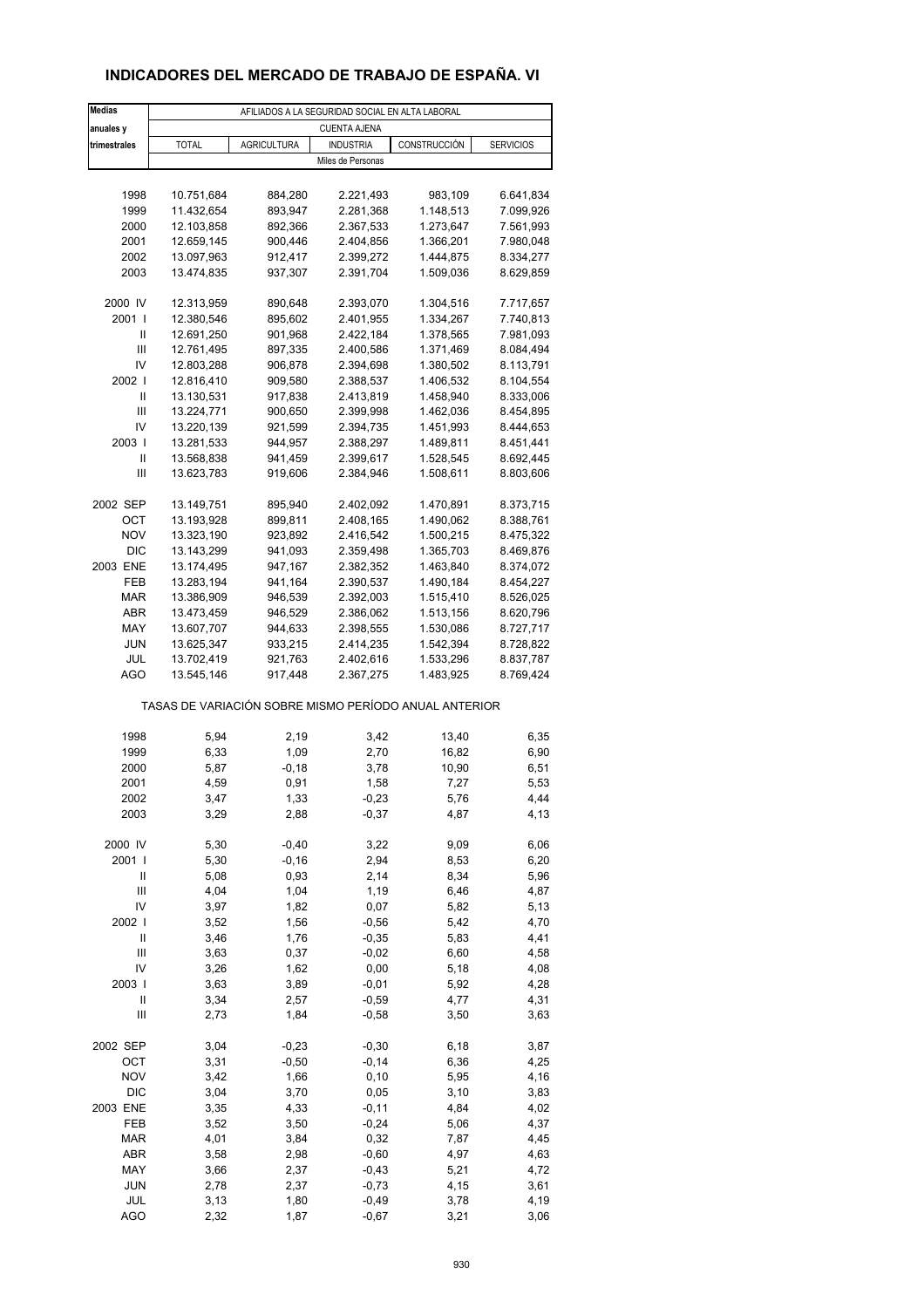## **INDICADORES DEL MERCADO DE TRABAJO DE ESPAÑA. VII**

| <b>Medias</b>                      | AFILIADOS A LA SEGURIDAD SOCIAL EN ALTA LABORAL |                    |                   |                                                       |                  |  |  |  |  |
|------------------------------------|-------------------------------------------------|--------------------|-------------------|-------------------------------------------------------|------------------|--|--|--|--|
| anuales y                          | <b>CUENTA PROPIA</b>                            |                    |                   |                                                       |                  |  |  |  |  |
| trimestrales                       | <b>TOTAL</b>                                    | <b>AGRICULTURA</b> | <b>INDUSTRIA</b>  | CONSTRUCCIÓN                                          | <b>SERVICIOS</b> |  |  |  |  |
|                                    |                                                 |                    | Miles de Personas |                                                       |                  |  |  |  |  |
|                                    |                                                 |                    |                   |                                                       |                  |  |  |  |  |
| 1998                               | 2.839,353                                       | 426,948            | 274,849           | 296,857                                               | 1.820,361        |  |  |  |  |
| 1999                               | 2.912,263                                       | 418,058            | 280,958           | 318,291                                               | 1.870,451        |  |  |  |  |
| 2000                               | 2.959,035                                       | 407,812            | 281,917           | 338,733                                               | 1.907,779        |  |  |  |  |
| 2001                               | 2.990,796                                       | 396,542            | 282,166           | 358,946                                               | 1.940,146        |  |  |  |  |
| 2002                               | 3.025,148                                       | 385,854            | 280,395           | 377,364                                               | 1.976,530        |  |  |  |  |
| 2003                               | 3.086,091                                       | 382,106            | 279,330           | 395,237                                               | 2.024,769        |  |  |  |  |
|                                    |                                                 |                    |                   |                                                       |                  |  |  |  |  |
| 2000 IV                            | 2.974,947                                       | 403,682            | 282,399           | 346,893                                               | 1.919,605        |  |  |  |  |
| 2001 l                             | 2.975,625                                       | 401,339            | 282,193           | 350,147                                               | 1.919,484        |  |  |  |  |
| Ш                                  | 2.996,540                                       | 398,439            | 282,798           | 357,507                                               | 1.942,917        |  |  |  |  |
| Ш                                  | 2.997,533                                       | 394,465            | 281,771           | 361,997                                               | 1.950,359        |  |  |  |  |
| IV                                 | 2.993,484                                       | 391,925            | 281,902           | 366,130                                               | 1.947,823        |  |  |  |  |
| 2002                               | 2.991,535                                       | 389,689            | 280,680           | 368,751                                               | 1.947,255        |  |  |  |  |
| Ш                                  | 3.025,681                                       | 386,906            | 281,160           | 375,998                                               | 1.976,569        |  |  |  |  |
| Ш                                  | 3.038,752                                       | 384,296            | 279,985           | 380,221                                               | 1.989,298        |  |  |  |  |
| IV                                 | 3.044,624                                       | 382,527            | 279,753           | 384,487                                               | 1.992,998        |  |  |  |  |
| 2003                               | 3.053,990                                       | 383,143            | 278,943           | 387,843                                               | 1.999,329        |  |  |  |  |
| Ш                                  | 3.098,603                                       | 382,026            | 279,803           | 397,533                                               | 2.034,617        |  |  |  |  |
| Ш                                  | 3.115,473                                       | 380,669            | 279,204           | 402,884                                               | 2.048,156        |  |  |  |  |
|                                    |                                                 |                    |                   |                                                       |                  |  |  |  |  |
| 2002 SEP                           | 3.037,617                                       | 383,145            | 279,695           | 381,205                                               | 1.988,657        |  |  |  |  |
| OCT                                | 3.042,942                                       | 382,791            | 279,823           | 383,464                                               | 1.991,977        |  |  |  |  |
| <b>NOV</b>                         | 3.045,839                                       | 382,137            | 279,990           | 385,295                                               | 1.993,556        |  |  |  |  |
| <b>DIC</b>                         | 3.045,091                                       | 382,652            | 279,446           | 384,701                                               | 1.993,461        |  |  |  |  |
| 2003 ENE                           | 3.041,266                                       | 382,955            | 278,819           | 384,423                                               | 1.990,289        |  |  |  |  |
| FEB                                | 3.052,523                                       | 383,254            | 278,786           | 387,812                                               | 1.997,943        |  |  |  |  |
| <b>MAR</b>                         | 3.068,181                                       | 383,219            | 279,223           | 391,295                                               | 2.009,755        |  |  |  |  |
| ABR                                | 3.086,474                                       | 382,630            | 279,531           | 394,597                                               | 2.025,064        |  |  |  |  |
| MAY                                | 3.099,742                                       | 381,742            | 279,960           | 397,535                                               | 2.035,879        |  |  |  |  |
| <b>JUN</b>                         | 3.109,594                                       | 381,707            | 279,917           | 400,467                                               | 2.042,909        |  |  |  |  |
| <b>JUL</b>                         | 3.115,361                                       | 381,032            | 279,596           | 402,373                                               | 2.047,792        |  |  |  |  |
| AGO                                | 3.115,585                                       | 380,305            | 278,811           | 403,395                                               | 2.048,520        |  |  |  |  |
|                                    |                                                 |                    |                   | TASAS DE VARIACIÓN SOBRE MISMO PERÍODO ANUAL ANTERIOR |                  |  |  |  |  |
|                                    |                                                 |                    |                   |                                                       |                  |  |  |  |  |
| 1998                               | 2,02                                            | $-2,94$            | 1,90              | 6,52                                                  | 2,48             |  |  |  |  |
| 1999                               | 2,57                                            | $-2,08$            | 2,22              | 7,22                                                  | 2,75             |  |  |  |  |
| 2000                               | 1,61                                            | $-2,45$            | 0,34              | 6,42                                                  | 2,00             |  |  |  |  |
| 2001                               | 1,07                                            | $-2,76$            | 0,09              | 5,97                                                  | 1,70             |  |  |  |  |
| 2002                               | 1,15                                            | -2,70              | $-0,63$           | 5,13                                                  | 1,88             |  |  |  |  |
| 2003                               | 2,31                                            | $-1,38$            | $-0,50$           | 5,62                                                  | 2,84             |  |  |  |  |
|                                    |                                                 |                    |                   |                                                       |                  |  |  |  |  |
| 2000 IV                            | 1,63                                            | $-2,71$            | 0,58              | 6,52                                                  | 2,00             |  |  |  |  |
| 2001 l                             | 1,64                                            | $-2,61$            | 0,38              | 6,58                                                  | 1,97             |  |  |  |  |
| Ш                                  | 1,18                                            | $-2,65$            | 0, 18             | 6,02                                                  | 1,72             |  |  |  |  |
| Ш                                  | 0,86                                            | $-2,88$            | $-0,03$           | 5,76                                                  | 1,63             |  |  |  |  |
| IV                                 | 0,62                                            | $-2,91$            | $-0,18$           | 5,55                                                  | 1,47             |  |  |  |  |
| 2002                               | 0,53                                            | $-2,90$            | $-0,54$           | 5,31                                                  | 1,45             |  |  |  |  |
| $\mathsf{II}$                      | 0,97                                            | $-2,89$            | $-0,58$           | 5,17                                                  | 1,73             |  |  |  |  |
| Ш                                  | 1,38                                            | $-2,58$            | $-0,63$           | 5,03                                                  | 2,00             |  |  |  |  |
| IV                                 | 1,71                                            | $-2,40$            | $-0,76$           | 5,01                                                  | 2,32             |  |  |  |  |
| 2003                               | 2,09                                            | $-1,68$            | $-0,62$           | 5,18                                                  | 2,67             |  |  |  |  |
| Ш                                  | 2,41                                            | $-1,26$            | $-0,48$           | 5,73                                                  | 2,94             |  |  |  |  |
| $\ensuremath{\mathsf{III}}\xspace$ | 2,51                                            | $-1,09$            | $-0,33$           | 6, 10                                                 | 2,94             |  |  |  |  |
| 2002 SEP                           | 1,43                                            | $-2,56$            | $-0,60$           | 5,01                                                  | 2,03             |  |  |  |  |
| OCT                                | 1,64                                            | $-2,46$            | $-0,68$           | 5,04                                                  | 2,25             |  |  |  |  |
| <b>NOV</b>                         | 1,75                                            | $-2,50$            | $-0,71$           | 5,08                                                  | 2,36             |  |  |  |  |
| DIC                                | 1,74                                            | $-2,23$            | $-0,90$           | 4,92                                                  | 2,34             |  |  |  |  |
| 2003 ENE                           | 2,04                                            | $-1,93$            | $-0,57$           | 5,08                                                  | 2,66             |  |  |  |  |
| FEB                                | 2,06                                            | $-1,61$            | $-0,69$           | 5,11                                                  | 2,63             |  |  |  |  |
| <b>MAR</b>                         | 2,17                                            | $-1,50$            | $-0,60$           | 5,34                                                  | 2,72             |  |  |  |  |
| ABR                                | 2,34                                            | $-1,33$            | $-0,57$           | 5,53                                                  | 2,90             |  |  |  |  |
| MAY                                | 2,41                                            | $-1,30$            | $-0,44$           | 5,69                                                  | 2,94             |  |  |  |  |
| <b>JUN</b>                         | 2,48                                            | $-1, 15$           | $-0,43$           | 5,96                                                  | 2,97             |  |  |  |  |
| JUL                                | 2,48                                            | $-1, 12$           | $-0,39$           | 6,03                                                  | 2,93             |  |  |  |  |
| <b>AGO</b>                         | 2,53                                            | $-1,07$            | $-0,27$           | 6,17                                                  | 2,95             |  |  |  |  |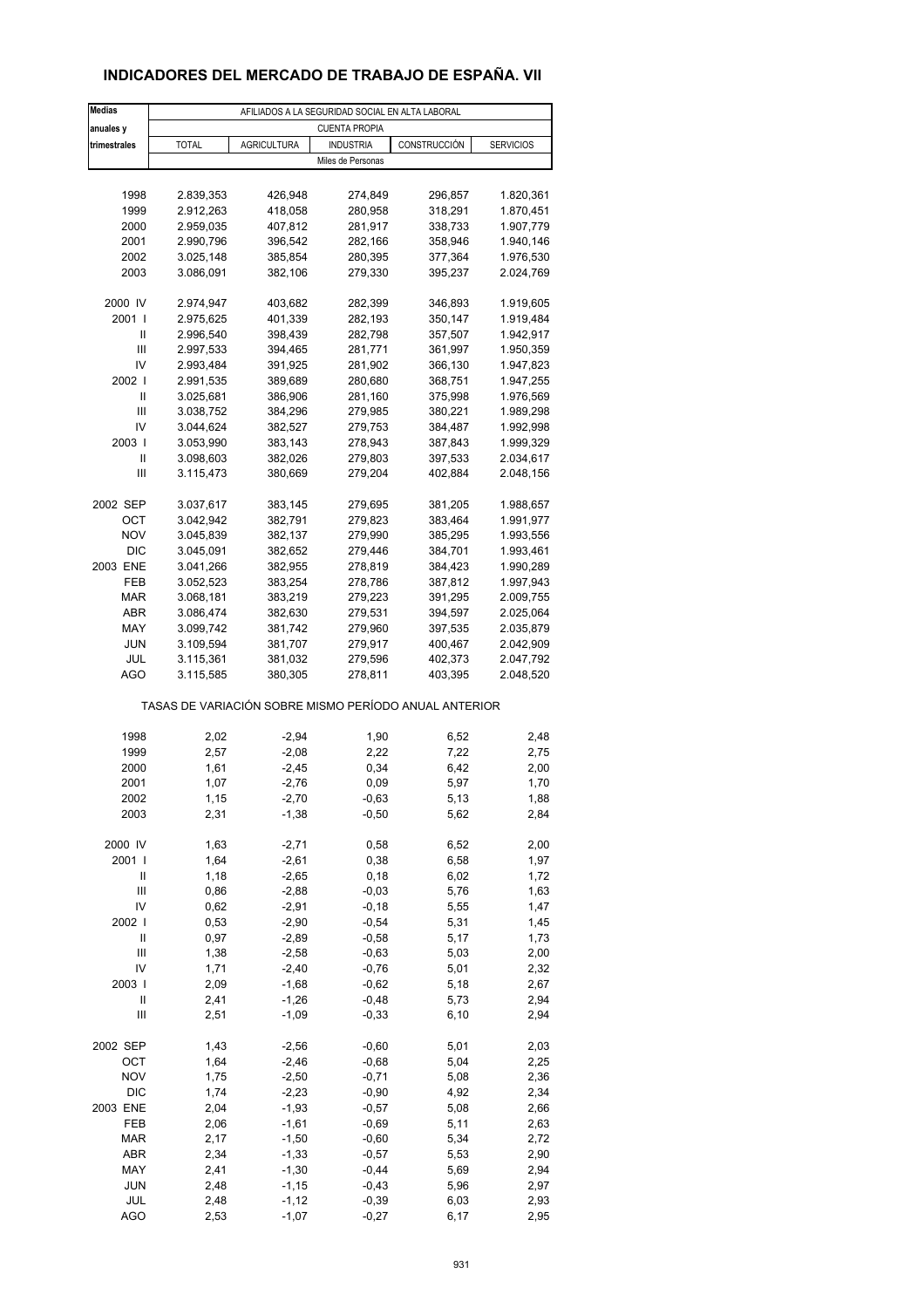| Medias                             | EFECTIVOS LABORALES |                  |                   |                                                       |                   |                 |              | JORNADA MEDIA POR TRABAJADOR Y TRIM. |          |  |
|------------------------------------|---------------------|------------------|-------------------|-------------------------------------------------------|-------------------|-----------------|--------------|--------------------------------------|----------|--|
|                                    | <b>TOTAL</b>        |                  | <b>SECTORES</b>   |                                                       | CONTRATO          | CONTRATO        | <b>TOTAL</b> | A TIEMPO                             |          |  |
| anuales y                          |                     |                  |                   |                                                       |                   |                 |              |                                      | A TIEMPO |  |
| trimestrales                       |                     | <b>INDUSTRIA</b> | CONSTRUC.         | <b>SERVICIOS</b>                                      | <b>INDEFINIDO</b> | <b>TEMPORAL</b> |              | COMPLETO                             | PARCIAL  |  |
|                                    |                     |                  | Miles de personas |                                                       |                   |                 |              | Horas                                |          |  |
|                                    |                     |                  |                   |                                                       |                   |                 |              |                                      |          |  |
| 1998                               | 8.891,2             | 2.251,5          | 986,2             | 5.653,5                                               | 5.571,2           | 3.320,0         | 417,9        | 442,5                                | 246,9    |  |
| 1999                               | 9.486,9             | 2.309,7          | 1.139,6           | 6.037,6                                               | 5.997,0           | 3.489,8         | 418,6        | 443,1                                | 249,3    |  |
| 2000                               | 10.149,6            | 2.406,9          | 1.272,7           | 6.470,1                                               | 6.411,4           | 3.738,4         | 418,8        | 443,8                                | 244,5    |  |
| 2001                               | 10.665,0            | 2.444,4          | 1.359,1           | 6.861,6                                               | 6.858,4           | 3.806,7         | 417,4        | 442,1                                | 252,1    |  |
| 2002                               | 11.010,4            | 2.428,7          | 1.421,7           | 7.160,0                                               | 7.127,8           | 3.882,6         | 416,2        | 441,9                                | 256,6    |  |
| 2003                               | 11.342,9            | 2.436,5          | 1.518,8           | 7.387,6                                               | 7.335,2           | 4.007,8         | 432,9        | 461,1                                | 263,1    |  |
| 2000 III                           | 10.319,0            | 2.433,0          | 1.303,4           | 6.582,6                                               | 6.511,4           | 3.807,6         | 367,2        | 386,8                                | 222,0    |  |
| IV                                 | 10.234,6            | 2.399,8          | 1.252,7           | 6.582,2                                               | 6.543,6           | 3.691,0         | 431,5        | 458,5                                | 250,3    |  |
| 2001 l                             | 10.506,4            | 2.449,6          | 1.348,9           | 6.707,9                                               | 6.699,5           | 3.807,0         | 436,9        | 464,7                                | 255,4    |  |
| Ш                                  | 10.776,8            | 2.474,4          | 1.390,1           | 6.912,2                                               | 6.845,4           | 3.931,4         | 436,6        | 462,1                                | 263,0    |  |
|                                    |                     |                  |                   |                                                       |                   |                 |              |                                      |          |  |
| Ш                                  | 10.724,6            | 2.444,9          | 1.377,5           | 6.902,2                                               | 6.947,3           | 3.777,3         | 366,5        | 386,0                                | 230,0    |  |
| IV                                 | 10.652,3            | 2.408,5          | 1.319,8           | 6.924,1                                               | 6.941,4           | 3.710,9         | 429,5        | 455,7                                | 259,9    |  |
| 2002                               | 10.830,7            | 2.419,4          | 1.397,0           | 7.014,3                                               | 7.014,6           | 3.816,1         | 434,8        | 462,8                                | 261,8    |  |
| Ш                                  | 11.160,9            | 2.466,3          | 1.467,9           | 7.226,8                                               | 7.159,5           | 4.001,4         | 436,0        | 462,3                                | 266,7    |  |
| Ш                                  | 11.072,8            | 2.435,1          | 1.458,2           | 7.179,5                                               | 7.137,2           | 3.935,6         | 366,6        | 386,5                                | 237,2    |  |
| IV                                 | 10.977,3            | 2.394,1          | 1.363,8           | 7.219,4                                               | 7.200,0           | 3.777,3         | 427,5        | 455,9                                | 260,8    |  |
| 2003                               | 11.222,2            | 2.429,9          | 1.506,2           | 7.286,0                                               | 7.279,5           | 3.942,7         | 433,4        | 462,4                                | 262,1    |  |
| Ш                                  | 11.463,6            | 2.443,0          | 1.531,4           | 7.489,2                                               | 7.390,8           | 4.072,8         | 432,3        | 459,8                                | 264,1    |  |
|                                    |                     |                  |                   |                                                       |                   |                 |              |                                      |          |  |
| 2002 JUL                           |                     |                  |                   |                                                       |                   |                 |              |                                      |          |  |
| AGO                                |                     |                  |                   |                                                       |                   |                 |              |                                      |          |  |
| <b>SEP</b>                         |                     |                  |                   |                                                       |                   |                 |              |                                      |          |  |
| OCT                                |                     |                  |                   |                                                       |                   |                 |              |                                      |          |  |
| <b>NOV</b>                         |                     |                  |                   |                                                       |                   |                 |              |                                      |          |  |
| <b>DIC</b>                         |                     |                  |                   |                                                       |                   |                 |              |                                      |          |  |
| 2003 ENE                           |                     |                  |                   |                                                       |                   |                 |              |                                      |          |  |
| FEB                                |                     |                  |                   |                                                       |                   |                 |              |                                      |          |  |
| <b>MAR</b>                         |                     |                  |                   |                                                       |                   |                 |              |                                      |          |  |
| <b>ABR</b>                         |                     |                  |                   |                                                       |                   |                 |              |                                      |          |  |
|                                    |                     |                  |                   |                                                       |                   |                 |              |                                      |          |  |
| MAY<br><b>JUN</b>                  |                     |                  |                   |                                                       |                   |                 |              |                                      |          |  |
|                                    |                     |                  |                   |                                                       |                   |                 |              |                                      |          |  |
|                                    |                     |                  |                   | TASAS DE VARIACIÓN SOBRE MISMO PERÍODO ANUAL ANTERIOR |                   |                 |              |                                      |          |  |
| 1998                               | 7,11                | 0,13             | 13,59             | 9,06                                                  | 6,93              | 7,42            | $-0,21$      | 0,12                                 | 4,82     |  |
| 1999                               | 6,70                | 2,58             | 15,55             | 6,79                                                  | 7,64              | 5,12            | 0, 16        | 0,14                                 | 0,99     |  |
| 2000                               |                     | 4,21             | 11,68             | 7,16                                                  |                   | 7,12            | 0,05         |                                      | $-1,93$  |  |
|                                    | 6,99                |                  |                   |                                                       | 6,91              |                 |              | 0, 16                                |          |  |
| 2001                               | 5,08                | 1,56             | 6,79              | 6,05                                                  | 6,97              | 1,83            | $-0,34$      | $-0,38$                              | 3,10     |  |
| 2002                               | 3,24                | $-0,64$          | 4,61              | 4,35                                                  | 3,93              | 2,00            | $-0,28$      | $-0,06$                              | 1,81     |  |
| 2003                               | 3,16                | $-0,26$          | 6,03              | 3,75                                                  | 3,50              | 2,53            | $-0,59$      | $-0,31$                              | $-0,44$  |  |
| 2000 III                           | 7,55                | 4,44             | 10,81             | 8,12                                                  | 7,24              | 8,09            | $-0,30$      | $-0,39$                              | $-2,20$  |  |
| ${\sf IV}$                         | 5,96                | 3,46             | 8,63              | 6,40                                                  | 6,04              | 5,82            | $-0,14$      | $-0,04$                              | 0,89     |  |
| 2001 l                             | 6,33                | 3,35             | 7,96              | 7,14                                                  | 7,20              | 4,84            | $-0,11$      | $-0,09$                              | 2,61     |  |
| $\ensuremath{\mathsf{II}}$         |                     |                  |                   |                                                       |                   |                 |              |                                      |          |  |
|                                    | 6,03                | 2,05             | 8,17              | 7,09                                                  | 7,96              | 2,82            | $-0,57$      | $-0,60$                              | 2,41     |  |
| Ш                                  | 3,93                | 0,49             | 5,69              | 4,86                                                  | 6,69              | $-0,80$         | $-0,19$      | $-0,21$                              | 3,60     |  |
| IV                                 | 4,08                | 0,36             | 5,36              | 5,19                                                  | 6,08              | 0,54            | $-0,46$      | $-0,61$                              | 3,84     |  |
| 2002 l                             | 3,09                | $-1,23$          | 3,57              | 4,57                                                  | 4,70              | 0,24            | $-0,48$      | $-0,41$                              | 2,51     |  |
| $\ensuremath{\mathsf{II}}$         | 3,56                | $-0,33$          | 5,60              | 4,55                                                  | 4,59              | 1,78            | $-0,14$      | 0,04                                 | 1,41     |  |
| $\ensuremath{\mathsf{III}}\xspace$ | 3,25                | $-0,40$          | 5,86              | 4,02                                                  | 2,73              | 4,19            | 0,03         | 0, 13                                | 3,13     |  |
| IV                                 | 3,05                | $-0,60$          | 3,33              | 4,26                                                  | 3,73              | 1,79            | $-0,47$      | 0,04                                 | 0,35     |  |
| 2003 l                             | 3,61                | 0,43             | 7,82              | 3,87                                                  | 3,78              | 3,32            | $-0,32$      | $-0,09$                              | 0,11     |  |
| $\ensuremath{\mathsf{II}}$         | 2,71                | $-0,94$          | 4,33              | 3,63                                                  | 3,23              | 1,78            | $-0,85$      | $-0,54$                              | $-0,97$  |  |
|                                    |                     |                  |                   |                                                       |                   |                 |              |                                      |          |  |
| 2002 JUL                           |                     |                  |                   |                                                       |                   |                 |              |                                      |          |  |
| <b>AGO</b>                         |                     |                  |                   |                                                       |                   |                 |              |                                      |          |  |
| <b>SEP</b>                         |                     |                  |                   |                                                       |                   |                 |              |                                      |          |  |
| OCT                                |                     |                  |                   |                                                       |                   |                 |              |                                      |          |  |
| <b>NOV</b>                         |                     |                  |                   |                                                       |                   |                 |              |                                      |          |  |
| DIC                                |                     |                  |                   |                                                       |                   |                 |              |                                      |          |  |
| 2003 ENE                           |                     |                  |                   |                                                       |                   |                 |              |                                      |          |  |
| FEB                                |                     |                  |                   |                                                       |                   |                 |              |                                      |          |  |
| <b>MAR</b>                         |                     |                  |                   |                                                       |                   |                 |              |                                      |          |  |
| <b>ABR</b>                         |                     |                  |                   |                                                       |                   |                 |              |                                      |          |  |
|                                    |                     |                  |                   |                                                       |                   |                 |              |                                      |          |  |

#### **INDICADORES DEL MERCADO DE TRABAJO DE ESPAÑA. VIII**

 MAY - - - - - ---- JUN - - - - - ----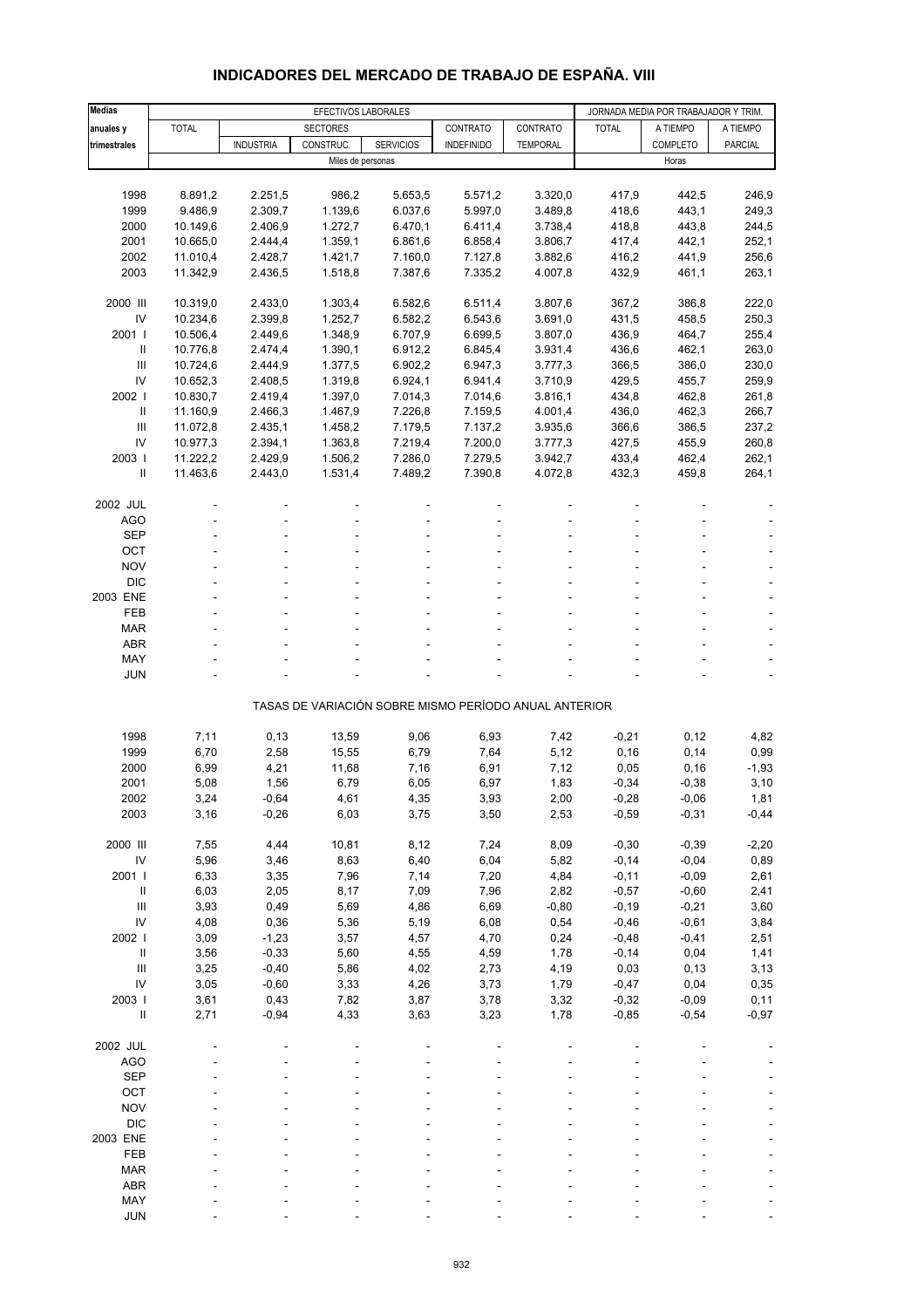| <b>Medias</b>                      |                    |                     | INDICES DE PRECIOS DE CONSUMO (3)                     |                    | DIFERENCIAL DE INFLACION RESPECTO A |                |              |  |
|------------------------------------|--------------------|---------------------|-------------------------------------------------------|--------------------|-------------------------------------|----------------|--------------|--|
| anuales y                          | <b>GENERAL</b>     | <b>ALIMENTACIÓN</b> | SIN                                                   | <b>INFLACIÓN</b>   | OCDE                                | UE             | Z. EURO      |  |
| trimestrales                       |                    | <b>AGREGADO</b>     | <b>ALIMENTACIÓN</b>                                   | SUBYACENTE         | (SIN TURQUIA)                       | Armonizado     |              |  |
|                                    |                    | <b>Base 2001</b>    |                                                       |                    |                                     | P.Porcentuales |              |  |
|                                    |                    |                     |                                                       |                    |                                     |                |              |  |
| 1998                               | 91,222             | 90,909              | 91,786                                                | 92,575             | 0,17                                | 0,46           | 0,68         |  |
| 1999                               | 93,330             | 92,509              | 94,110                                                | 94,788             | 0,79                                | 1,07           | 1,11         |  |
| 2000                               | 96,535             | 94,530              | 97,809                                                | 97,164             | 0,95                                | 1,57           | 1,38         |  |
| 2001                               | 100,000            | 99,713              | 100,690                                               | 100,558            | 1,26                                | 0,63           | 0,49         |  |
| 2002                               | 103,538            | 104,790             | 103,119                                               | 103,738            | 1,98                                | 1,51           | 1,34         |  |
| 2003                               | 106,259            | 108,389             | 105,549                                               | 106,327            | 4,61                                | 1,26           | 1,15         |  |
|                                    |                    |                     |                                                       |                    |                                     |                |              |  |
| 2000 IV<br>2001                    | 98,391             | 96,050              | 99,219                                                | 98,095             | 1,36                                | 1,83           | 1,59         |  |
| Ш                                  | 98,539<br>100,270  | 97,832<br>99,037    | 99,527<br>100,815                                     | 99,157<br>100,167  | 1,11<br>1,36                        | 0,97<br>1,03   | 0,84<br>0,80 |  |
| $\mathbf{III}$                     | 100,037            | 100,394             | 101,377                                               | 101,170            | 1,36                                | $-0,05$        | $-0,12$      |  |
| IV                                 | 101,153            | 101,588             | 101,041                                               | 101,739            | 1,20                                | 0,59           | 0,43         |  |
| 2002 l                             | 101,600            | 102,638             | 101,253                                               | 101,929            | 1,74                                | 0,79           | 0,60         |  |
| $\mathbf{II}$                      | 103,825            | 104,438             | 103,620                                               | 104,074            | 2,19                                | 1,73           | 1,54         |  |
| Ш                                  | 103,557            | 105,579             | 102,880                                               | 103,580            | 2,02                                | 1,68           | 1,49         |  |
| IV                                 | 105,168            | 106,505             | 104,721                                               | 105,368            | 1,94                                | 1,84           | 1,71         |  |
| 2003                               | 105,413            | 107,515             | 104,713                                               | 105,217            | 4,55                                | 1,60           | 1,48         |  |
| $\, \parallel$                     | 106,794            | 108,010             | 106,385                                               | 107,253            | 4,62                                | 1,10           | 0,98         |  |
| Ш                                  | 106,569            | 109,643             | 105,549                                               | 106,510            | 4,67                                | 1,07           | 0,98         |  |
|                                    |                    |                     |                                                       |                    |                                     |                |              |  |
| 2002 OCT                           | 104,943            | 106,221             | 104,516                                               | 104,990            | 2,14                                | 1,94           | 1,75         |  |
| <b>NOV</b>                         | 105,106            | 106,358             | 104,688                                               | 105,459            | 1,81                                | 1,74           | 1,65         |  |
| <b>DIC</b>                         | 105,455            | 106,937             | 104,959                                               | 105,656            | 1,88                                | 1,83           | 1,74         |  |
| 2003 ENE                           | 105,021            | 107,465             | 104,208                                               | 104,816            | 4,68                                | 1,76           | 1,67         |  |
| <b>FEB</b><br><b>MAR</b>           | 105,244<br>105,974 | 107,359<br>107,721  | 104,540<br>105,391                                    | 105,084<br>105,752 | 4,54<br>4,43                        | 1,57<br>1,46   | 1,48<br>1,28 |  |
| <b>ABR</b>                         | 106,836            | 107,774             | 106,519                                               | 107,130            | 4,89                                | 1,18           | 1,09         |  |
| MAY                                | 106,738            | 108,045             | 106,299                                               | 107,252            | 4,57                                | 1,02           | 0,93         |  |
| <b>JUN</b>                         | 106,808            | 108,210             | 106,338                                               | 107,378            | 4,41                                | 1,10           | 0,92         |  |
| JUL                                | 106,139            | 108,814             | 105,250                                               | 106,298            | 4,50                                | 1,11           | 1,03         |  |
| <b>AGO</b>                         | 106,626            | 109,640             | 105,625                                               | 106,517            | 4,84                                | 1,10           | 1,01         |  |
| <b>SEP</b>                         | 106,943            | 110,475             | 105,772                                               | 106,715            |                                     | 1,01           | 0,92         |  |
|                                    |                    |                     |                                                       |                    |                                     |                |              |  |
|                                    |                    |                     | TASAS DE VARIACIÓN SOBRE MISMO PERÍODO ANUAL ANTERIOR |                    |                                     |                |              |  |
|                                    |                    |                     |                                                       |                    |                                     |                |              |  |
| 1998                               | 1,83               | 1,65                | 1,91                                                  | 2,29               |                                     |                |              |  |
| 1999<br>2000                       | 2,31<br>3,43       | 1,76<br>2,18        | 2,53<br>3,93                                          | 2,39<br>2,51       |                                     |                |              |  |
| 2001                               | 3,59               | 5,48                | 2,95                                                  | 3,49               |                                     |                |              |  |
| 2002                               | 3,54               | 4,79                | 3,12                                                  | 3,74               |                                     |                |              |  |
| 2003                               | 3,17               | 4,00                | 2,89                                                  | 3,04               |                                     |                |              |  |
|                                    |                    |                     |                                                       |                    |                                     |                |              |  |
| 2000 IV                            | 4,00               | 3,05                | 4,37                                                  | 2,89               |                                     |                |              |  |
| 2001                               | 3,79               | 4,36                | 3,62                                                  | 3,23               |                                     |                |              |  |
| $\, \parallel$                     | 4,14               | 5,74                | 3,56                                                  | 3,48               |                                     |                |              |  |
| $\ensuremath{\mathsf{III}}\xspace$ | 3,64               | 6,06                | 2,80                                                  | 3,54               |                                     |                |              |  |
| IV                                 | 2,81               | 5,77                | 1,84                                                  | 3,71               |                                     |                |              |  |
| 2002 l                             | 3,10               | 4,30                | 2,71                                                  | 3,60               |                                     |                |              |  |
| $\ensuremath{\mathsf{II}}$         | 3,54               | 5,08                | 3,04                                                  | 4,04               |                                     |                |              |  |
| $\mathop{\mathrm{III}}\nolimits$   | 3,52               | 4,94                | 3,03                                                  | 3,72               |                                     |                |              |  |
| IV<br>2003 l                       | 3,97<br>3,75       | 4,83<br>4,75        | 3,68<br>3,42                                          | 3,59<br>3,23       |                                     |                |              |  |
| $\ensuremath{\mathsf{II}}$         | 2,86               | 3,42                | 2,67                                                  | 3,06               |                                     |                |              |  |
| $\mathbf{III}$                     | 2,91               | 3,85                | 2,59                                                  | 2,83               |                                     |                |              |  |
|                                    |                    |                     |                                                       |                    |                                     |                |              |  |
| 2002 OCT                           | 3,98               | 4,92                | 3,67                                                  | 3,66               |                                     |                |              |  |
| <b>NOV</b>                         | 3,92               | 4,91                | 3,59                                                  | 3,59               |                                     |                |              |  |
| <b>DIC</b>                         | 4,00               | 4,66                | 3,77                                                  | 3,51               |                                     |                |              |  |
| 2003 ENE                           | 3,71               | 4,85                | 3,33                                                  | 3,16               |                                     |                |              |  |
| FEB                                | 3,84               | 4,78                | 3,53                                                  | 3,30               |                                     |                |              |  |
| <b>MAR</b>                         | 3,70               | 4,62                | 3,40                                                  | 3,22               |                                     |                |              |  |
| <b>ABR</b>                         | 3,15               | 3,55                | 3,01                                                  | 3,26               |                                     |                |              |  |
| MAY                                | 2,68               | 3,39                | 2,45                                                  | 3,00               |                                     |                |              |  |
| <b>JUN</b>                         | 2,75               | 3,32                | 2,55                                                  | 2,91               |                                     |                |              |  |
| JUL<br><b>AGO</b>                  | 2,82<br>2,99       | 3,51<br>3,86        | 2,59<br>2,70                                          | 2,86<br>2,85       |                                     |                |              |  |
|                                    |                    |                     |                                                       |                    |                                     |                |              |  |

## **INDICADORES DE PRECIOS DE ESPAÑA. I**

SEP 2,91 4,17 2,49 2,78 - - -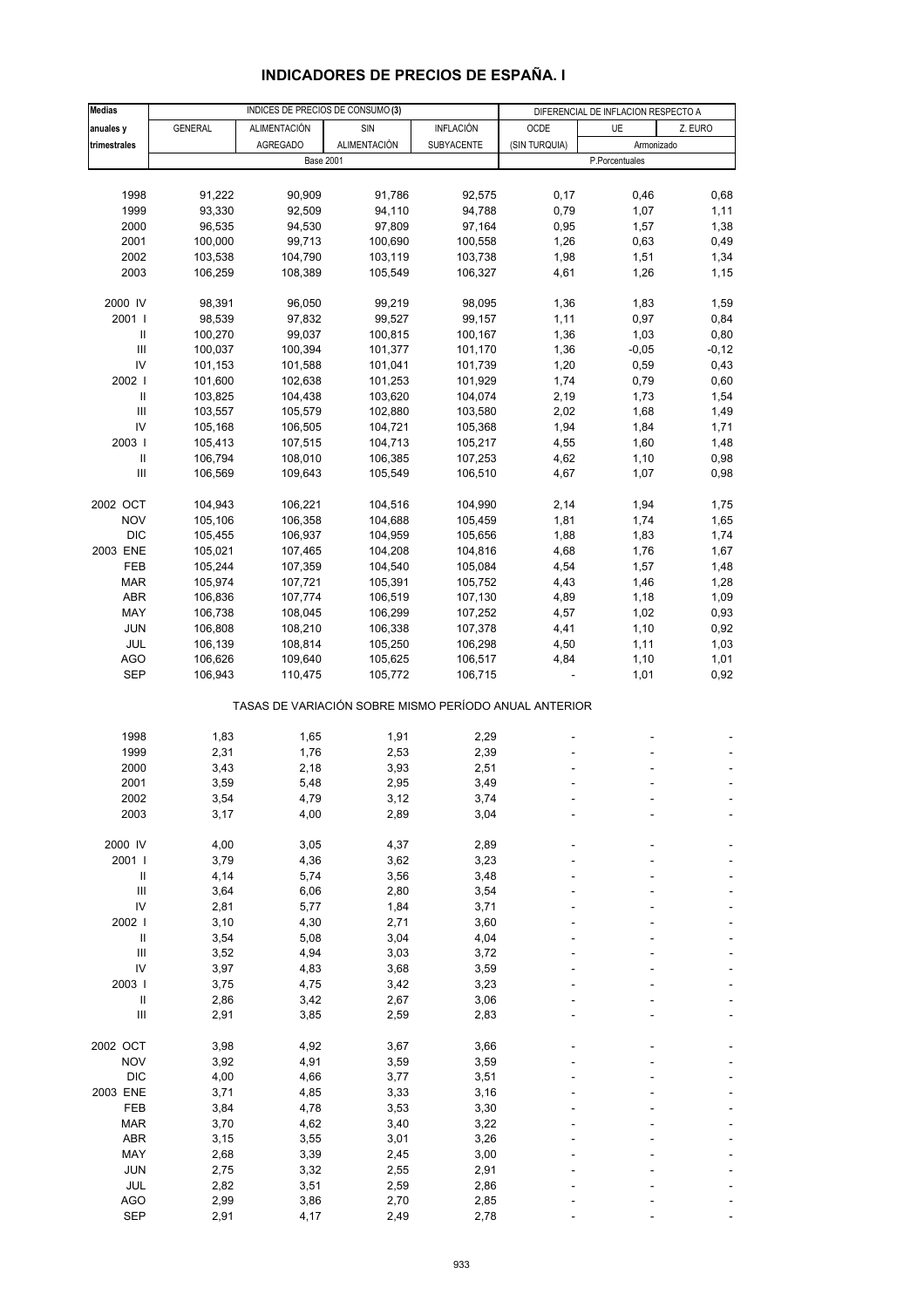# **INDICADORES DE PRECIOS DE ESPAÑA. II**

| <b>Medias</b>  | INDICES DE PRECIOS DE CONSUMO (3) |              |                                                       |                 |         |                 |  |  |
|----------------|-----------------------------------|--------------|-------------------------------------------------------|-----------------|---------|-----------------|--|--|
| anuales y      | <b>ALIMENTOS Y</b>                | BEBIDAS ALC. | <b>VESTIDO Y</b>                                      | <b>VIVIENDA</b> | MENAJE  | <b>MEDICINA</b> |  |  |
| trimestrales   | BEB.NO ALCOH.                     | Y TABACO     | CALZADO                                               |                 |         |                 |  |  |
|                |                                   |              | <b>Base 2001</b>                                      |                 |         |                 |  |  |
|                |                                   |              |                                                       |                 |         |                 |  |  |
| 1998           | 91,324                            | 89,337       | 93,228                                                | 90,713          | 92,689  | 93,174          |  |  |
| 1999           | 92,526                            | 93,856       | 95,340                                                | 92,609          | 94,726  | 95,651          |  |  |
| 2000           | 94,427                            | 96,765       | 97,344                                                | 96,690          | 97,092  | 97,928          |  |  |
| 2001           | 100,000                           | 100,000      | 100,000                                               | 100,000         | 100,000 | 100,000         |  |  |
| 2002           | 104,662                           | 105,664      | 105,093                                               | 102,257         | 101,978 | 102,639         |  |  |
| 2003           | 108,299                           | 109,015      | 106,954                                               | 104,954         | 103,752 | 104,598         |  |  |
|                |                                   |              |                                                       |                 |         |                 |  |  |
| 2000 IV        | 95,734                            | 97,873       | 103,596                                               | 98,433          | 97,919  | 98,408          |  |  |
| 2001           | 98,372                            | 98,616       | 95,172                                                | 98,956          | 98,936  | 99,122          |  |  |
| Ш              | 99,432                            | 99,140       | 102,482                                               | 100,200         | 100,249 | 99,866          |  |  |
| $\mathbf{III}$ | 100,701                           | 100,031      | 95,465                                                | 100,448         | 100,097 | 100,361         |  |  |
| IV             | 101,496                           | 102,213      | 106,880                                               | 100,395         | 100,718 | 100,651         |  |  |
| 2002           | 102,703                           | 102,191      | 99,737                                                | 101,258         | 100,825 | 101,803         |  |  |
| Ш              | 104,111                           | 106,665      | 108,528                                               | 102,018         | 102,179 | 102,588         |  |  |
| Ш              |                                   |              |                                                       |                 |         |                 |  |  |
|                | 105,389                           | 106,872      | 99,492                                                | 102,675         | 101,943 | 102,917         |  |  |
| IV             | 106,444                           | 106,926      | 112,615                                               | 103,076         | 102,966 | 103,249         |  |  |
| 2003           | 107,412                           | 108,220      | 103,041                                               | 104,506         | 103,002 | 103,782         |  |  |
| Ш              | 107,854                           | 109,085      | 114,490                                               | 105,025         | 104,295 | 104,854         |  |  |
| $\mathbf{III}$ | 109,629                           | 109,739      | 103,331                                               | 105,331         | 103,958 | 105,159         |  |  |
|                |                                   |              |                                                       |                 |         |                 |  |  |
| 2002 OCT       | 106,118                           | 106,926      | 109,996                                               | 103,028         | 102,683 | 103,146         |  |  |
| <b>NOV</b>     | 106,272                           | 106,942      | 114,304                                               | 103,009         | 102,947 | 103,256         |  |  |
| <b>DIC</b>     | 106,941                           | 106,911      | 113,544                                               | 103,192         | 103,268 | 103,344         |  |  |
| 2003 ENE       | 107,525                           | 107,050      | 102,595                                               | 103,992         | 102,738 | 103,674         |  |  |
| FEB            | 107,165                           | 108,690      | 101,802                                               | 104,441         | 102,926 | 103,696         |  |  |
| MAR            | 107,547                           | 108,919      | 104,725                                               | 105,084         | 103,342 | 103,975         |  |  |
| ABR            | 107,592                           | 109,032      | 113,820                                               | 105,126         | 103,932 | 104,744         |  |  |
| MAY            | 107,892                           | 109,103      | 115,129                                               | 104,908         | 104,374 | 104,859         |  |  |
| <b>JUN</b>     | 108,078                           | 109,121      | 114,521                                               | 105,042         | 104,578 | 104,958         |  |  |
| JUL            | 108,684                           | 109,706      | 102,845                                               | 105,143         | 103,860 | 105,103         |  |  |
| <b>AGO</b>     | 109,624                           | 109,754      | 102,141                                               | 105,359         | 103,849 | 105,158         |  |  |
| SEP            | 110,580                           | 109,757      | 105,007                                               | 105,490         | 104,166 | 105,217         |  |  |
|                |                                   |              | TASAS DE VARIACIÓN SOBRE MISMO PERÍODO ANUAL ANTERIOR |                 |         |                 |  |  |
| 1998           | 1,11                              | 5,81         | 2,11                                                  | 1,46            | 1,75    | 2,82            |  |  |
| 1999           | 1,32                              | 5,06         | 2,27                                                  | 2,09            | 2,20    | 2,66            |  |  |
| 2000           | 2,06                              | 3,10         | 2,10                                                  | 4,41            | 2,50    | 2,38            |  |  |
| 2001           | 5,90                              | 3,34         | 2,73                                                  | 3,42            | 2,99    | 2,12            |  |  |
| 2002           | 4,66                              | 5,66         | 5,09                                                  | 2,24            | 1,98    | 2,64            |  |  |
| 2003           | 4,07                              | 3,58         | 4,26                                                  | 2,91            | 2,07    | 2,11            |  |  |
|                |                                   |              |                                                       |                 |         |                 |  |  |
| 2000 IV        | 2,97                              | 3,62         | 2,23                                                  | 4,95            | 3,03    | 2,69            |  |  |
| 2001           | 4,65                              | 2,85         | 2,35                                                  | 4,04            | 2,97    | 2,19            |  |  |
| Ш              | 6,27                              | 3,05         | 2,64                                                  | 4,20            | 3,10    | 2,01            |  |  |
| $\mathsf{III}$ | 6,67                              | 3,02         | 2,72                                                  | 3,50            | 3,04    | 1,99            |  |  |
| IV             | 6,02                              | 4,43         | 3,17                                                  | 1,99            | 2,86    | 2,28            |  |  |
| 2002           | 4,40                              | 3,63         | 4,80                                                  | 2,31            | 1,91    | 2,70            |  |  |
| $\sf II$       | 4,71                              | 7,59         | 5,90                                                  | 1,80            | 1,92    | 2,73            |  |  |
| $\mathsf{III}$ | 4,66                              | 6,84         | 4,22                                                  | 2,20            | 1,84    | 2,55            |  |  |
| IV             | 4,87                              | 4,61         | 5,37                                                  | 2,66            | 2,23    | 2,58            |  |  |
| 2003           | 4,59                              | 5,90         | 3,31                                                  | 3,21            | 2,16    | 1,94            |  |  |
| $\sf II$       | 3,60                              | 2,27         | 5,49                                                  | 2,95            | 2,07    | 2,21            |  |  |
| Ш              | 4,02                              | 2,68         | 3,86                                                  | 2,59            | 1,98    | 2,18            |  |  |
|                |                                   |              |                                                       |                 |         |                 |  |  |
| 2002 OCT       | 5,09                              | 4,60         | 5,20                                                  | 2,53            | 2,13    | 2,52            |  |  |
| <b>NOV</b>     | 4,94                              | 4,63         | 5,62                                                  | 2,58            | 2,19    | 2,60            |  |  |
| <b>DIC</b>     | 4,61                              | 4,60         | 5,27                                                  | 2,87            | 2,38    | 2,62            |  |  |
| 2003 ENE       | 4,86                              | 4,83         | 2,81                                                  | 2,93            | 2,13    | 2,40            |  |  |
| FEB            | 4,54                              | 6,42         | 3,18                                                  | 3,16            | 2,18    | 1,79            |  |  |
| <b>MAR</b>     | 4,36                              | 6,44         | 3,94                                                  | 3,53            | 2,16    | 1,64            |  |  |
| ABR            | 3,73                              | 2,40         | 5,47                                                  | 3,25            | 2,10    | 1,86            |  |  |
| MAY            | 3,57                              | 2,20         | 5,53                                                  | 2,86            | 2,10    | 2,50            |  |  |
| JUN            | 3,48                              | 2,21         | 5,48                                                  | 2,74            | 2,01    | 2,26            |  |  |
| JUL            | 3,63                              | 2,70         | 3,85                                                  | 2,60            | 2,00    | 2,17            |  |  |
| <b>AGO</b>     | 4,04                              | 2,68         | 3,86                                                  | 2,66            | 1,98    | 2,19            |  |  |
| <b>SEP</b>     | 4,40                              | 2,67         | 3,87                                                  | 2,50            | 1,95    | 2,18            |  |  |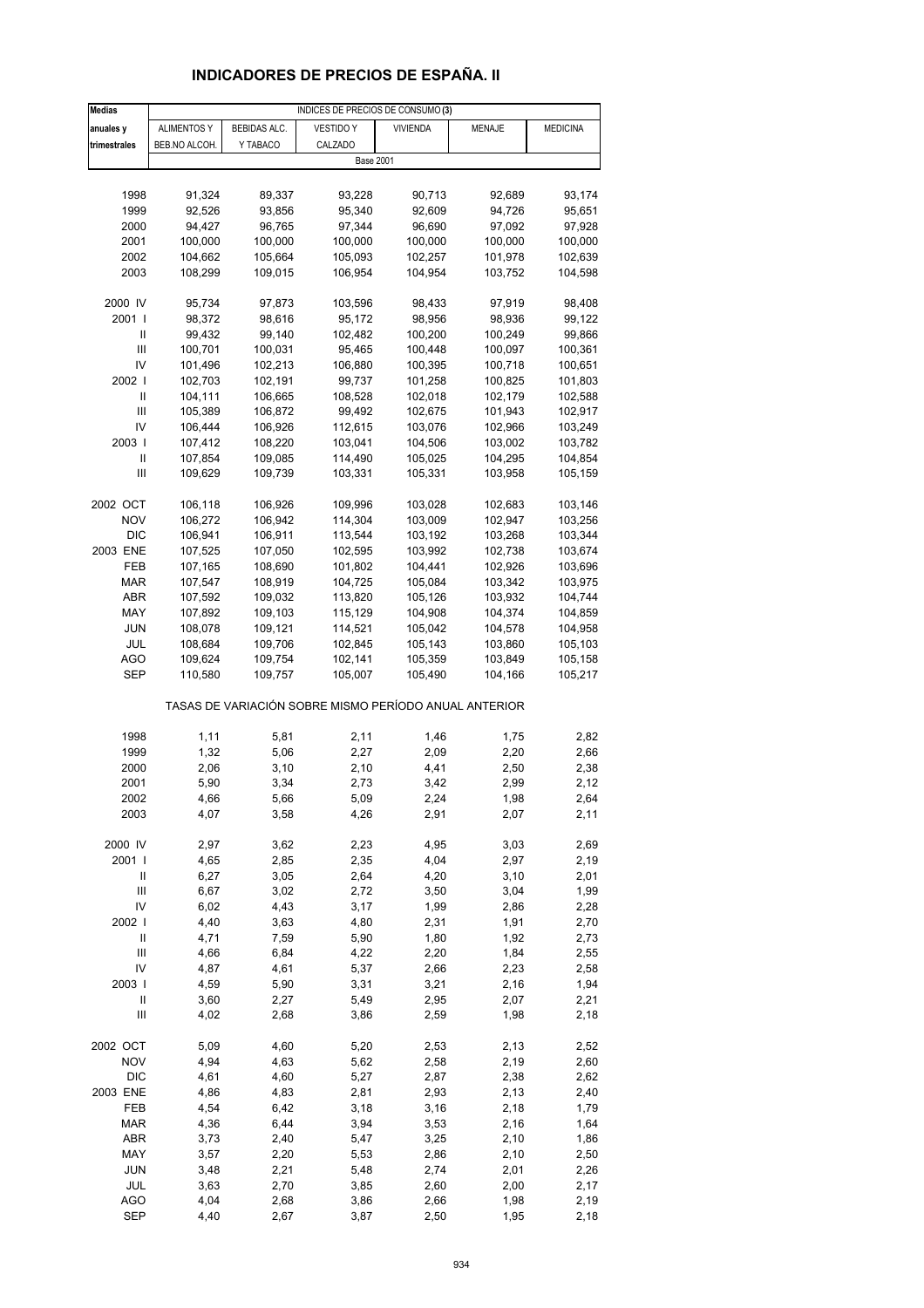# **INDICADORES DE PRECIOS DE ESPAÑA. III**

| <b>Medias</b>                        |                    |                    | INDICES DE PRECIOS DE CONSUMO (3)                     |                    |                    |                    |
|--------------------------------------|--------------------|--------------------|-------------------------------------------------------|--------------------|--------------------|--------------------|
| anuales y                            | <b>TRANSPORTE</b>  | COMUNICA -         | OCIO <sub>Y</sub>                                     | ENSEÑANZA          | HOTELES,           | <b>OTROS</b>       |
| trimestrales                         |                    | <b>CIONES</b>      | <b>CULTURA</b>                                        |                    | CAFÉS Y REST.      |                    |
|                                      |                    |                    | <b>Base 2001</b>                                      |                    |                    |                    |
|                                      |                    |                    |                                                       |                    |                    |                    |
| 1998                                 | 90,581             | 104,527            | 92,428                                                | 87,734             | 88,067             | 89,260             |
| 1999                                 | 92,646             | 106,634            | 93,612                                                | 91,228             | 91,319             | 92,446             |
| 2000                                 | 99,017             | 100,851            | 96,459                                                | 95,460             | 95,212             | 96,229             |
| 2001                                 | 100,000            | 100,000            | 100,000                                               | 100,000            | 100,000            | 100,000            |
| 2002                                 | 102,020            | 97,072             | 102,453                                               | 103,849            | 105,555            | 104,117            |
| 2003                                 | 104,322            | 94,771             | 103,080                                               | 108,010            | 109,743            | 107,407            |
|                                      |                    |                    |                                                       |                    |                    |                    |
| 2000 IV<br>2001 l                    | 100,967<br>99,633  | 101,514            | 96,978                                                | 97,942             | 96,556             | 97,472             |
| Ш                                    | 101,583            | 100,686<br>99,938  | 98,720<br>99,674                                      | 99,117<br>99,225   | 98,561<br>99,529   | 98,982<br>99,787   |
| Ш                                    | 100,407            | 100,021            | 101,228                                               | 99,493             | 100,962            | 100,309            |
| IV                                   | 98,377             | 99,355             | 100,378                                               | 102,166            | 100,947            | 100,922            |
| 2002                                 | 100,191            | 98,755             | 101,290                                               | 102,670            | 103,217            | 103,316            |
| Ш                                    | 102,712            | 97,386             | 102,266                                               | 102,911            | 105,305            | 103,986            |
| Ш                                    | 102,534            | 97,110             | 103,777                                               | 103,214            | 106,890            | 104,357            |
| IV                                   | 102,642            | 95,038             | 102,477                                               | 106,601            | 106,808            | 104,811            |
| 2003                                 | 105,101            | 95,143             | 102,183                                               | 107,682            | 108,126            | 106,917            |
| Ш                                    | 103,618            | 94,706             | 102,926                                               | 107,993            | 109,707            | 107,590            |
| Ш                                    | 104,246            | 94,465             | 104,132                                               | 108,354            | 111,397            | 107,713            |
|                                      |                    |                    |                                                       |                    |                    |                    |
| 2002 OCT                             | 103,371            | 97,273             | 102,271                                               | 106,259            | 106,710            | 104,700            |
| <b>NOV</b>                           | 101,975            | 93,995             | 101,913                                               | 106,467            | 106,716            | 104,772            |
| <b>DIC</b>                           | 102,579            | 93,845             | 103,248                                               | 107,077            | 106,999            | 104,960            |
| 2003 ENE                             | 104,150            | 95,127             | 101,919                                               | 107,220            | 107,562            | 106,596            |
| FEB                                  | 105,134            | 95,230             | 102,231                                               | 107,876            | 108,062            | 106,791            |
| <b>MAR</b>                           | 106,019            | 95,071             | 102,400                                               | 107,949            | 108,755            | 107,364            |
| ABR                                  | 104,449            | 94,849             | 103,950                                               | 107,958            | 109,529            | 107,477            |
| MAY                                  | 103,306            | 94,673             | 102,217                                               | 107,981            | 109,567            | 107,575            |
| JUN                                  | 103,099            | 94,596             | 102,612                                               | 108,041            | 110,024            | 107,717            |
| JUL                                  | 103,852            | 94,503             | 103,595                                               | 108,083            | 111,007            | 107,633            |
| AGO<br>SEP                           | 104,475<br>104,410 | 94,440<br>94,451   | 105,224<br>103,576                                    | 108,103<br>108,877 | 112,058<br>111,126 | 107,580<br>107,926 |
|                                      |                    |                    |                                                       |                    |                    |                    |
|                                      |                    |                    | TASAS DE VARIACIÓN SOBRE MISMO PERÍODO ANUAL ANTERIOR |                    |                    |                    |
| 1998                                 | $-0,24$            | 2,68               |                                                       | 4,44               |                    | 3,02               |
| 1999                                 | 2,28               | 2,02               | 2,87<br>1,28                                          | 3,98               | 3,15<br>3,69       | 3,57               |
| 2000                                 | 6,88               | $-5,42$            | 3,04                                                  | 4,64               | 4,26               | 4,09               |
| 2001                                 | 0,99               | $-0,84$            | 3,67                                                  | 4,76               | 5,03               | 3,92               |
| 2002                                 | 2,02               | -2,93              | 2,45                                                  | 3,85               | 5,56               | 4,12               |
| 2003                                 | 2,46               | $-3,05$            | 0,62                                                  | 4,93               | 4,38               | 3,39               |
|                                      |                    |                    |                                                       |                    |                    |                    |
| 2000 IV                              | 6,99               | $-3,51$            | 4,55                                                  | 5,38               | 4,50               | 4,34               |
| 2001 l                               | 3,34               | $-0,51$            | 4,88                                                  | 5,18               | 4,82               | 4,21               |
| Ш                                    | 2,77               | 0, 15              | 4,80                                                  | 4,96               | 4,78               | 4,15               |
| $\mathsf{III}$                       | 0,57               | $-0,87$            | 1,62                                                  | 4,60               | 5,97               | 3,79               |
| IV                                   | $-2,57$            | $-2,13$            | 3,51                                                  | 4,31               | 4,55               | 3,54               |
| 2002  <br>$\ensuremath{\mathsf{II}}$ | 0,56               | $-1,92$            | 2,60                                                  | 3,58               | 4,72               | 4,38               |
| $\mathsf{III}$                       | 1,11<br>2,12       | $-2,55$<br>$-2,91$ | 2,60<br>2,52                                          | 3,71<br>3,74       | 5,80<br>5,87       | 4,21<br>4,04       |
| IV                                   | 4,33               | $-4,34$            | 2,09                                                  | 4,34               | 5,81               | 3,85               |
| 2003                                 | 4,90               | $-3,66$            | 0,88                                                  | 4,88               | 4,76               | 3,49               |
| $\ensuremath{\mathsf{II}}$           | 0,88               | $-2,75$            | 0,65                                                  | 4,94               | 4,18               | 3,47               |
| Ш                                    | 1,67               | $-2,72$            | 0,34                                                  | 4,98               | 4,22               | 3,22               |
|                                      |                    |                    |                                                       |                    |                    |                    |
| 2002 OCT                             | 4,05               | $-2,91$            | 2,43                                                  | 4,15               | 5,82               | 3,85               |
| <b>NOV</b>                           | 3,97               | $-5,00$            | 2,00                                                  | 4,18               | 5,84               | 3,85               |
| <b>DIC</b>                           | 4,99               | $-5,15$            | 1,85                                                  | 4,69               | 5,76               | 3,86               |
| 2003 ENE                             | 4,76               | $-5,03$            | 1,16                                                  | 4,57               | 5,21               | 3,42               |
| FEB                                  | 5,28               | $-3,48$            | 1,44                                                  | 5,06               | 4,71               | 3,41               |
| <b>MAR</b>                           | 4,67               | $-2,43$            | 0,06                                                  | 5,02               | 4,35               | 3,63               |
| ABR                                  | 1,54               | $-2,66$            | 2,06                                                  | 4,92               | 4,41               | 3,52               |
| MAY                                  | 0, 16              | $-2,84$            | 0,06                                                  | 4,93               | 4,07               | 3,44               |
| <b>JUN</b>                           | 0,95               | $-2,76$            | $-0,18$                                               | 4,97               | 4,06               | 3,44               |
| JUL<br><b>AGO</b>                    | 1,62               | $-2,55$<br>$-2,63$ | 0,11<br>0,45                                          | 4,98               | 4,22               | 3,32<br>3,17       |
| <b>SEP</b>                           | 1,92<br>1,46       | $-3,00$            | 0,46                                                  | 4,97<br>4,98       | 4,39<br>4,05       | 3,16               |
|                                      |                    |                    |                                                       |                    |                    |                    |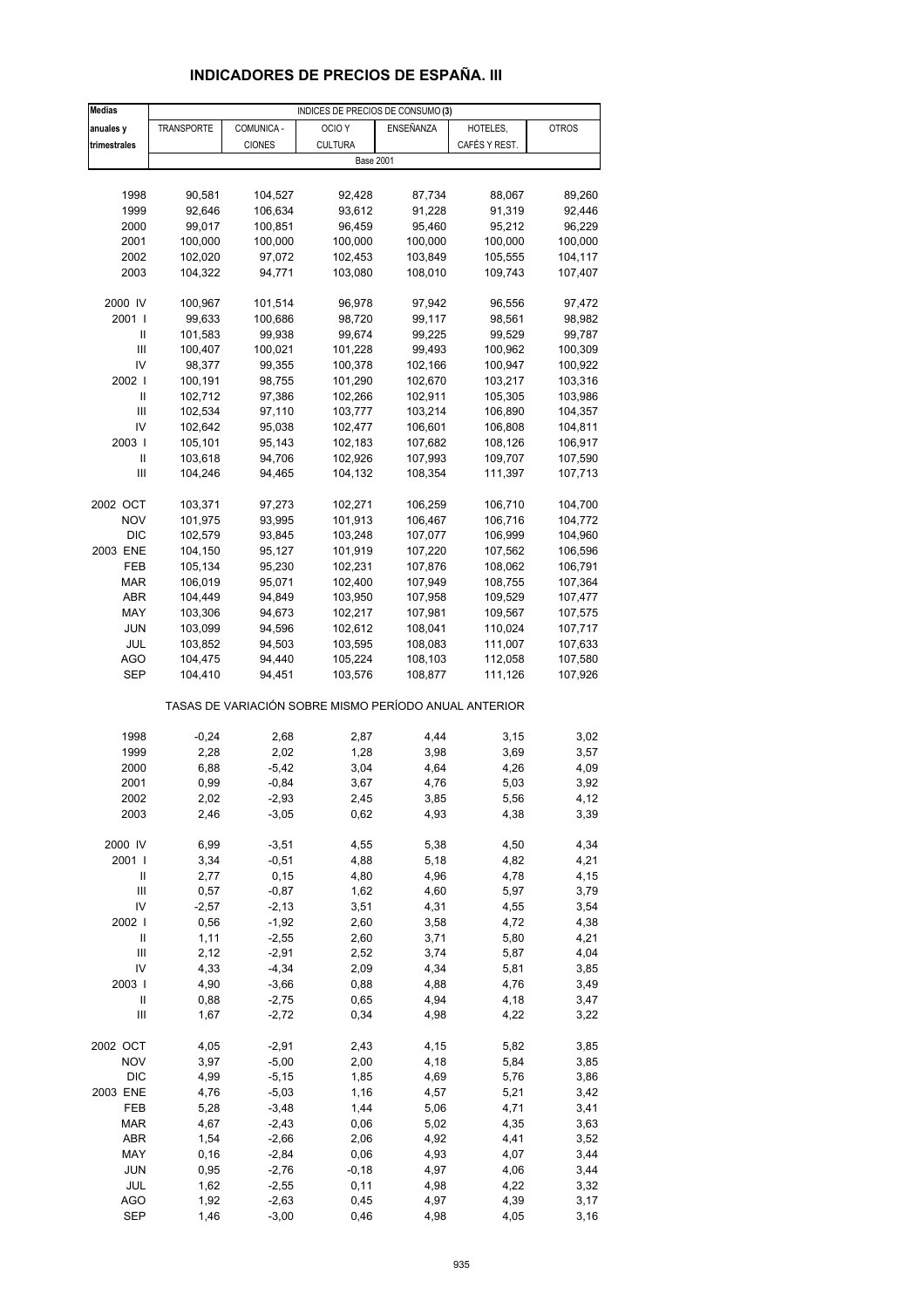| <b>Medias</b>                      |                      | <b>COSTE SALARIAL</b> |                                                       |                  | <b>SALARIOS</b> |        |                                             |         |       |
|------------------------------------|----------------------|-----------------------|-------------------------------------------------------|------------------|-----------------|--------|---------------------------------------------|---------|-------|
|                                    |                      |                       |                                                       |                  |                 |        |                                             |         |       |
| anuales y                          | POR TRABAJADOR Y MES |                       | POR HORA EFECTIVA DE TRABAJO<br><b>TOTAL</b>          |                  |                 |        | INCREMENTO SALARIAL PACTADO EN CONVENIO (4) |         |       |
| trimestrales                       | <b>TOTAL</b>         | <b>ORDINARIO</b><br>€ |                                                       | <b>ORDINARIO</b> | <b>TOTAL</b>    | AGRIC. | CONST.<br>$\%$                              | INDUST. | SERV. |
|                                    |                      |                       |                                                       |                  |                 |        |                                             |         |       |
|                                    |                      |                       |                                                       |                  |                 |        |                                             |         |       |
| 1998                               | 1.267,64             | 1.113,12              | 9,02                                                  | 7,92             | 2,56            | 3,01   | 2,35                                        | 2,39    | 2,62  |
| 1999                               | 1.296,57             | 1.135,88              | 9,25                                                  | 8,10             | 2,72            | 3,42   | 2,44                                        | 2,70    | 2,70  |
| 2000                               | 1.326,41             | 1.160,15              | 9,47                                                  | 8,29             | 3,72            | 3,85   | 3,62                                        | 3,87    | 3,65  |
| 2001                               | 1.372,38             | 1.199,97              | 9,83                                                  | 8,60             | 3,68            | 4,32   | 4,19                                        | 3,66    | 3,50  |
| 2002                               | 1.425,37             | 1.246,61              | 10,24                                                 | 8,96             | 3,84            | 3,91   | 3,65                                        | 4,03    | 3,76  |
| 2003                               | 1.445,55             | 1.273,62              | 10,12                                                 | 8,91             | 3,38            | 3,45   | 4,72                                        | 3,03    | 3,49  |
|                                    |                      |                       |                                                       |                  |                 |        |                                             |         |       |
| 2000 IV                            | 1.436,16             | 1.170,16              | 10,22                                                 | 8,33             | 2,97            | 3,43   | 3,42                                        | 2,87    | 2,88  |
| 2001                               | 1.298,86             | 1.184,37              | 8,73                                                  | 7,96             | 3,47            | 3,39   | 4,25                                        | 3,40    | 3,24  |
| Ш                                  | 1.363,87             | 1.190,31              | 9,55                                                  | 8,34             | 3,42            | 3,60   | 4,26                                        | 3,20    | 3,24  |
| Ш                                  | 1.337,07             | 1.209,99              | 10,36                                                 | 9,38             | 3,44            | 3,77   | 4,15                                        | 3,36    | 3,25  |
| IV                                 | 1.489,70             | 1.215,22              | 10,69                                                 | 8,71             | 3,48            | 4,04   | 4,12                                        | 3,40    | 3,31  |
| 2002                               | 1.346,71             | 1.228,30              | 9,43                                                  | 8,60             | 2,74            | 3,28   | 3,68                                        | 2,88    | 2,57  |
| Ш                                  | 1.418,57             | 1.237,49              | 9,72                                                  | 8,48             | 2,95            | 3,44   | 3,59                                        | 2,82    | 2,96  |
| Ш                                  | 1.387,77             | 1.258,22              | 10,74                                                 | 9,73             | 3,00            | 3,43   | 3,47                                        | 2,83    | 3,01  |
| IV                                 | 1.548,43             | 1.262,44              | 11,06                                                 | 9,02             | 3,05            | 3,49   | 3,52                                        | 2,84    | 3,03  |
| 2003                               | 1.412,52             | 1.270,47              | 9,74                                                  | 8,76             | 3,42            | 3,63   | 3,90                                        | 3,06    | 3,57  |
| $\mathbf{II}$                      | 1.478,58             | 1.276,77              | 10,50                                                 | 9,06             | 3,39            | 3,46   | 4,09                                        | 3,07    | 3,54  |
| III                                |                      |                       |                                                       |                  | 3,38            | 3,45   | 4,72                                        | 3,03    | 3,49  |
|                                    |                      |                       |                                                       |                  |                 |        |                                             |         |       |
| 2002 SEP                           |                      |                       |                                                       | ÷,               | 3,00            | 3,43   | 3,47                                        | 2,83    | 3,01  |
| OCT                                |                      |                       |                                                       |                  | 3,01            | 3,43   | 3,50                                        | 2,83    | 3,01  |
| <b>NOV</b>                         |                      |                       | ÷.                                                    | $\overline{a}$   | 3,05            | 3,49   | 3,52                                        | 2,84    | 3,03  |
| <b>DIC</b>                         |                      |                       |                                                       | ä,               | 3,05            | 3,49   | 3,52                                        | 2,84    | 3,03  |
| 2003 ENE                           |                      |                       |                                                       |                  | 3,41            | 3,91   | 3,90                                        | 2,90    | 3,63  |
| FEB                                |                      |                       | ä,                                                    | ÷,               | 3,45            | 3,81   | 3,88                                        | 3,07    | 3,61  |
| <b>MAR</b>                         |                      |                       |                                                       | ä,               | 3,42            | 3,63   | 3,90                                        | 3,06    | 3,57  |
| ABR                                |                      |                       |                                                       |                  | 3,41            | 3,64   | 4,32                                        | 3,06    | 3,54  |
| MAY                                |                      |                       | ä,                                                    | ÷,               | 3,38            | 3,46   | 4,09                                        | 3,06    | 3,52  |
| JUN                                |                      |                       |                                                       | ä,               | 3,39            | 3,46   | 4,09                                        | 3,07    | 3,54  |
| JUL                                |                      |                       |                                                       | ٠                | 3,37            |        | 3,83                                        | 3,08    | 3,49  |
| AGO                                |                      |                       |                                                       | ÷,               | 3,38            | 3,46   | 4,72                                        | 3,03    | 3,49  |
|                                    |                      |                       |                                                       |                  |                 | 3,45   |                                             |         |       |
|                                    |                      |                       | TASAS DE VARIACIÓN SOBRE MISMO PERÍODO ANUAL ANTERIOR |                  |                 |        |                                             |         |       |
|                                    |                      |                       |                                                       |                  |                 |        |                                             |         |       |
| 1998                               | 2,29                 | 2,14                  | 2,76                                                  | 2,66             |                 |        |                                             |         |       |
| 1999                               | 2,28                 | 2,05                  | 2,58                                                  | 2,34             |                 |        |                                             |         |       |
| 2000                               | 2,30                 | 2,14                  | 2,35                                                  | 2,25             |                 |        |                                             |         |       |
| 2001                               | 3,47                 | 3,43                  | 3,83                                                  | 3,77             |                 |        |                                             |         |       |
| 2002                               | 3,86                 | 3,89                  | 4,12                                                  | 4,19             |                 |        |                                             |         |       |
| 2003                               | 4,55                 | 3,30                  | 5,69                                                  | 4,33             |                 |        |                                             |         |       |
|                                    |                      |                       |                                                       |                  |                 |        |                                             |         |       |
| 2000 IV                            | 2,26                 | 2,18                  | 2,40                                                  | 2,46             |                 |        |                                             |         |       |
| 2001 l                             | 3,49                 | 3,19                  | 3,31                                                  | 3,11             |                 |        |                                             |         |       |
| $\sf II$                           |                      | 3,07                  | 3,24                                                  | 3,35             |                 |        |                                             |         |       |
| $\ensuremath{\mathsf{III}}\xspace$ | 2,98<br>3,65         | 3,61                  | 4,02                                                  | 3,99             |                 |        |                                             |         |       |
| IV                                 | 3,73                 | 3,85                  | 4,60                                                  | 4,56             |                 |        |                                             |         |       |
| 2002                               | 3,68                 | 3,71                  | 8,02                                                  | 8,04             |                 |        |                                             |         |       |
| $\ensuremath{\mathsf{II}}$         | 4,01                 | 3,96                  | 1,78                                                  | 1,68             |                 |        |                                             |         |       |
|                                    |                      |                       |                                                       |                  |                 |        |                                             |         |       |
| $\ensuremath{\mathsf{III}}\xspace$ | 3,79                 | 3,99                  | 3,67                                                  | 3,73             |                 |        |                                             |         |       |
| ${\sf IV}$                         | 3,94                 | 3,89                  | 3,46                                                  | 3,56             |                 |        |                                             |         |       |
| 2003                               | 4,89                 | 3,43                  | 3,29                                                  | 1,86             |                 |        |                                             |         |       |
| Ш                                  | 4,23                 | 3,17                  | 8,02                                                  | 6,84             |                 |        |                                             |         |       |
| $\ensuremath{\mathsf{III}}\xspace$ |                      |                       |                                                       |                  |                 |        |                                             |         |       |
|                                    |                      |                       |                                                       |                  |                 |        |                                             |         |       |
| 2002 SEP                           |                      |                       |                                                       |                  |                 |        |                                             |         |       |
| OCT                                |                      |                       |                                                       |                  |                 |        |                                             |         |       |
| <b>NOV</b>                         |                      |                       |                                                       |                  |                 |        |                                             |         |       |
| <b>DIC</b>                         |                      |                       |                                                       |                  |                 |        |                                             |         |       |
| 2003 ENE                           |                      |                       |                                                       |                  |                 |        |                                             |         |       |
| FEB                                |                      |                       |                                                       |                  |                 |        |                                             |         |       |
| <b>MAR</b>                         |                      |                       |                                                       |                  |                 |        |                                             |         |       |
| ABR                                |                      |                       |                                                       |                  |                 |        |                                             |         |       |
| MAY                                |                      |                       |                                                       |                  |                 |        |                                             |         |       |
| <b>JUN</b>                         |                      |                       |                                                       |                  |                 |        |                                             |         |       |
| JUL                                |                      |                       |                                                       |                  |                 |        |                                             |         |       |
| <b>AGO</b>                         |                      |                       |                                                       |                  |                 |        |                                             |         |       |

## **INDICADORES DE SALARIOS DE ESPAÑA**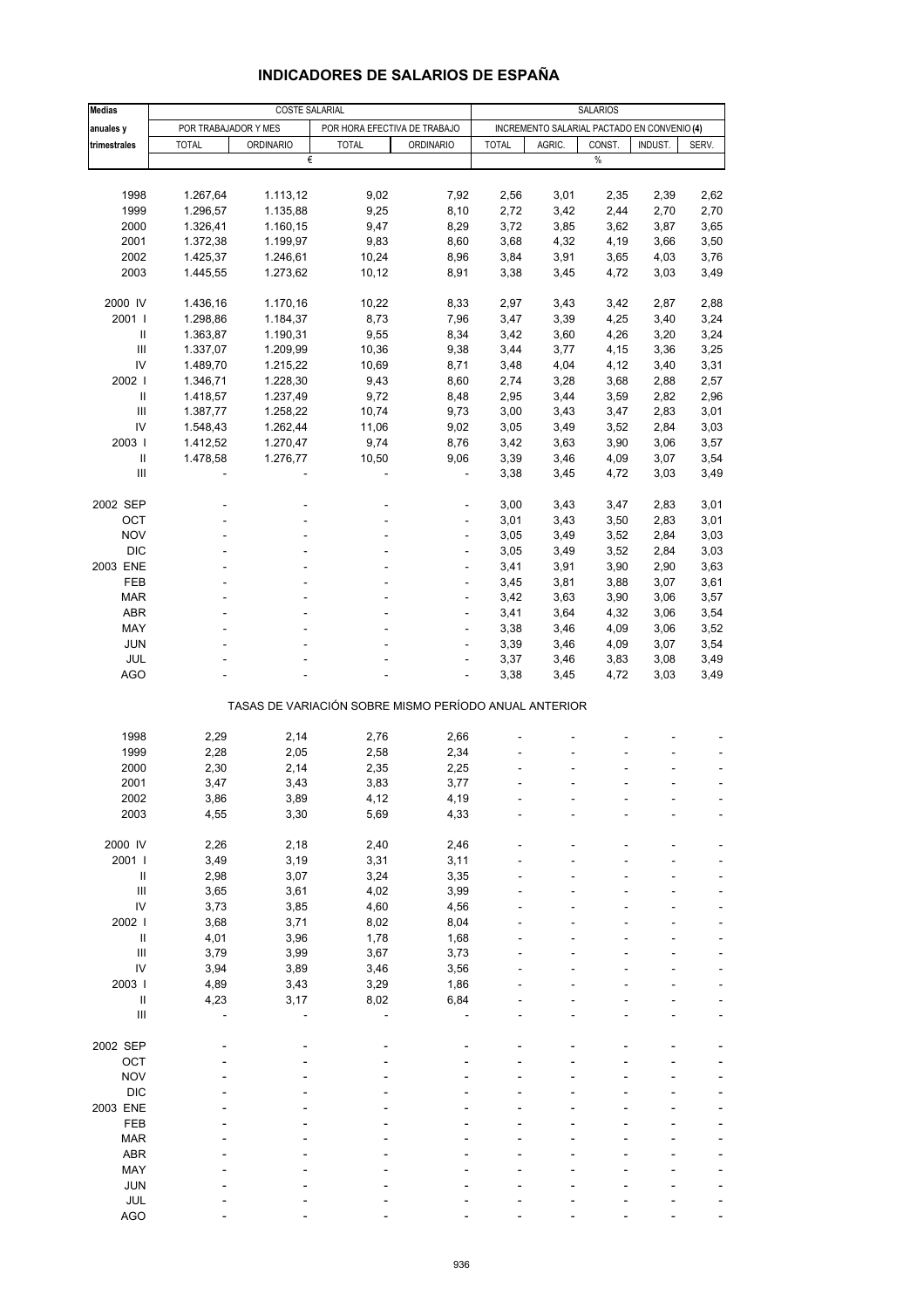## **INDICADORES MONETARIOS DE ESPAÑA**

| <b>Medias</b>              |                | CRÉDITOS Y DEPÓSITOS DEL SISTEMA BANCARIO | HIPOTECAS INMOBILIARIAS                               |               |                |                           |
|----------------------------|----------------|-------------------------------------------|-------------------------------------------------------|---------------|----------------|---------------------------|
| anuales y                  | CRÉDITOS       |                                           | <b>DEPÓSITOS</b>                                      |               |                | FINCAS RÚSTICAS Y URBANAS |
| trimestrales               | S.PRIVADO      | S.PÚBLICO                                 | S.PRIVADO                                             | S.PÚBLICO     | NÚMERO         | <b>IMPORTE</b>            |
|                            |                | Millones de $\epsilon$                    |                                                       |               | Unidades       | Miles de $\epsilon$       |
|                            |                |                                           |                                                       |               |                |                           |
| 1998                       | 366.699,04     | 30.264,30                                 | 395.408,25                                            | 14.575,64     | 52.704         | 3.243.178                 |
| 1999                       | 426.049,73     | 28.541,07                                 | 419.809,29                                            | 15.950,78     | 58.259         | 3.988.496                 |
| 2000                       | 495.580,23     | 28.505,86                                 | 467.045,70                                            | 17.752,20     | 56.599         | 4.407.808                 |
| 2001                       | 559.697,80     | 29.574,42                                 | 520.211,98                                            | 31.361,49     | 56.010         | 5.004.595                 |
| 2002                       | 633.120,93     | 31.139,37                                 | 573.072,20                                            | 35.751,87     | 62.735         | 6.103.717                 |
| 2003                       | 700.250,01     | 31.304,69                                 | 598.597,69                                            | 36.187,87     | 72.036         | 7.483.389                 |
|                            |                |                                           |                                                       |               |                |                           |
| 2000 III                   | 502.956,66     | 27.870,01                                 | 471.909,41                                            | 18.255,01     | 52.560         | 4.175.910                 |
| IV                         | 526.632,97     | 28.812,22                                 | 489.684,91                                            | 19.993,22     | 52.535         | 4.271.613                 |
| 2001 l                     | 530.386,55     | 29.023,24                                 | 491.778,05                                            | 29.601,62     | 51.390         | 5.059.498                 |
| Ш                          | 556.262,17     | 29.679,35                                 | 515.832,83                                            | 32.297,29     | 60.607         | 5.231.957                 |
| Ш                          | 566.132,07     | 28.326,57                                 | 523.616,28                                            | 30.319,30     | 53.132         | 4.701.207                 |
| IV                         | 586.010,41     | 31.268,51                                 | 549.620,77                                            | 33.227,75     | 58.909         | 5.025.718                 |
| 2002                       | 601.603,32     | 31.502,95                                 | 556.000,99                                            | 33.366,52     | 63.637         | 5.889.704                 |
| $\ensuremath{\mathsf{II}}$ | 626.050,35     | 32.666,65                                 | 569.458,19                                            | 33.984,81     | 66.342         | 6.327.790                 |
| Ш                          | 642.557,70     | 29.478,28                                 | 573.985,48                                            | 36.393,01     | 60.761         | 5.983.445                 |
| IV                         | 662.272,36     | 30.909,61                                 | 592.844,13                                            | 39.263,12     | 60.201         | 6.213.930                 |
| 2003                       | 682.839,06     | 30.844,02                                 | 590.666,44                                            | 35.271,64     | 74.366         | 7.616.080                 |
| Ш                          | 717.660,96     | 31.765,36                                 | 606.528,94                                            | 37.104,10     | 69.706         | 7.350.697                 |
|                            |                |                                           |                                                       |               |                |                           |
| 2002 JUL                   |                | L,                                        |                                                       |               | 62.887         | 6.081.225                 |
| AGO                        |                | L,                                        |                                                       |               | 54.634         | 5.396.303                 |
| SEP                        |                |                                           |                                                       |               | 64.763         | 6.472.806                 |
| OCT                        | L,             | ÷,                                        |                                                       | ٠             | 66.891         | 6.712.078                 |
| <b>NOV</b>                 |                | ÷.                                        |                                                       | ä,            | 57.686         | 6.267.561                 |
| <b>DIC</b>                 |                |                                           |                                                       |               | 56.026         | 5.662.151                 |
| 2003 ENE                   | ÷,             | ÷,                                        |                                                       | ٠             | 75.736         |                           |
|                            | ä,             | ä,                                        |                                                       |               |                | 7.574.906                 |
| FEB                        |                |                                           |                                                       | ä,            | 74.190         | 7.638.451                 |
| <b>MAR</b>                 |                |                                           |                                                       |               | 73.171         | 7.634.884                 |
| <b>ABR</b>                 |                |                                           |                                                       |               | 66.015         | 6.942.536                 |
| MAY                        |                |                                           |                                                       |               | 72.752         | 7.703.274                 |
| <b>JUN</b>                 |                |                                           |                                                       |               | 70.352         | 7.406.282                 |
|                            |                |                                           | TASAS DE VARIACIÓN SOBRE MISMO PERÍODO ANUAL ANTERIOR |               |                |                           |
| 1998                       | 16,57          | $-16,21$                                  | 2,52                                                  | 8,09          | 11,28          | 24,55                     |
|                            |                | $-5,69$                                   | 6,17                                                  |               | 10,54          |                           |
| 1999                       | 16,19          | $-0,12$                                   | 11,25                                                 | 9,43<br>11,29 |                | 22,98                     |
| 2000                       | 16,32          |                                           |                                                       | 76,66         | $-2,85$        | 10,51                     |
| 2001                       | 12,94          | 3,75                                      | 11,38                                                 |               | $-1,04$        | 13,54                     |
| 2002<br>2003               | 13,12<br>14,08 | 5,29<br>$-2,43$                           | 10,16<br>6,37                                         | 14,00<br>7,46 | 12,01<br>10,84 | 21,96<br>22,50            |
|                            |                |                                           |                                                       |               |                |                           |
| 2000 III                   | 16,00          | 0,79                                      | 12,24                                                 | 18,09         | $-9,47$        | 2,39                      |
| IV                         | 17,52          | 0,29                                      | 12,71                                                 | 12,49         | $-8,44$        | 3,31                      |
| 2001 l                     | 14,32          | 0,92                                      | 9,75                                                  | 80,20         | $-17,03$       | 10,80                     |
| Ш                          | 13,80          | 3,84                                      | 12,50                                                 | 97,74         | 2,10           | 13,31                     |
| Ш                          | 12,56          | 1,64                                      | 10,96                                                 | 66,09         | 1,09           | 12,58                     |
| IV                         | 11,27          |                                           |                                                       |               |                |                           |
|                            |                | 8,53                                      | 12,24                                                 | 66,20         | 12,13          | 17,65                     |
| 2002 l                     | 13,43          | 8,54                                      | 13,06                                                 | 12,72         | 23,83          | 16,41                     |
| Ш                          | 12,55          | 10,07                                     | 10,40                                                 | 5,22          | 9,46           | 20,95                     |
| Ш                          | 13,50          | 4,07                                      | 9,62                                                  | 20,03         | 14,36          | 27,27                     |
| IV                         | 13,01          | $-1,15$                                   | 7,86                                                  | 18,16         | 2,19           | 23,64                     |
| 2003                       | 13,50          | $-2,09$                                   | 6,23                                                  | 5,71          | 16,86          | 29,31                     |
| $\mathbf{II}$              | 14,63          | $-2,76$                                   | 6,51                                                  | 9,18          | 5,07           | 16,17                     |
| 2002 JUL                   |                |                                           |                                                       |               | 11,51          | 22,16                     |
| <b>AGO</b>                 |                |                                           |                                                       |               | 14,55          | 26,77                     |
| SEP                        |                |                                           |                                                       |               | 17,11          | 32,95                     |
| OCT                        |                |                                           |                                                       |               | 8,29           | 24,09                     |
| <b>NOV</b>                 |                |                                           |                                                       |               | 0,36           | 23,94                     |
| <b>DIC</b>                 |                |                                           |                                                       |               | $-2,53$        | 22,80                     |
| 2003 ENE                   |                |                                           |                                                       |               | 14,01          | 22,37                     |
| FEB                        |                |                                           |                                                       |               | 12,22          | 24,95                     |
| <b>MAR</b>                 |                |                                           |                                                       |               | 25,36          |                           |
| ABR                        |                |                                           |                                                       |               | $-3,49$        | 42,29                     |
| MAY                        |                |                                           |                                                       |               |                | 7,30                      |
|                            |                |                                           |                                                       |               | 6,00           | 17,80                     |
| JUN                        |                |                                           |                                                       |               | 13,50          | 23,98                     |